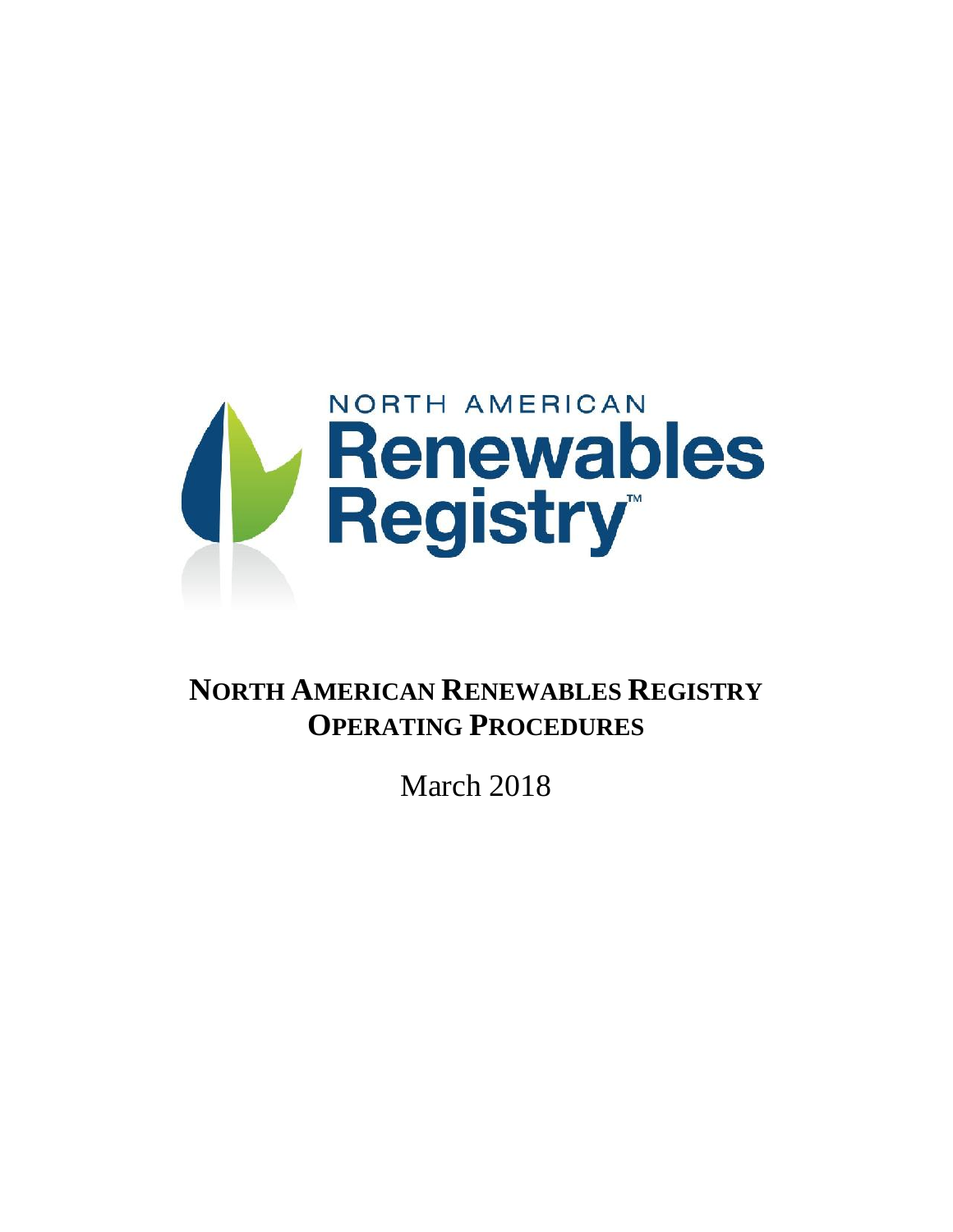

## **Table of Contents**

| $\mathbf{1}$   |                                                      |                |  |  |  |
|----------------|------------------------------------------------------|----------------|--|--|--|
| $\overline{2}$ |                                                      |                |  |  |  |
|                | 2.1<br>2.2                                           |                |  |  |  |
| 3              |                                                      |                |  |  |  |
|                | 3.1<br>3.2<br>3.3<br>3.4<br>3.5                      | 3.6.1<br>3.6.2 |  |  |  |
| $\overline{4}$ |                                                      |                |  |  |  |
|                |                                                      | 4.2.1<br>4.2.2 |  |  |  |
| 5              |                                                      |                |  |  |  |
|                | 5.1<br>5.2<br>5.3<br>5.4<br>5.6<br>5.7<br>5.8<br>5.9 | 5.10.1         |  |  |  |
| 6              |                                                      |                |  |  |  |
|                | 6.1                                                  |                |  |  |  |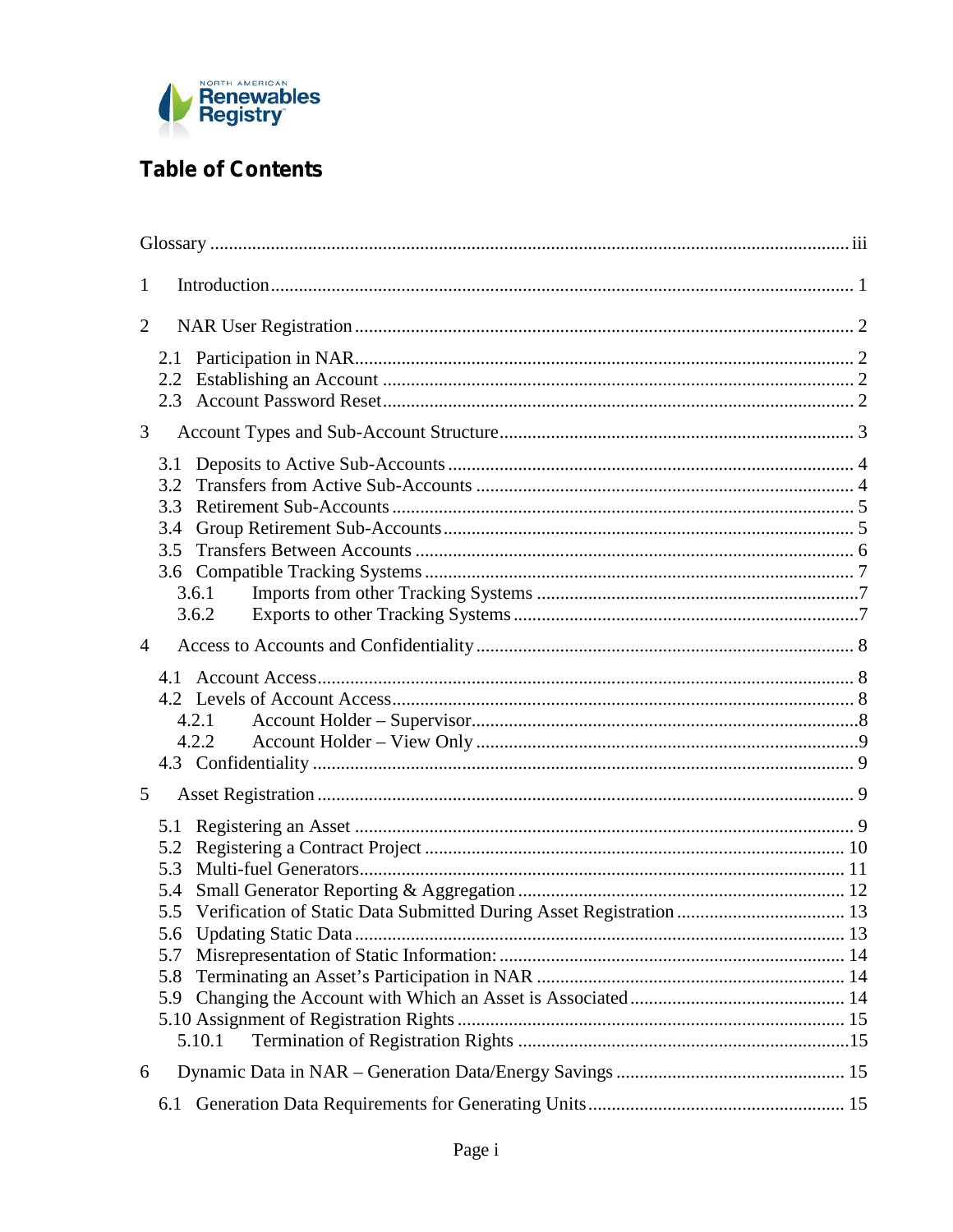

|    | 6.1.1 |                                                                           |  |
|----|-------|---------------------------------------------------------------------------|--|
|    | 6.1.2 |                                                                           |  |
|    | 6.1.3 |                                                                           |  |
|    | 6.1.4 |                                                                           |  |
|    | 6.1.5 |                                                                           |  |
|    | 6.1.6 |                                                                           |  |
|    | 6.1.7 | Special Requirements for Self-Reporting Generators Only17                 |  |
|    | 6.1.8 |                                                                           |  |
|    |       |                                                                           |  |
|    | 6.2.1 |                                                                           |  |
|    |       |                                                                           |  |
| 7  |       |                                                                           |  |
|    | 7.1   |                                                                           |  |
|    | 7.2   |                                                                           |  |
|    | 7.3   |                                                                           |  |
|    | 7.4   |                                                                           |  |
| 8  |       |                                                                           |  |
|    | 8.1   |                                                                           |  |
|    |       |                                                                           |  |
|    |       |                                                                           |  |
| 9  |       |                                                                           |  |
| 10 |       |                                                                           |  |
| 11 |       |                                                                           |  |
|    |       |                                                                           |  |
|    |       |                                                                           |  |
| 12 |       |                                                                           |  |
|    |       |                                                                           |  |
|    |       |                                                                           |  |
|    |       | Appendix C: Essential Generation Characteristics for Aggregate Metering 1 |  |
|    |       |                                                                           |  |
|    |       |                                                                           |  |
|    |       |                                                                           |  |
|    |       |                                                                           |  |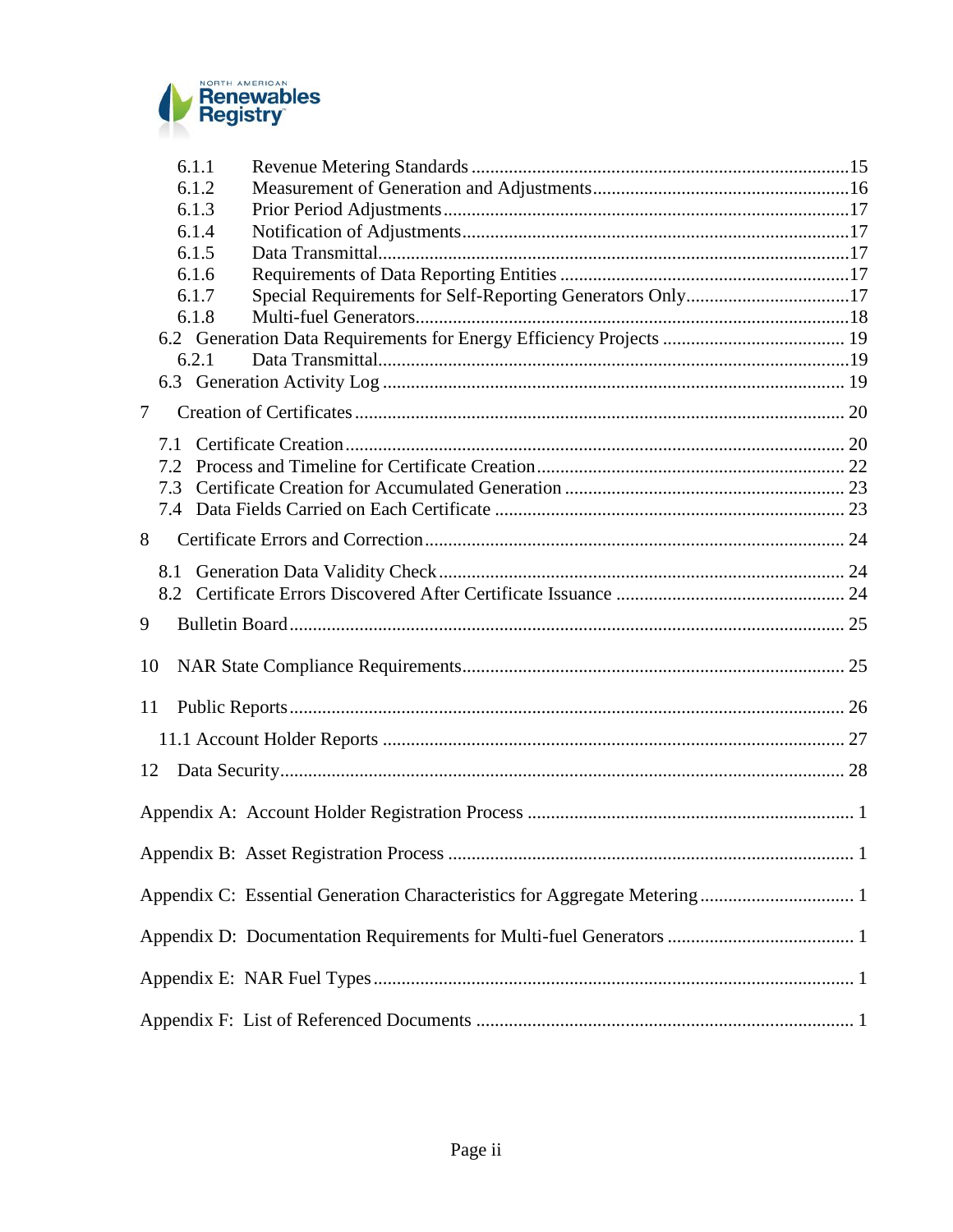

## **Glossary**

**Account**: An Account is an account in the NAR system.

**Account Holder**: An Account Holder is a party that has registered with NAR and has established an Account within the NAR system.

**Account Holders Report**: A public report listing Account Holders registered with NAR. This report includes limited information for contacting the Account Holder. Account Holders can choose to remain private and not appear on this report.

**Account Manager**: The administrator for an Account Holder's Account, having the ability to, among other things, setup and manage additional logins and login privileges for Users.

**Active Certificates**: A Certificate that is held in an Active Sub-account. Such Certificates may be traded, transferred, exported or retired at the discretion of the Account Holder of the Active Sub-account.

**Active Sub-account**: A sub-account of an Account Holder's Account and the holding place for all Active Certificates. If the Account Holder is the owner of a Generating Unit or an Energy Efficiency Project, or is the Responsible Party of a Generating Unit or Energy Efficiency Asset, their Active Sub-account will be the first point of deposit for any Certificates created that are associated with the Asset ID number, unless the Certificate is subject to a Forward Transfer. An Active Sub-account may be associated with one or more Assets.

**Aggregated Project:** A group of small (150 kW or less) Generating Units that are not metered together and do not share the same location but that are located within the same state and otherwise share the same essential generating characteristics and that are grouped into one Asset.

**Asset:** An Asset is either a renewable energy generator, a contract with a renewable energy generator, an energy efficiency project, or an Aggregated Project registered by an Account Holder in the Registry.

**Asset Name**: The name assigned to an Asset when it is registered in NAR.

**Beneficial Ownership Rights:** With respect to any Certificate, Beneficial Ownership Rights means (i) any contractual or other right to direct or control the sale or other disposition of, or the Retirement of, such Certificate or (ii) any economic interest in such Certificate, including without limitation any contractual or other right to receive any proceeds from the sale or other disposition of such Certificate.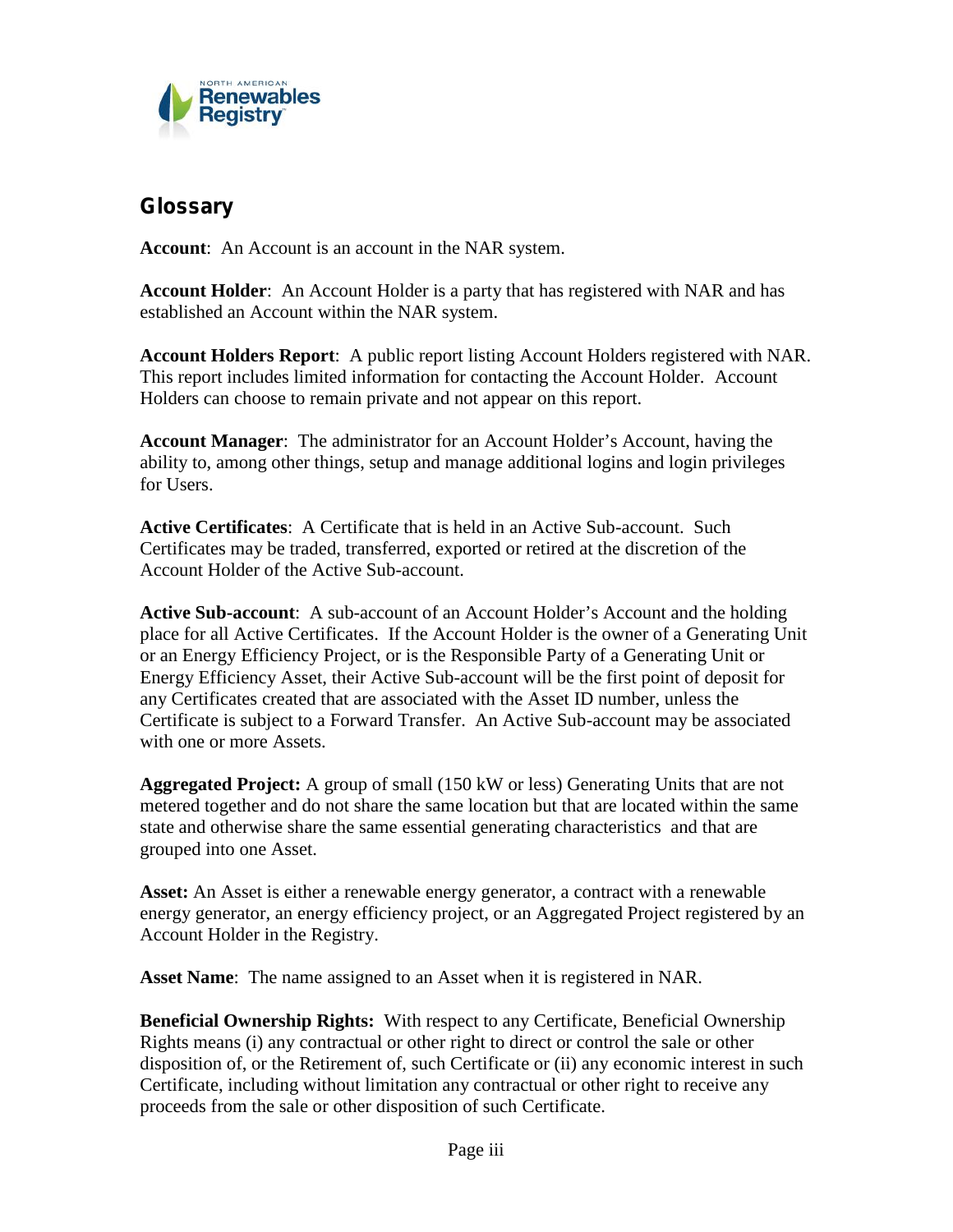

**Bulletin Board:** Forum for allowing Account Holders to publicly post Certificates that they have available for sale.

**Bulletin Board Sub-account**: A sub-account of an Account Holder's Account and the holding place for all Active Certificates that the Account Holder has posted for sale on the Bulletin Board.

**Certificate**: A REC or an EEC. The NAR Administrator may consider revision of the definition of a Certificate in the future if needed to better meet the needs of state and provincial programs. See also the definition of "Whole Certificate".

**Certification Programs**: Voluntary initiative that has set criteria for what qualifies for its program. Examples of Certification Programs referenced in NAR are Green-e Energy and the Low Impact Hydropower Institute (LIHI).

**Compliance Program**: A state, regional or national program that requires load serving entities to generate, purchase and/or sell a certain amount of renewable energy. Several Compliance Programs currently use NAR, including Missouriand Illinois as well as the commonwealth of Puerto Rico. Additional Compliance Programs may be added in the future.

**Contract Project:** One or more Generating Unit(s) that share one intertie with the distribution/transmission grid and are registered in NAR based on contractual ownership of both RECs and electricity for a fixed share of the generation. See Section 5.2 for details.

**Control Area**: An electric system or systems, bounded by interconnection metering and telemetry, capable of controlling generation to maintain its interchange schedule with other Control Areas and contributing to frequency regulation of the interconnection. For the purposes of this document, a Control Area is defined in broad terms to include transmission system operations, market and load-serving functions within a single organization.

**Control Area Operator**: The operator of a Control Area. May be a system operator, a transmission grid operator or an Account Holder.

**Customer-Sited Distributed Generation**: Generation interconnected behind a retail customer meter and therefore not directly interconnected with either the distribution system or transmission system (including net metered facilities).

**Certificate Creation Date**: The date that a Certificate is created.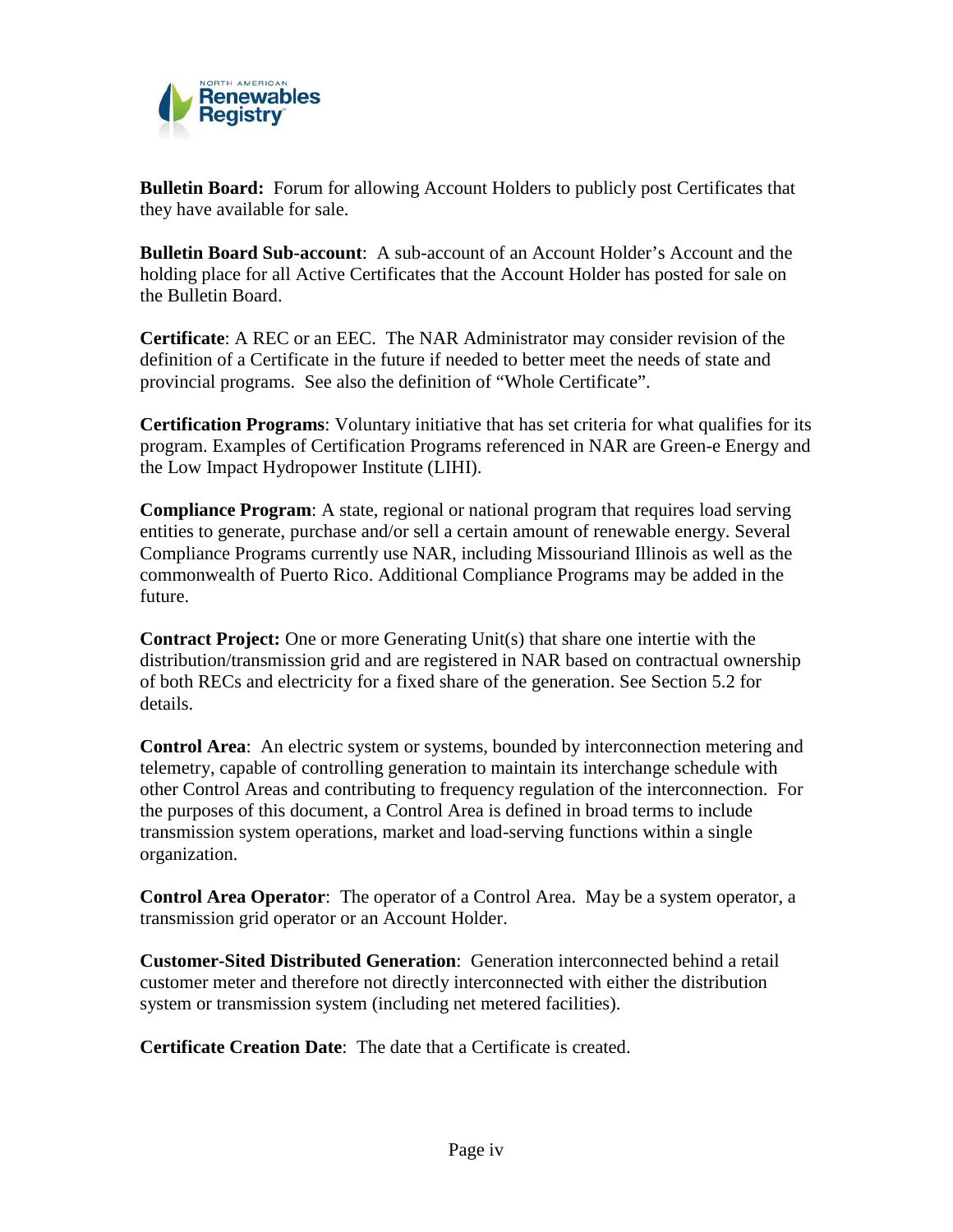

**Dynamic Data**: Variable information that is associated with a specific MWh from an Asset, such as Certificate serial number or date of generation.

**EIA:** Means the Energy Information Administration.

**Energy Efficiency Account:** This type of Account can register Energy Efficiency Projects as Assets and have EECs issued to it for its projects. An Energy Efficiency Account can hold, transfer (only outgoing transfers), withdraw and retire EECs. An Energy Efficiency Account cannot receive transfers from other parties.

**Energy Efficiency Project:** An energy efficiency activity that has been accepted by the NAR Administrator for listing in the Registry.

**Energy Efficiency Certificate (EEC):** An EEC represents all of the Environmental Attributes from one MWh of electricity savings from an Asset. The Registry will create one EEC per MWh of energy savings that occurs from an energy efficiency project. Individual states and provinces may create different definitions of energy efficiency certificates.

**Environmental Attributes**: Any and all credits, benefits, emissions reductions, offsets, and allowances, howsoever entitled, attributable to generation from an Assetor savings from an Energy Efficiency Project and its displacement of conventional energy generation.

**Fuel Type**: Designates the type of fuel used to fire a generator being registered with the NAR.

**Generating Unit**: A generator, boiler, turbine, inverter or other prime mover operated to produce electric power.

**Generation Activity Log**: An electronic ledger where generation or energy savings is posted prior to Certificate creation. Each time generation or energy savings data is received by NAR for a particular Asset, the date and quantity is posted to the Generation Activity Log. Adjustments received will be posted likewise.

**Generation Month:** The calendar month in which the generation or energy savings occurred.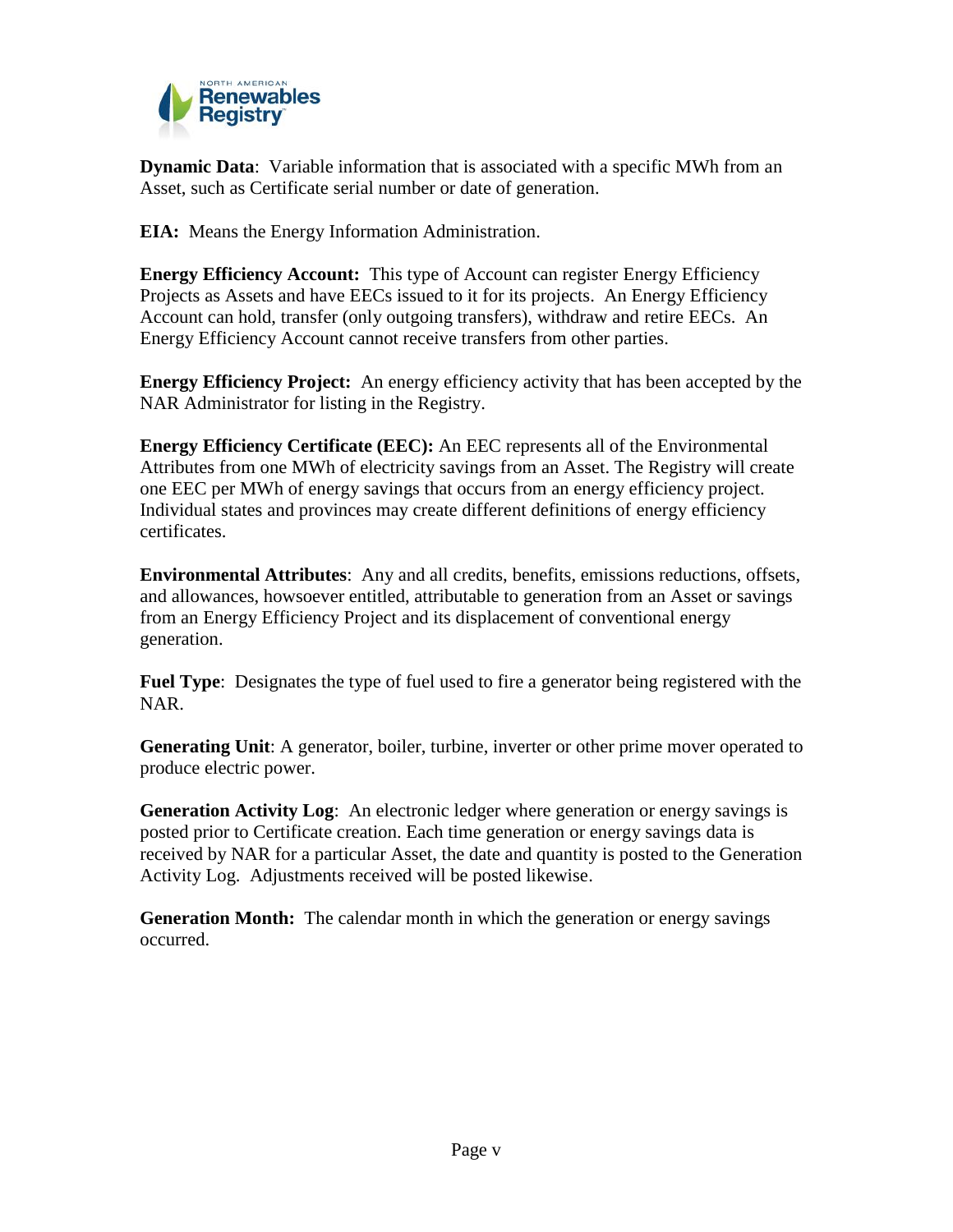

**General Account:** This type of Account can hold, transfer (outgoing and incoming), and Retire certificates. A General Account can also register and maintain Assets and have Certificates issued to it for its projects. A General Account is the only type of Account that can hold a Group Retirement Sub-account (see Section 3.4 below). This is the only account type that can Retire Certificates for any Compliance Program utilizing NAR.

**Group Retirement Sub-account:** A type of Retirement Sub-Account used to designate Certificates being Retired by an Account Holder on behalf of an Indirect Owner. Once a Certificate has been transferred into a Retirement Group Sub-account, it cannot be transferred again to any other Account.

**Inbox:** Certificate transfers to an Account Holder are first posted in the Account Holder's Inbox. The Account Holders will then either accept or reject the transfer. Upon acceptance the certificates will be deposited in the sub-account designated by the Account Holder.

**Indirect Owner**: A third-party having Beneficial Ownership Rights in one or more Certificates held in an Account Holder's Group Retirement Sub-account.

**Load-Serving Entity (LSE):** Any organization selling retail electricity to end users, such as investor owned utilities, municipal utilities, and electric coops. Sometimes referred to as an "electric service provider." In NAR, LSE can also mean organizations that aggregate for member or customer LSEs.

**Megawatt-hour (MWh):** One thousand kilowatt-hours or 1 million watt-hours.

**Multi-fuel Renewable Energy Generator**: A generator capable of producing energy using more than one Fuel Type, excluding fuels used for start-up (which in any case cannot exceed 1% of the fuel used annually on a total heat input basis). See Section 5.2 below

**NAR or Registry:** As defined in Section 1 below**.**

**NAR Administrator**: The entity with the authority to administer or oversee the administration and implementation of the NAR Operating Rules. APX, Inc. serves as the Administrator of NAR.

**NAR Projects Report**: A public report listing of all registered Assets within the NAR system.

**Nameplate Capacity**: The maximum rated output of a generator, prime mover or other electric power production equipment under specific conditions designated by the manufacturer. Size classification is based on Nameplate Capacity.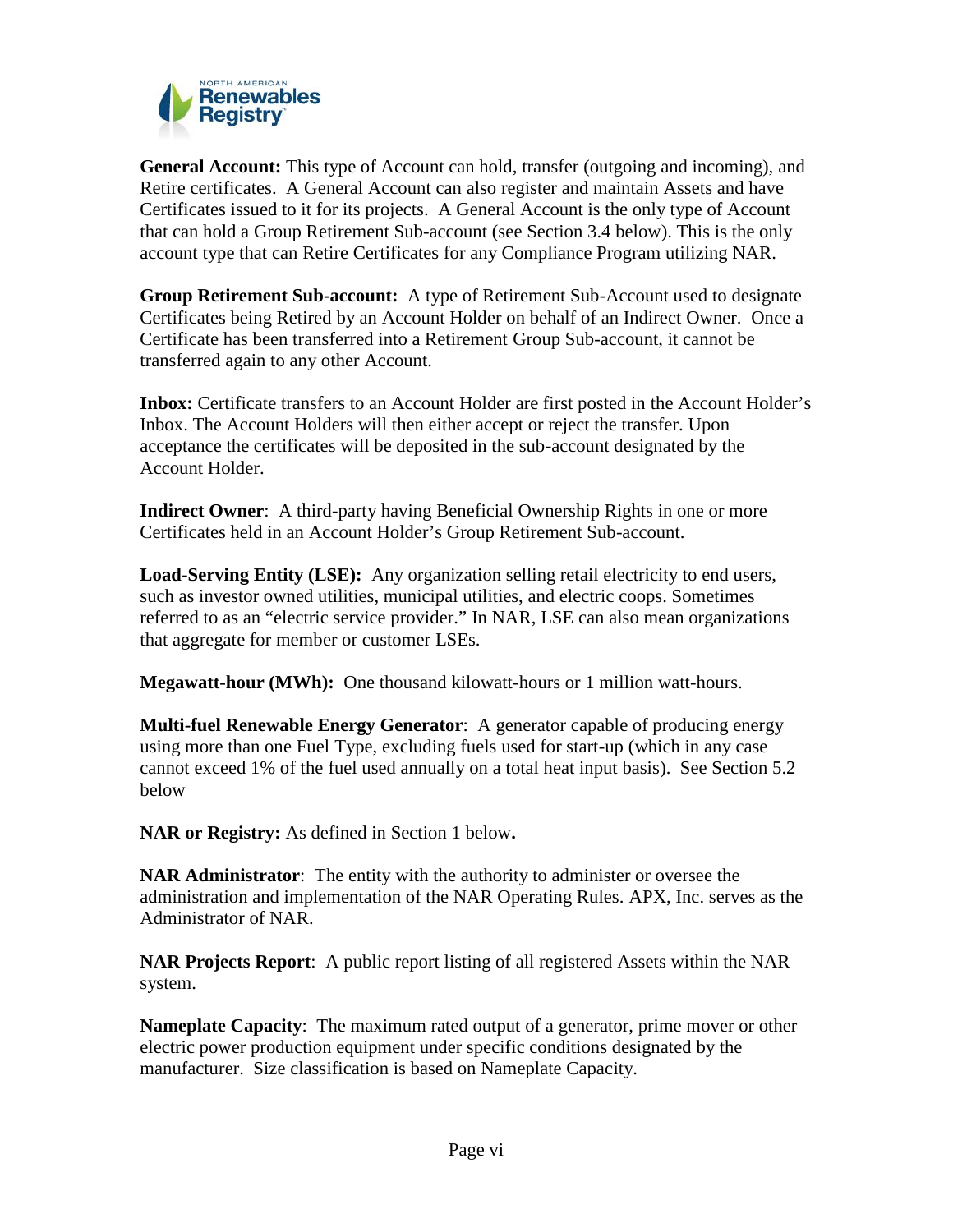

**Outbox:** After initiating a Certificate transfer the Account Holder will see the Certificates in their Outbox. The Account Holder to whom the Certificates have been transferred will either accept or reject the transfer. If rejected, the Certificates will be returned to the Active Sub-account from which they were transferred.

**Program Administrators**: Administrators of Compliance and/or Certification Programs. Program Administrators can have a separate Account type (see Program Administrator Account below) allowing them functionality to denote eligibilities for the specific program as well as other verification functionalities.

**Program Administrator Account:** Account type provided to administrators of Compliance and Certification Programs that utilize NAR and/or have eligibilities noted for certain Certificates. It will allow Program Administrators to review eligibilities and compliance reports. Asset details will be displayed in a Program Administrator Account if the Account Holder registering that Asset has listed it as eligible according to the specific program.

**Project Account:** This type of Account can register Assets and have Certificates issued to it for its projects. A Project Account can hold, transfer (only outgoing transfers), withdraw and Retire Certificates. A Project Account cannot receive Certificate transfers from other parties.

**Qualified Reporting Entities (QRE)**: An entity reporting meter reading and other generation data to the NAR Administrator. Qualified Reporting Entities may include Control Area Operators and other independent parties accepted by the NAR Administrator, and for certain Customer-Sited Distributed Generation, the generation owner or customer. The protocol for such reporting is outlined in the North American Renewables Registry Requirements for Qualified Reporting Entities document.

**Qualified Reporting Entity (QRE) Account:** An Account Holder with a QRE Account is assigned to a project and is responsible for verifying generation or savings information from that project. NAR tracks the specific types of projects for which QRE's are approved to provide services, ensuring that they are suitably qualified and accredited. The QRE Account cannot hold a Certificate.

**REEPS:** As defined in Section 1 below.

**Registration Rights**: The right to register an Asset in the Registry. These rights are held by the owner of an Asset or by an entity that has been designated as a Responsible Party for a specific Generating Unit(s).

**Renewable Energy Certificate (REC):** A REC represents all of the Environmental Attributes from one MWh of electricity generation from an Asset. The NAR system will create one REC per MWh of generation that occurs from a Generating Unit or Contract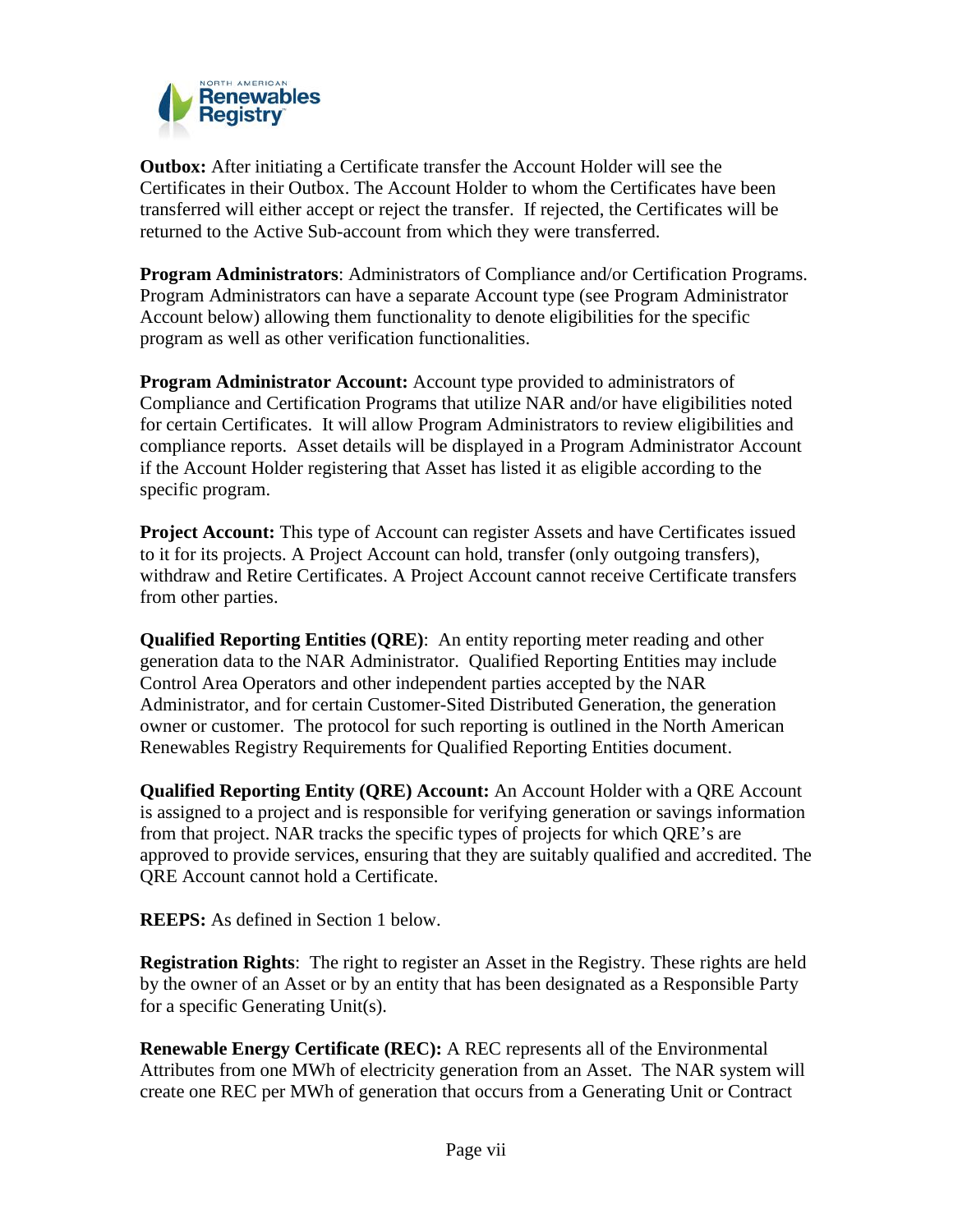

Project. Individual states and provinces may create different definitions of renewable certificates.

**RECC:** Means Renewable Energy Certificate Contract.

**Renewable Energy Project:** One or more Generating Unit(s) that share one intertie with the distribution/transmission grid and are registered in NAR.

**Renewable Portfolio Standard (RPS):** A legislative or administrative requirement imposed on electrical utilities or Load-Serving Entities in a given jurisdiction that requires them to generate a designated percentage of their total generation/retail portfolio from renewable energy resources.

**Responsible Party:** An Account Holder who has been assigned the Registration Rights for a given Asset. This gives the designated Account Holder *full and sole* management and authority over the transactions and activities related to the Asset within NAR.

**Retail Purchaser Account:** Account type for retail purchasers of Certificates. A Retail Purchaser Account can hold, accept incoming transfers, and Retire Certificates. They can also register and maintain Renewable Energy Projects that are under 1MW in capacity and have RECs issued in their account. A Retail Purchaser Account cannot make outgoing transfers.

**Retirement Sub-account**: A sub-account used as a repository for Certificates that the Account Holder wants to designate as Retired and remove from circulation. Once a Certificate has been transferred into a Retirement Sub-account, it cannot be transferred again to any other Account.

**Retire, Retirement of Certificates,** or **Retirement**: An action taken to remove a Certificate from circulation within the NAR system. Retirement may be initiated only by the Account Holder for Certificates in his/her own Accounts. Retirement is effectuated by transferring Certificates into a Retirement Sub-account or a Retirement Group Sub account.

**Revenue-Quality Meter**: As defined in Section 6.1.1 below.

**Self-Reporting Generator**: A Customer-Sited Distributed Generation installation with a Nameplate Capacity of less than 1 MW that elects to have Dynamic Data transmitted to the NAR Administrator via the Self-Reporting Interface pursuant to Section 6.1.7

**Self-Reporting Interface**: A standard internet-based data entry portal which serves as the method for a Self-Reporting Generator to communicate Dynamic Data to the NAR Administrator pursuant to Section 6.1.7.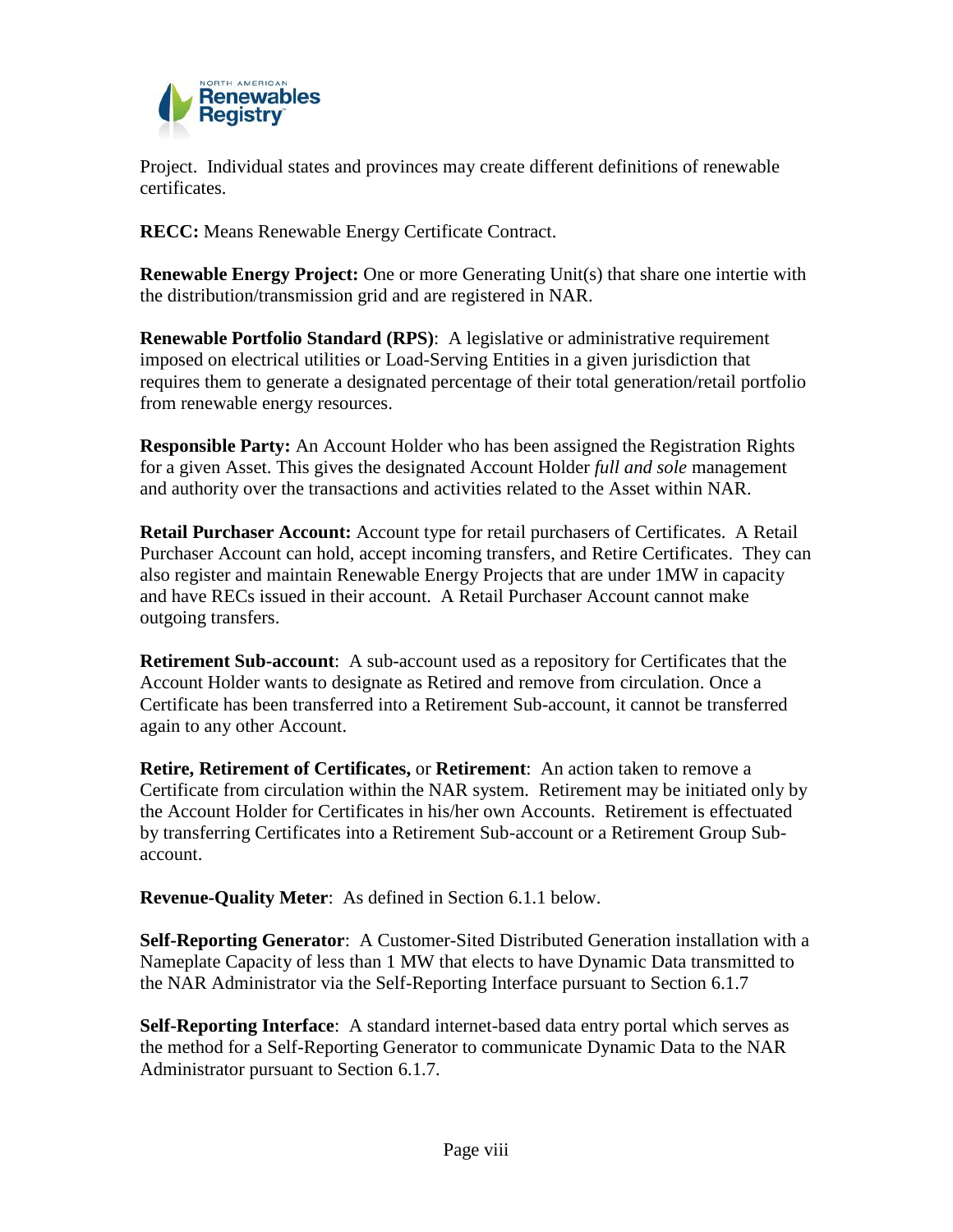

**Static Data**: Static data describes the attributes of the Asset. Static information generally includes information related to the characteristics such as technology type, ownership or location.

**Station Service:** The electric supply for the ancillary equipment used to operate a generating station or substation.

**User:** Any party that has been granted access by an Account Holder to "use" its Account, which may include viewing information, performing transactions and changing personal information. The Account Holder may at any time revoke the permissions granted to a User by notifying the NAR Administrator. The NAR system will be able to track the specific activities of each User through the unique login and password.

**Whole Certificate**: A Whole Certificate is one where none of the Environmental Attributes have been separately sold, given, or otherwise transferred to another party by a deliberate act of the Certificate owner. See also definition of Certificate.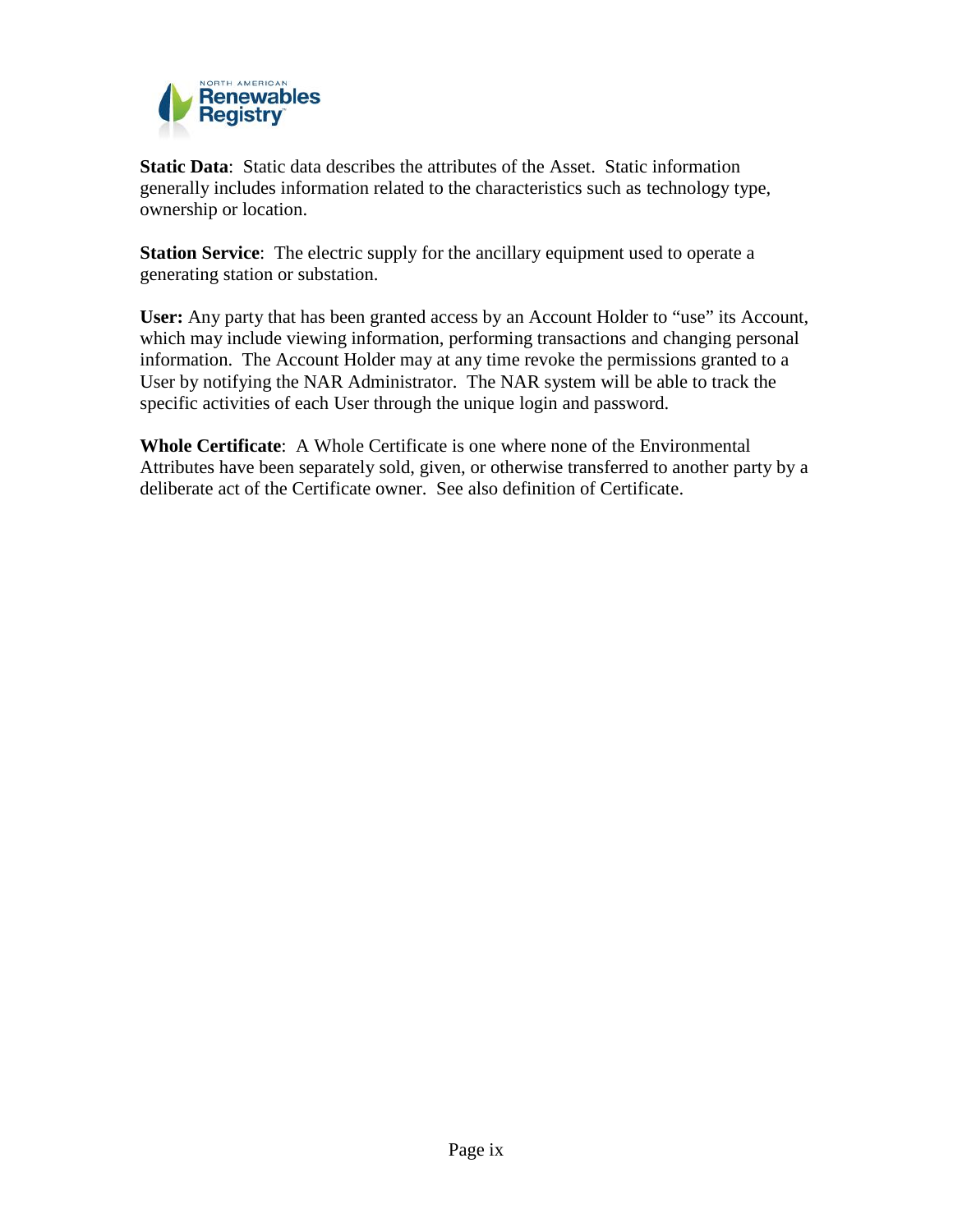### **1 Introduction**

The North American Renewables Registry (**NAR** or the **Registry**) collects and tracks information regarding renewable energy generation and energy efficiency savings originating within North America. NAR is designed to provide a policy-neutral, market driven, electronic system for participants in the voluntary and compliance renewable markets. The States of Missouri and the Commonwealth of Puerto Rico have designated NAR as the compliance registry for their renewable energy standards, the State of Illinois has authorized NAR as one of three eligible registries for generators serving the Illinois compliance market and the State of North Carolina has authorized NAR to serve as an eligible registry for out-of-state generators eligible for the North Carolina Renewable Energy and Energy Efficiency Portfolio Standard (**REEPS**).<sup>1</sup> By creating a reliable process to evidence verification, issuance and Retirement of Renewable Energy Certificates and Energy Efficiency Certificates, NAR brings increased levels of integrity and trust to purchasers, sellers and regulators in the market.

The NAR Administrator will issue one electronic Certificate for each MWh of renewable energy or energy savings that is generated by registered Assets. NAR will track and display the certifications and program eligibilities associated with each Certificate, as established by documentation and/or third-party verification during the Asset registration process. Assets can be registered in NAR based on ownership of the Asset or, if authorized, based on acting as the Responsible Party for the Asset.

Any party, such as generators, traders, marketers, non-profits or retail purchasers, wishing to have Certificates issued, held, transferred, or Retired may establish an Account in NAR to do so. All Account Holders must agree to follow the rules and operating procedures described in this document and in the NAR Terms of Use.

All Registry Accounts use two types of sub-accounts to manage Certificates: Active Sub accounts and Retirement Sub-accounts. Active Sub-accounts are used for holding and transferring Certificates. Retirement Sub-accounts are used for retiring Certificates from circulation so that they can no longer be transferred between Account Holders, within an Account or out of the NAR system.

Certificates are initially deposited into an Active Sub-account associated with an Asset. Account Holders can then transfer Certificates to other Sub-accounts and to the Accounts of other Account Holders.

Certificates will indicate if the issued Certificate is eligible for one or more of the following compliance and voluntary programs: Illinois RPS, Kansas RES, Missouri RPS, New York RPS, North Carolina REEPS, Green-e Energy, the Low Impact Hydropower

 $1$  In order for Certificates to be Retired against the North Carolina REEPS they will have to be exported from NAR to the North Carolina Renewable Energy Tracking System (**NC RETS**).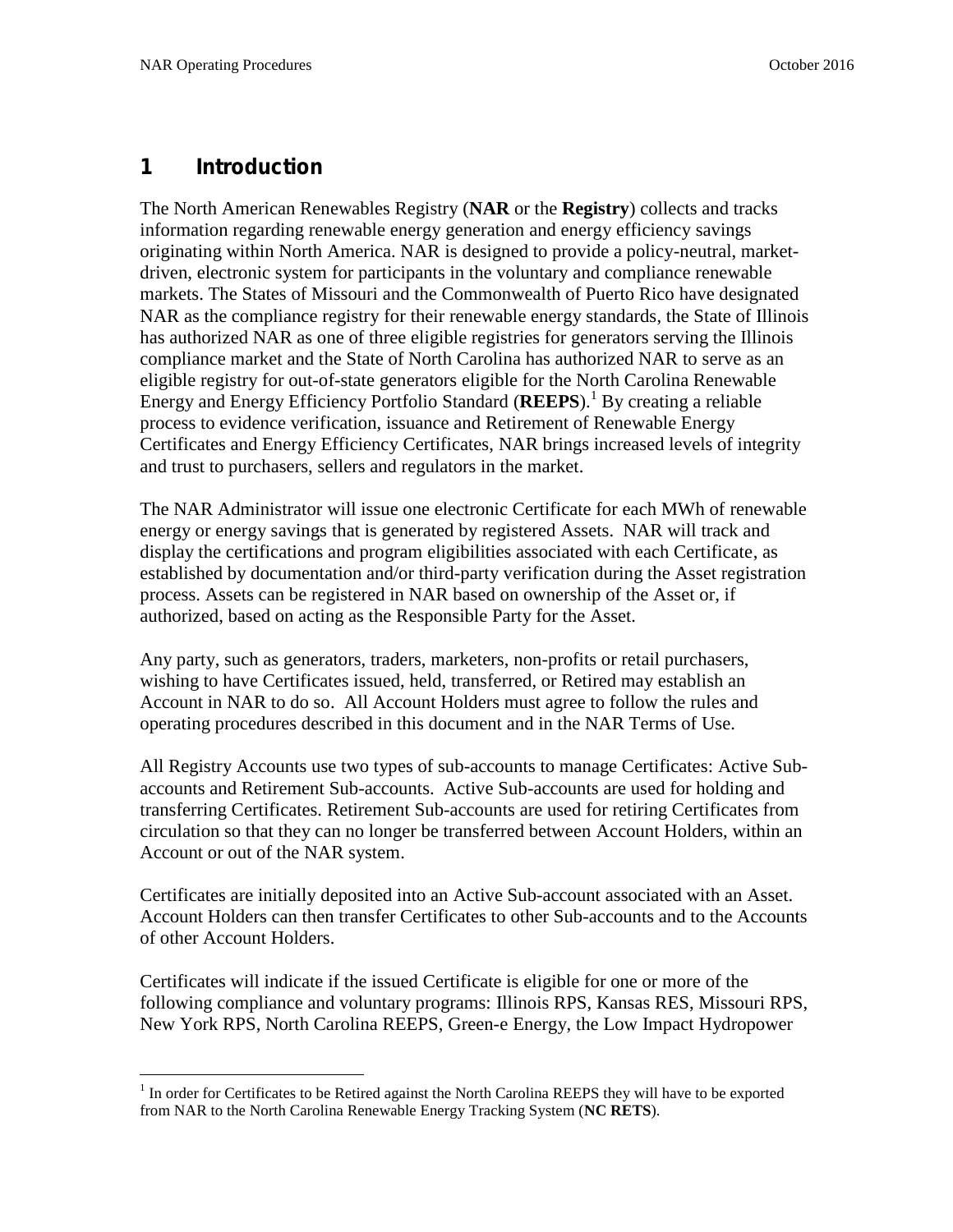

Institute and the US EPA Green Power Partnership. . Additional eligibilities may be added.

NAR will provide Account Holders and the public with reports on activity within the system. The public reports are accessible to anyone via the public page on the NAR website. These public reports are designed to ensure Registry transparency as to Certificates issued and Retired as well as providing visibility to the Certificate attributes and program eligibilities.

## **2 NAR User Registration**

## **2.1 Participation in NAR**

Participation in NAR is voluntary, though some Certification and Compliance programs require participation in NAR for purposes of program compliance. Any party that registers with NAR and pays the applicable fees<sup>2</sup> may seek to establish an Account in the Registry. NAR will track Certificates originating from Assets registered in NAR until those Certificates are transferred out of NAR.

## **2.2 Establishing an Account**

Any person or entity wanting to participate in NAR must establish an Account. Registrants will provide basic Account registration information, such as Account Holder name, address and contact information, to the NAR Administrator through a secure web page on the NAR website<sup>3</sup> and agree to the Terms of Use. See **Appendix A** for step-bystep instructions. The NAR Administrator will review the Account application and may request more information before, in its sole discretion, approving or rejecting the application. An Account will remain active until terminated. Termination can be initiated by the Account Holder by notifying the NAR Administrator. Accounts can also be terminated if an Account Holder fails to pay the Registry fees or is otherwise in default under the Terms of Use. The Terms of Use describe these issues, as well as additional important terms, and should be read and understood by anyone applying to be an Account Holder.

## **2.3 Account Password Reset**

If an Account Holder forgets the password for their NAR Account, the Account Holder will click on "Forgot Password" and will be prompted to enter their login name and additional verifying information. Account Holders will then be prompted to answer the security question they created during their account registration. Once submitted, a new password will be sent to the Account Manager's email address.

<sup>&</sup>lt;sup>2</sup> As described in the NAR Terms of Use and the NAR Fee Schedule, available online at http://narecs.com <sup>3</sup> http://narecs.com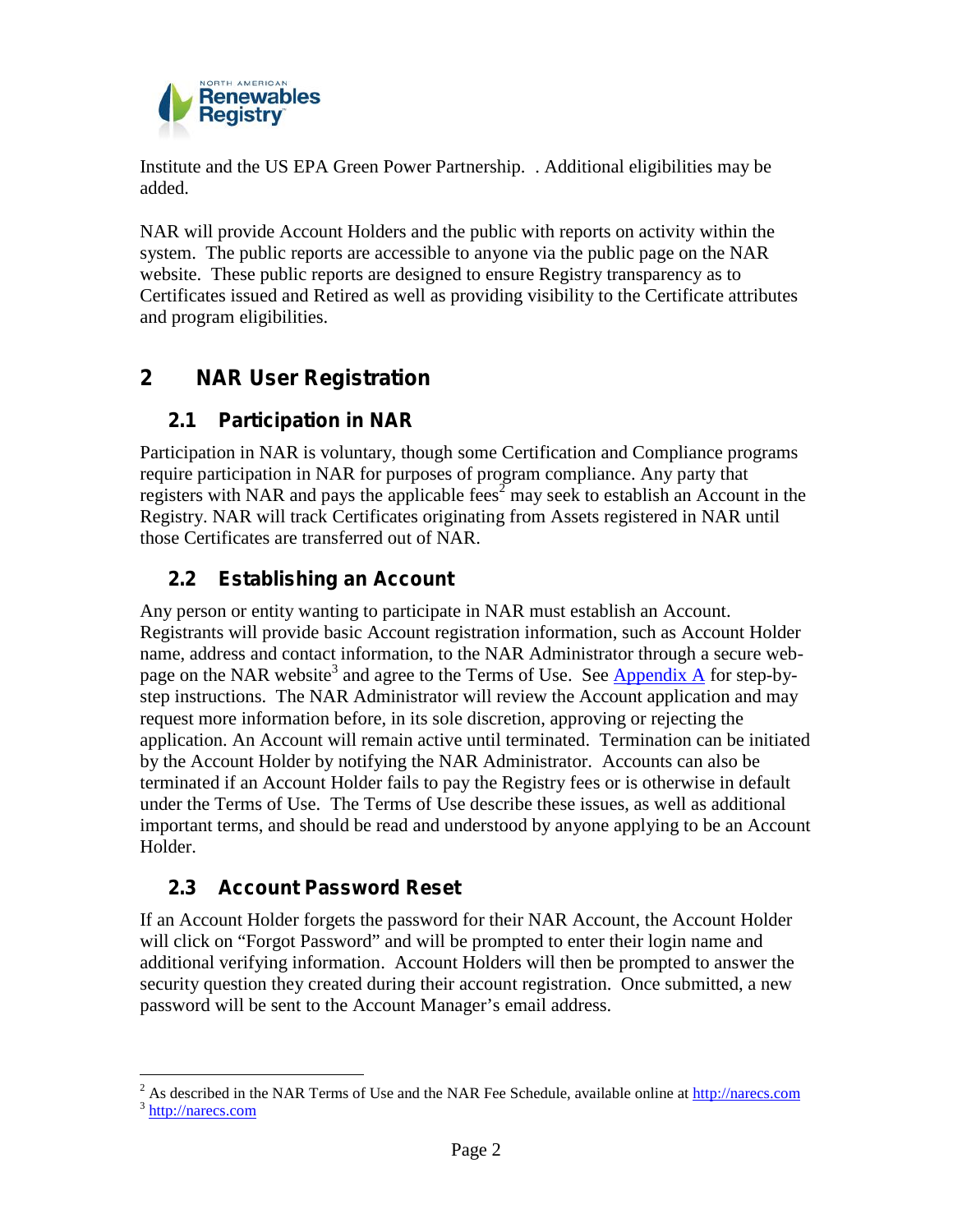

## **3 Account Types and Sub-Account Structure**

There are seven types of Accounts in NAR:

- **General Account:** This type of Account can hold, transfer (outgoing and incoming), and Retire Certificates. A General Account can also register and maintain Assets and have Certificates issued to it for its Assets. A General Account is the only type of Account that can hold a Group Retirement Sub account (see Section 3.4 below).
- **Project Account:** This type of Account can register renewable energy projects as Generating Units and have RECs issued to it for its projects. A Project Account can hold, transfer (only outgoing transfers), withdraw and Retire RECs. A Project Account cannot receive transfers from other parties.
- **Energy Efficiency Account:** This type of Account can register Energy Efficiency Projects as Assets and have EECs issued to it for its projects. An Energy Efficiency Account can hold, transfer (only outgoing transfers), withdraw and Retire EECs. An Energy Efficiency Account cannot receive transfers from other parties.
- **Retail Purchaser Account:** This type of Account is for retail purchasers of RECs. A Retail Purchaser Account can hold, accept incoming transfers, and Retire RECs. They can also register and maintain projects that are under 1MW in capacity and have RECs issued in their Account. A Retail Purchaser Account cannot make outgoing transfers.
- **Qualified Reporting Entity (QRE) Account:** An Account Holder with a QRE Account is assigned to a project and is responsible for verifying generation or savings information from that project. NAR tracks the specific types of projects for which QRE's are approved to provide services, ensuring that they are suitably qualified and accredited. The QRE Account cannot hold Certificates.
- **Program Administrator Account:** This type of Account is provided to administrators of compliance and voluntary programs that utilize NAR and/or have eligibilities noted for certain Certificates. It will allow Program Administrators to review eligibilities and compliance reports. Asset details will only be displayed in a Program Administrator Account if the Account Holder registering that Asset has listed it as eligible according to the specific program/certification.
- **NAR Administrator Account:** This type of account is provided to the NAR Administrator and allows full access to all NAR functionalities.

Accounts that can hold Certificates (General, Project, Energy Efficiency and Retail Purchaser Accounts) are organized using two principal types of Sub-accounts, Active and Retirement. When an Account is created in the system, a single default Retirement Sub account and a single default Active Sub-account are created automatically. Account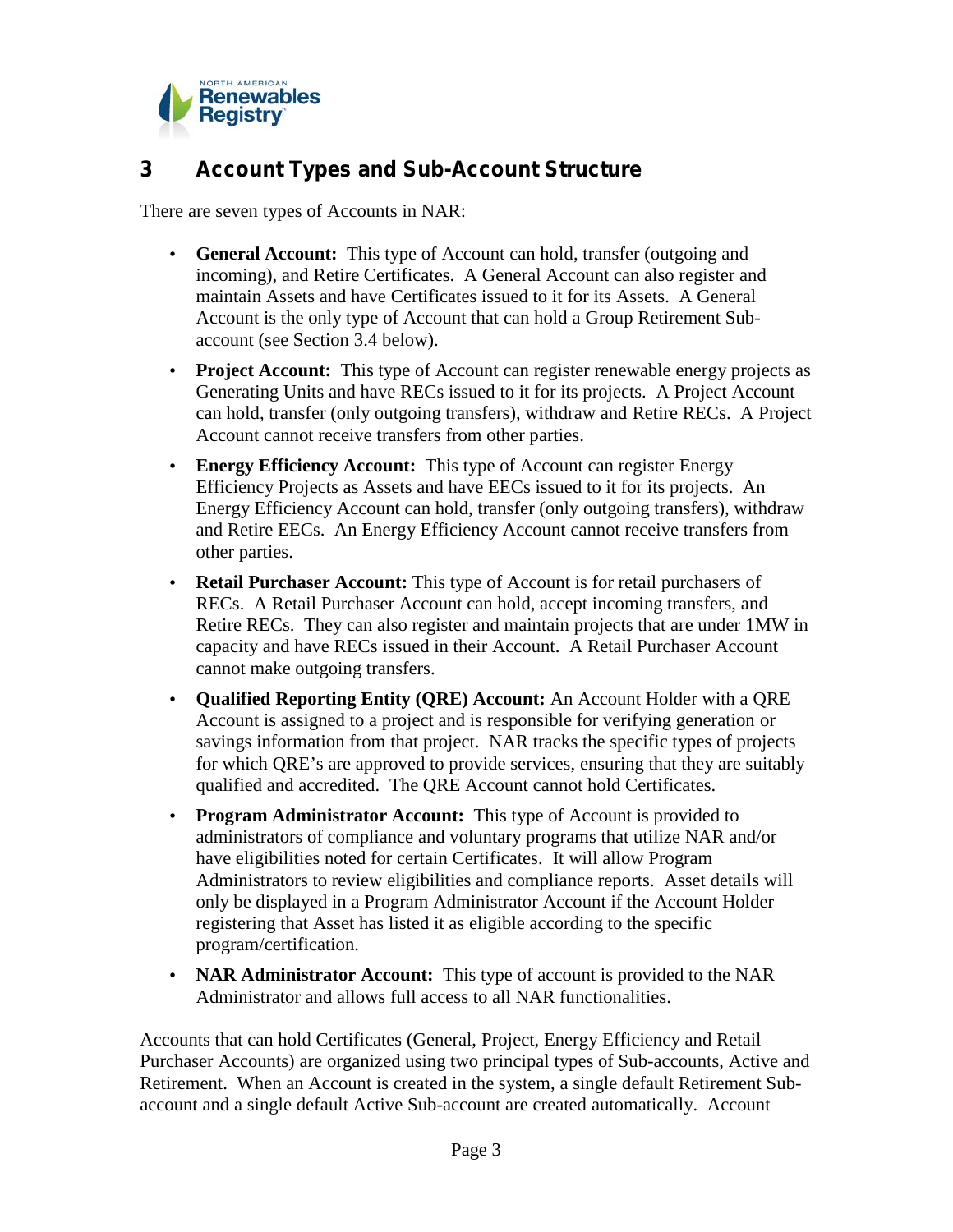

Holders can re-name these default Sub-accounts and create as many additional Active and Retirement Sub-accounts as necessary to meet their individual needs. Retirement Sub-accounts cannot be renamed if they hold Certificates. When Certificates are deposited into an Account by the NAR Administrator, they are placed into an Active Sub-account that is designated when an Asset is registered. When Certificates are transferred into an Account, the recipient Account Holder will identify the Active Sub account into which they will be deposited. Each Account Holder will be able to view a listing of Certificates held in each Sub-account and their attributes (e.g. documents, eligible program certifications and origination details).

Accounts that can hold Certificates will also have a single Bulletin Board Sub-account, used to post Certificates for sale on the Registry's Bulletin Board as well as an Export sub-account. See Section 9 below.

Each Account and Sub-account will have a unique identification number. For ease of reference, Account Holders may attach aliases to Sub-accounts (e.g., by customer or by product name).

**With the exception of Group Retirement Sub-accounts, Account Holders cannot hold Certificates on behalf of any other party.** An Account Holder must have full legal title of and all Beneficial Ownership Rights in the Certificates held in its Accounts.

### **3.1 Deposits to Active Sub-Accounts**

There are three ways that Certificates are deposited in an Active Sub-account.

- (a) Within an Account, Certificates can be transferred from one Active Sub account or Bulletin Board Sub-account to another.
- (b) An Account Holder can accept a transfer of Certificates from another Account Holder.
- (c) Certificates generated by an Asset and deposited by the NAR Administrator.

### **3.2 Transfers from Active Sub-Accounts**

There are two ways to withdraw or remove Certificates from Active Sub-accounts:

- (a) Transfer the Certificates to the Account of another Account Holder.
- (b) Transfer the Certificates to another of the Account Holder's own Sub accounts.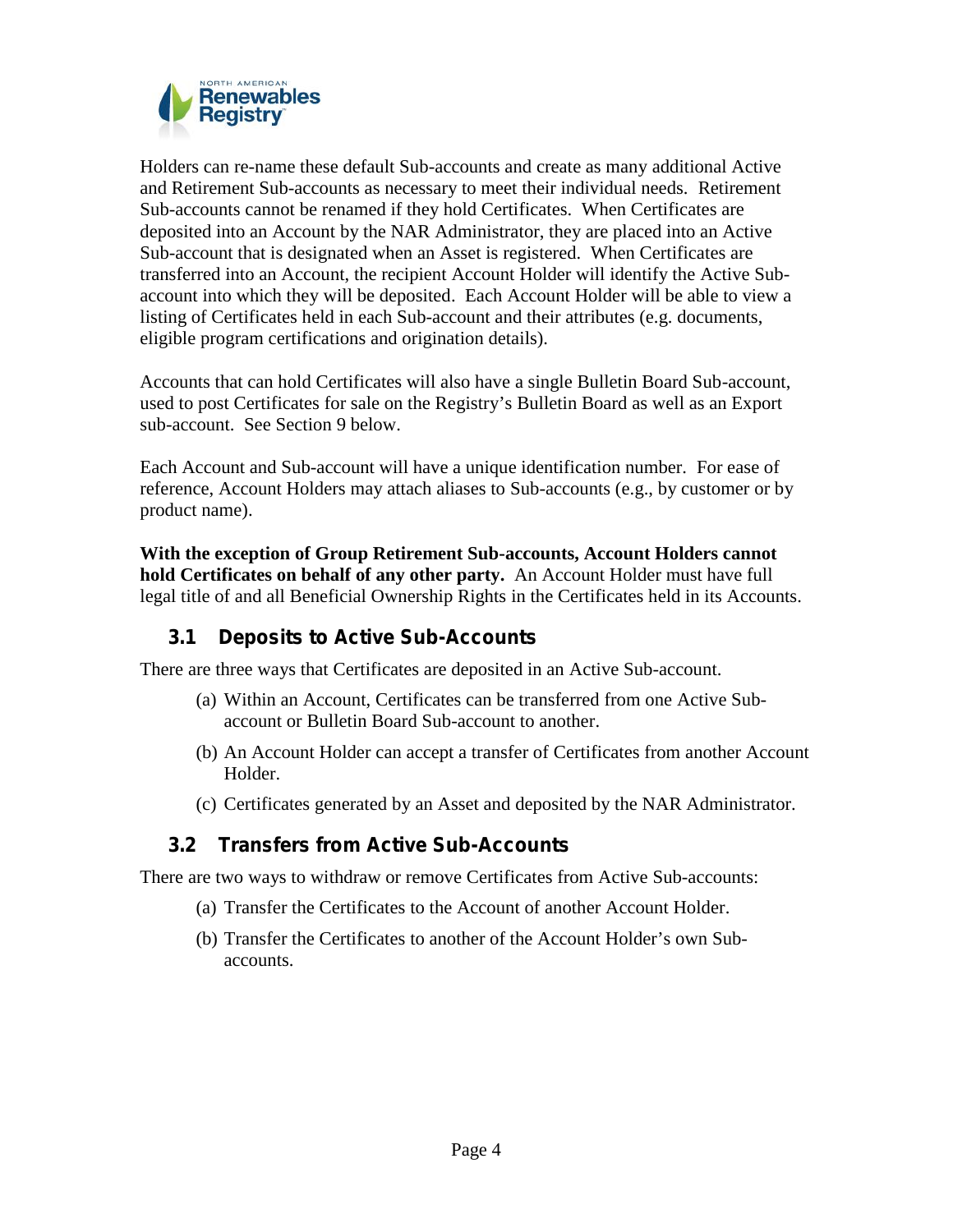

### **3.3 Retirement Sub-Accounts**

A Retirement Sub-account is used as a repository for Certificates that the Account Holder wants to designate as Retired.<sup>4</sup> There are three ways that Certificates are deposited in a Retirement sub-account:

- (a) Within an Account, Certificates can be transferred from an Active Sub account or a Bulletin Board Sub-account to a Retirement Sub-account.
- (b) An Account Holder can accept a transfer of Certificates from another Account Holder directly into a Retirement Sub-account.
- (c) A Standing Order Transfer can be set up by the Account Holder to automatically deposit Certificates into a Retirement Sub-account.

Certificate Retirement can only be initiated by an Account Holder in respect of the Certificates in its Account. The NAR Administrator is not responsible for the Retirement of Certificates by Account Holders, as it relates to voluntary or compliance-related Retirement deadlines or otherwise.

An Account Holder choosing to Retire a Certificate or block of Certificates will use the transfer screen to identify the quantity of Certificates to Retire and the reason for Retirement (an optional field). The Account Holder must select the Retirement Sub account to which the Certificates will be deposited. The Retirement Sub-account will show the serial numbers of the Certificates Retired, the date of Retirement and the reason for Retirement. In addition, there will be a mechanism to view the Asset characteristics/certificate fields and documents associated with the Retired Certificates. *Once Certificates are Retired, they cannot be moved or transferred out of the Retirement Sub-account to any other Account or Account Holder.*

NAR system validations ensure that Certificates deposited in a Retirement Sub-account are no longer transferable to another party or another Sub-account. System reports allow Account Holders to show evidence of the Retirement to Program Administrators or the public.

## **3.4 Group Retirement Sub-Accounts**

In order to provide full transparency to markets and regulators, as well as enhancing the integrity of the Registry's ownership records, as a general matter Account Holders cannot hold Certificates on behalf of any other party. The one exception to this is the Group Retirement Sub-account. Holders of a General Account can establish a Group Retirement Sub-Account in which they can hold Certificates on behalf of Indirect Owners solely for purposes of retiring such Certificates if that Account Holder is eligible to sign and has submitted an executed Regulated Persons Attestation to the NAR administrator.

 $<sup>4</sup>$  An Account Holder may want to Retire Certificates for any number of reasons, including, but not limited</sup> to, Retiring Certificates on behalf of the Indirect Owners of the Certificates or making claims about the environmental quality benefits of the Certificates.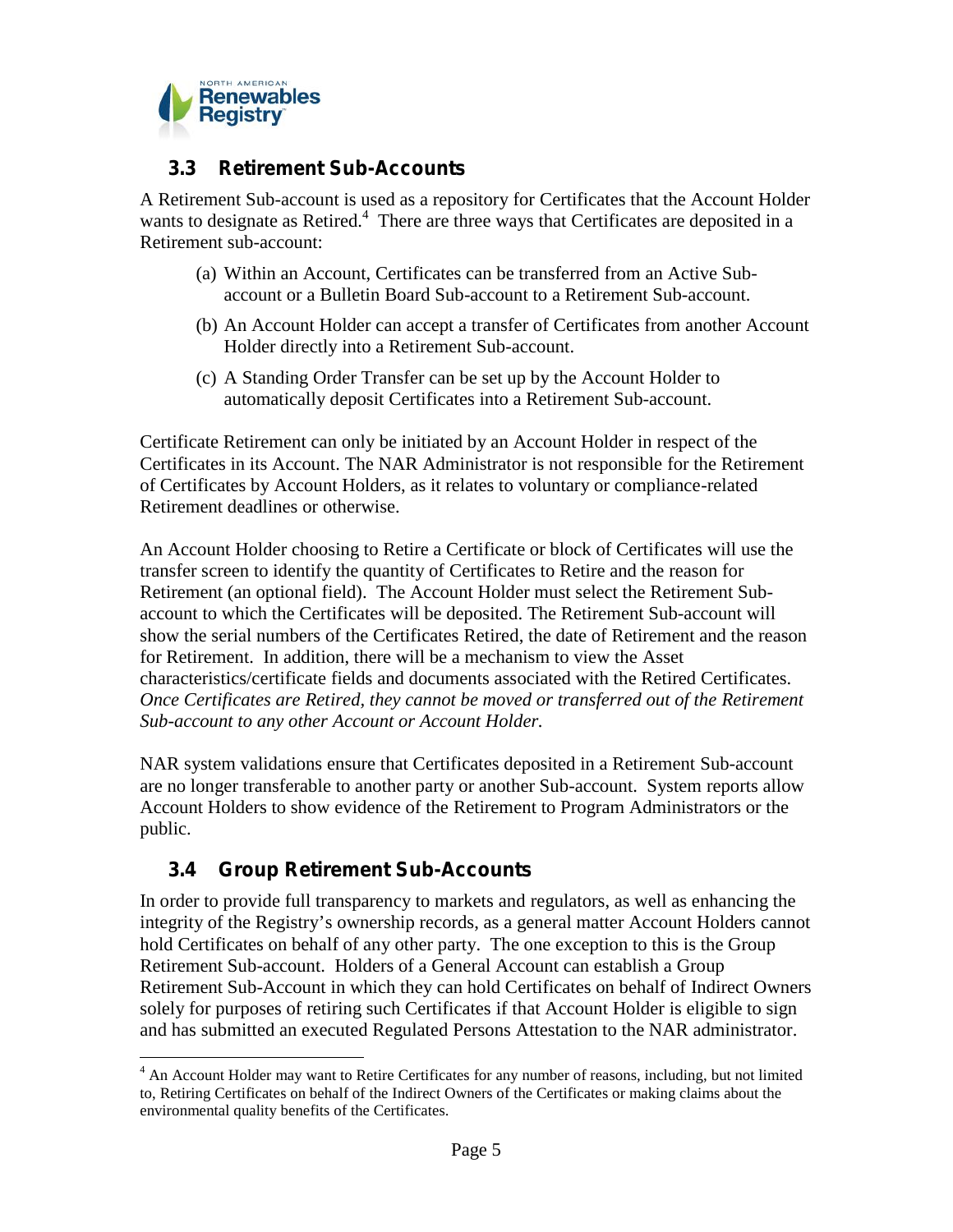

The establishment and use of a Group Retirement Sub-Account are subject to the following provisions:

- (a) All legal title to and Beneficial Ownership Rights in any Certificate Retired in a Group Retirement Sub-account must be held by one or more Indirect Owners that have authorized the Retirement of the Certificate and the disclosure of information relating to such Certificate to NAR and the NAR Administrator.
- (b) Only Certificates that are being Retired on behalf of an Indirect Owner can be put into a Group Retirement Sub-account.
- (c) No Account Holder holding one or more Group Retirement Sub-accounts may Retire more than an aggregate of 499,999 Certificates in such Sub-accounts during a calendar year on behalf of any Indirect Owner.
- (d) If an Account Retires more than 99 Certificates during a calendar year on behalf of an Indirect Owner, the Account Holder shall report, concurrently with each Retirement, the following information:

(1) the name and email address of the Indirect Owner (and, if applicable, of each other individual or organization comprising the Indirect Owner on whose behalf such Retirement is made), and

(2) the reason for such Retirement of Certificates.

For purposes of applying the 499,999 REC and 99 REC thresholds, if a Certificate is Retired on behalf of an Indirect Owner comprised of multiple individuals and/or organizations, it shall be deemed to have been Retired on behalf of each such individual and/or organization.

#### **3.5 Transfers Between Accounts**

General, Project and Energy Efficiency Account Holders may transfer Active Certificates to other Account Holders at any time. Certificates will be specified by their serial numbers. The Account Holder will select the recipient from a pull-down list of Account Holders. After the transfer has been initiated, the Certificates that are pending transfer will be marked as "transfer pending" in the Account Holders Outbox. This will have the effect of "freezing" the Certificates so that they cannot be moved to another Sub-account or to another Account Holder.

After the transfer has been initiated, the system will send an electronic notification of the request to transfer Certificates to the proposed recipient. The transfer recipient can review the Certificate transfer details from the Account Holder's Outbox and must confirm or reject the transfer within fourteen (14) calendar days of when it was requested by the transferor. If confirmed the transfer recipient must designate the Sub-account to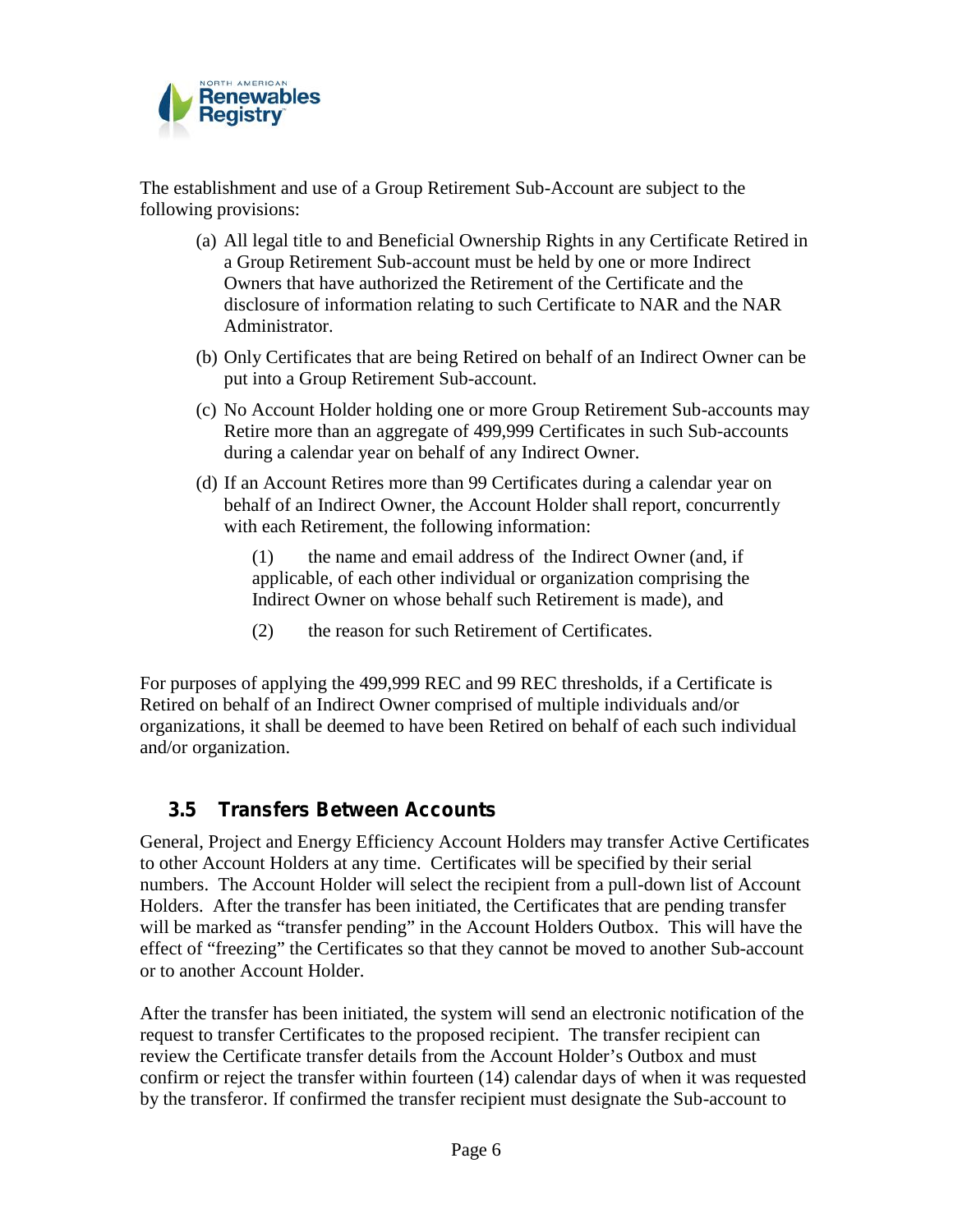

which the Certificates are to be delivered. As soon as the recipient has confirmed or rejected the transfer, NAR will send an electronic notification to the transferor indicating the action taken. The transferor may cancel any transfer before such transfer has been confirmed by the recipient by withdrawing the transfer from the Account Holder's Outbox in NAR. If the transfer is withdrawn, NAR will notify the recipient of the action.

### **3.6 Compatible Tracking Systems**

NAR is set up to accept transfers of eligible Certificates from compatible tracking systems. A compatible tracking system is a system that has set-up up a process with NAR on how to handle imports and/or exports and implemented the required technology. NAR is working towards setting up imports and exports with all REC registries in North America. The list of currently accepted REC imports and exports is maintained on the NAR website at: http://narecs.com

#### **3.6.1 Imports from other Tracking Systems**

In order to import a Certificate from another tracking system the Account Holder in the exporting tracking system will need to follow that tracking system's procedures for an export. This generally includes designating a specific batch of Certificates for export and designating the importing registry (i.e. NAR) and the importing NAR Account Holder.

The NAR Account Holder will see the imported Certificates in their Inbox module with a note stating that these are import Certificates. The Certificate transferor will be NAR Administrator.

The imported Certificates will have a unique Serial Number that references the originating registry instead of NAR. The Certificate data screen will also contain the original Serial Number from the issuing registry. All Projects from which Certificates have been imported into NAR will be listed on the public 'Imported Facilities' report. No information about the quantity transferred and the parties involved in the transaction will be publicly posted.

Tracking systems track fuel types differently. Certificates in NAR will issue with the Fuel Type used by NAR.

#### **3.6.2 Exports to other Tracking Systems**

In order to export a Certificate to another tracking system the NAR Account Holder will designate a specific batch of Certificates for export and designate the registry and Account Holder to whom the Certificates should be delivered.

After the transfer has been initiated, it will show up in the NAR Account Holder's Outbox module as "Pending." It will remain "Pending" until the NAR Administrator confirms that the Certificates are eligible for export to the importing tracking system.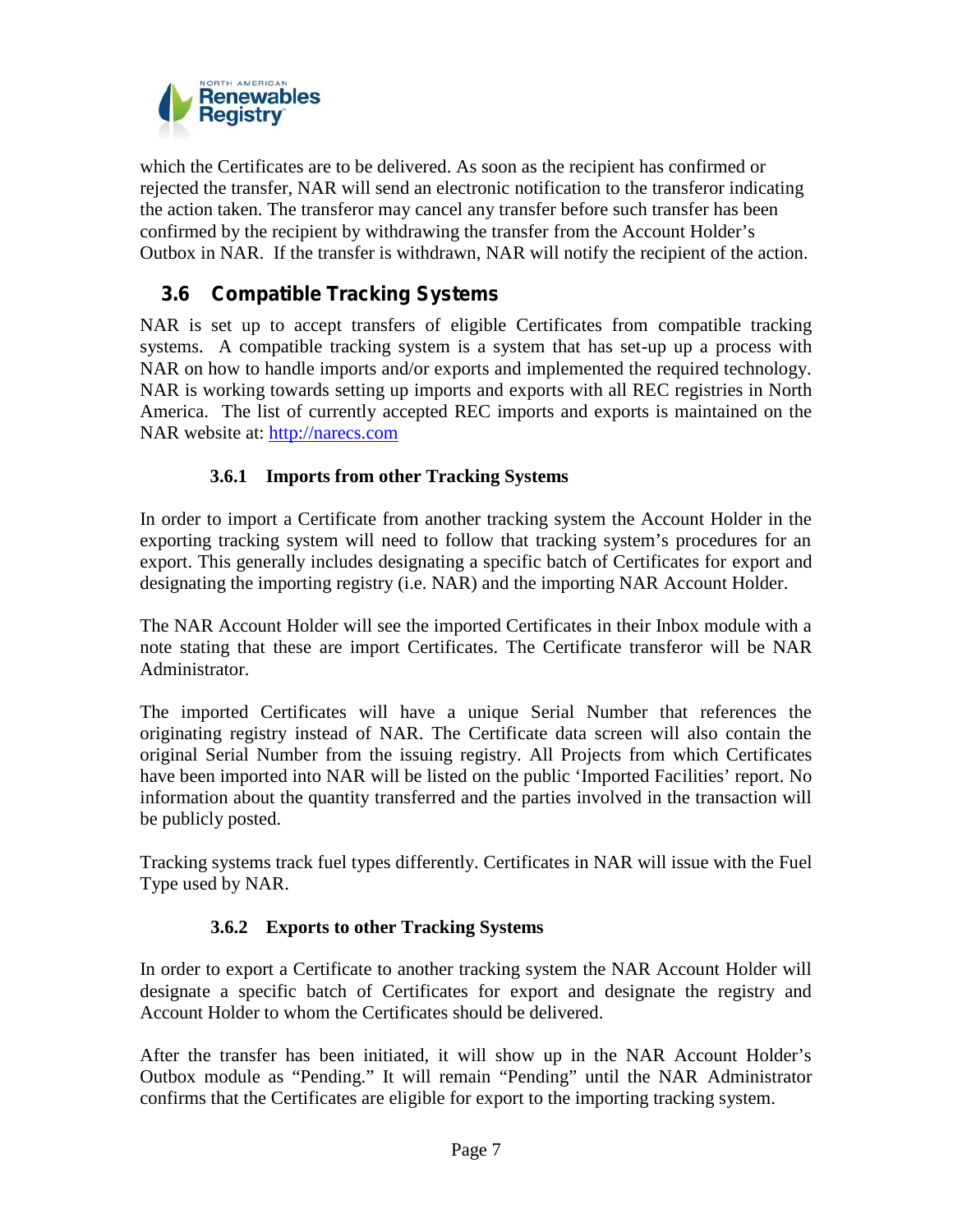

## **4 Access to Accounts and Confidentiality**

### **4.1 Account Access**

An Account Manager is established as part of the Account registration process. The individual listed in the initial Account application will be considered the Account Manager and have the ability to setup and manage additional logins and login privileges for his or her organization. The Account Manager will have full access to the organization's Account. Login permissions can be designated to allow view-only access to information or to allow activities such as performing transfers and submitting/updating information. Such privileges can also be further attached to specific Sub-accounts or Assets. This provides Account Holders with significant flexibility when assigning logins. Login setup can be done during the Account registration process or at any time the Account Manager wishes to add additional Users to the Account. The Account Manager will supply contact information for each login as well as designate the login name and password.

NOTE: The NAR Terms of Use shall apply to any person who receives access to a Registry Account from an Account Holder or Account Manager.

Once a login is established, NAR will send an email to the login contact specified by the Account Manager with details on the individual's login name. The Account Manager is required to communicate the password. Upon logging into the Registry for the first time, the new User will be prompted by the Registry to change his or her password. The new User will then be able to perform the functions or view the information per the permissions granted by the Account Manager. The Account Manager or NAR Administrator may at any time remove or add permissions to a login by using the account administration screens.

The NAR My Event Log report tracks and displays all actions performed within the Account by login name and timestamp. Account Managers will have access to the My Event Log report for their Account(s).

## **4.2 Levels of Account Access**

When an Account Holder creates logins for additional Users, the Account Holder assigns to the login one of two levels of access specific rights to login:

#### **4.2.1 Account Holder – Supervisor**

When completing the login profile for a new User, the Account Manager can assign "Account Holder – Supervisor" privileges to a login. The new login will be able to register assets, manage certificates, and create additional logins, if necessary. The Account Manager can also give this login a subset of these privileges if needed.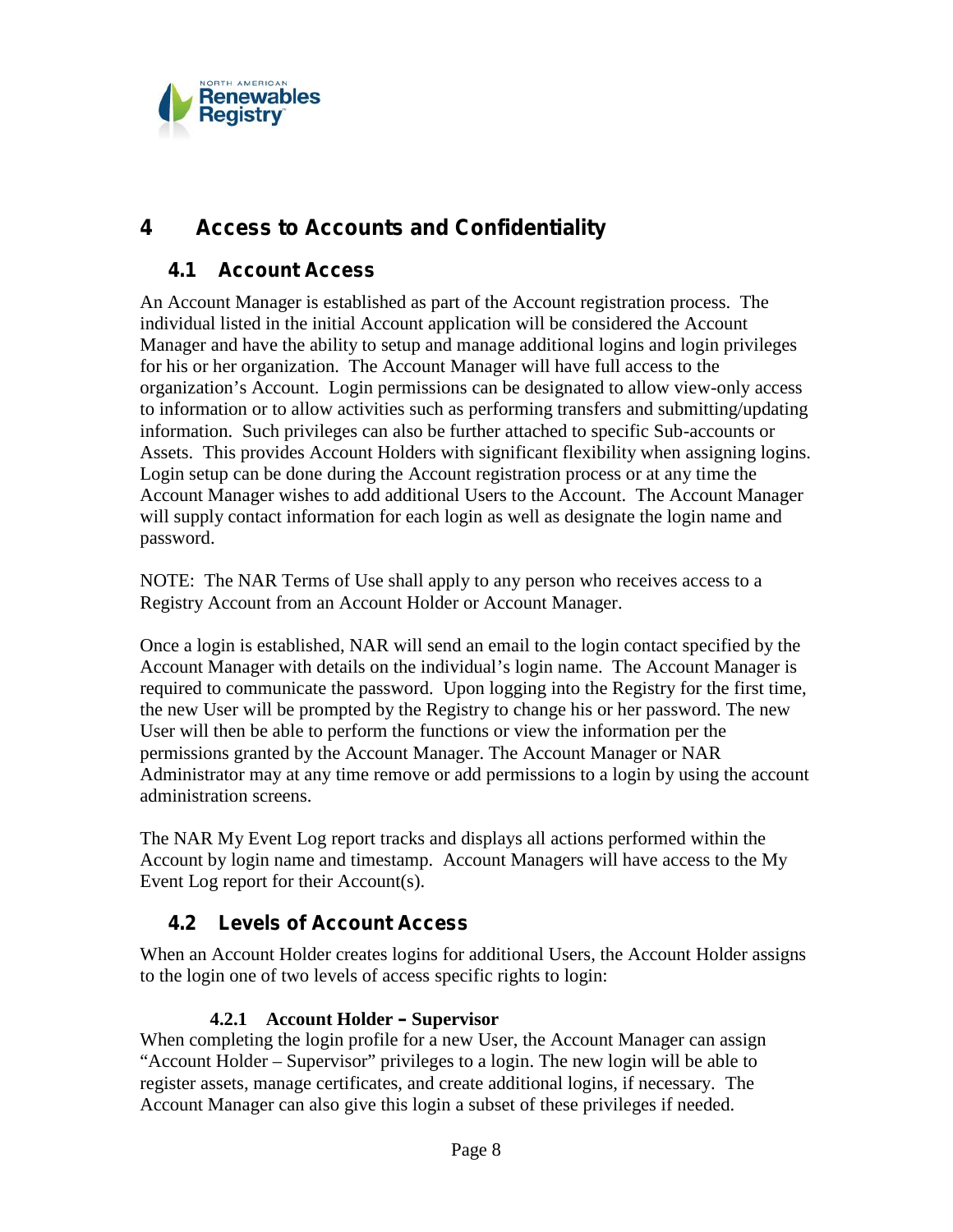

### **4.2.2 Account Holder – View Only**

When completing the login profile for a new User, the Account Holder can assign the login "Account Holder – View Only" privileges. This provides the login with limited view rights. The Account Manager will then identify the specific Sub-accounts and Certificates that the login will be able to access and view.

## **4.3 Confidentiality**

As stated in the Privacy Policy and the Terms of Use, certain Account information will be held confidential. Account information will only be used and released in aggregate through the public reporting process.

## **5 Asset Registration**

Within NAR and all related NAR documents, the term "Asset" is used to refer both to (1) a Renewable Energy Project, and (2) an Energy Efficiency Project. An Asset is registered by an Account Holder by entering Static Data into NAR describing the attributes of the Asset, subject to the review and approval by the NAR Administrator. Once the Asset is approved, Dynamic Data is entered to identify monthly renewable energy generation or monthly energy savings for which Certificates are to be issued. Step-by-step instructions for registering an Asset can be found in Appendix B.

Any Asset not approved within the Registry within a year from the time such Asset is listed therein shall be deactivated in the Registry, unless a grace period of three (3) months is requested by Account Holder. Deactivation does not preclude Account Holder from registering the Asset with the Registry at a later date, but until such time as the Asset is registered, the Asset will no longer be viewable in the Registry.

## **5.1 Registering an Asset**

To ensure that double-counting does not occur, Assets being registered in NAR must have 100% of their output or energy savings, respectively, tracked by NAR. If a Generating Unit or Energy Efficiency Project was registered in another tracking system at one point, the NAR Administrator should be notified of this during the registration process and the Account Holder should be prepared to provide documentation to prove the Asset has been removed from the previous tracking system.

An owner of a generator who wants NAR to create Certificates in respect of that unit must first establish an Account within the NAR system as described above and then register the generator as a Generating Unit. The Account types that can register renewable generators are the Project Account, the General Account and the Retail Purchaser Account (subject to a size limitation). An owner of an Energy Efficiency Project who wants NAR to create Certificates in respect of that project must first establish an Account within the NAR system as described above and then register the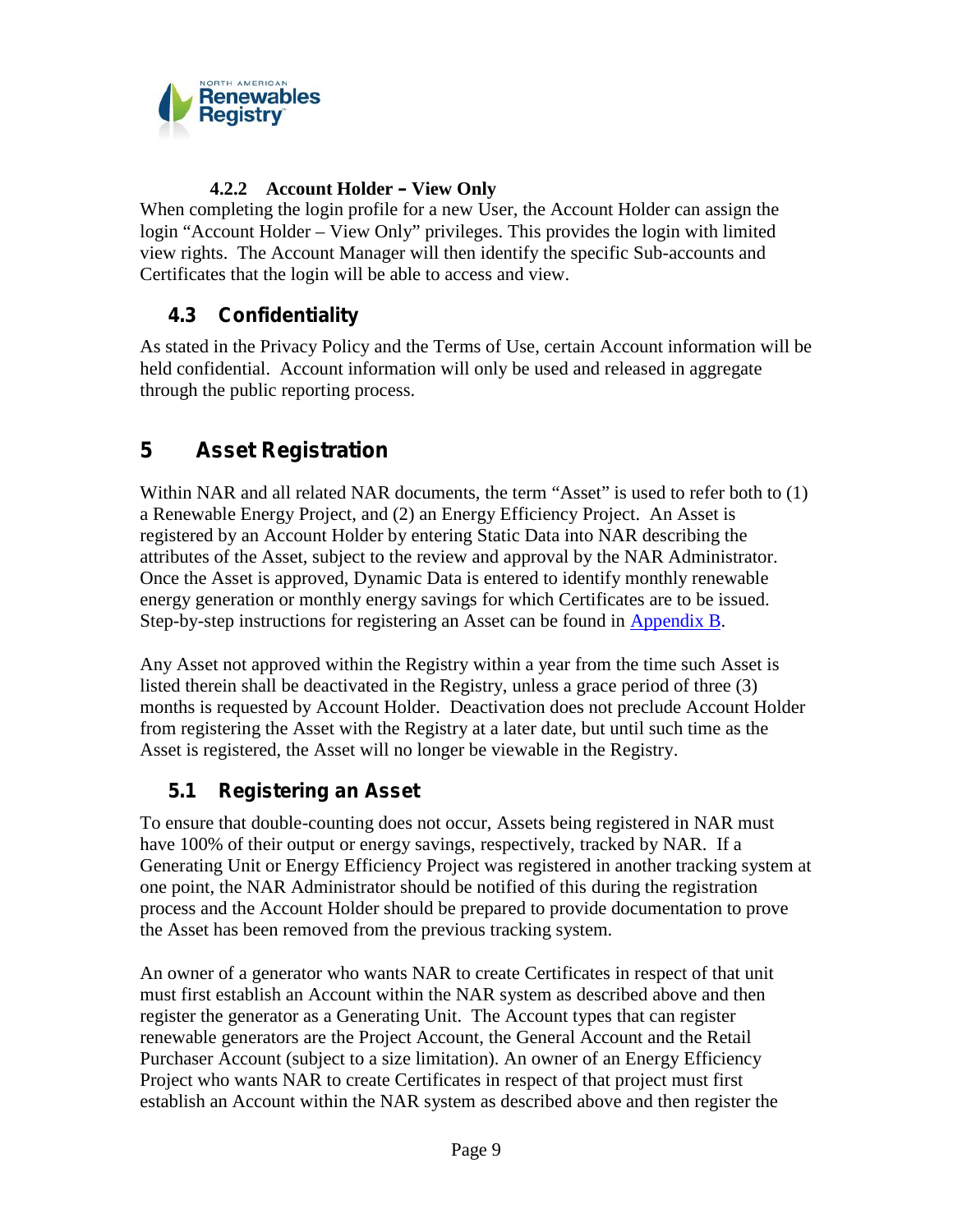

project as an Energy Efficiency Asset. The only Account type that can register Energy Efficiency Projects is the Energy Efficiency Account. Registration with NAR does not imply or confer acceptance into or eligibility for any voluntary certification program or any state's Renewable Portfolio Standard or energy efficiency program.

To register a generator or an Energy Efficiency Project as an Asset, the owner or the Responsible Party<sup>5</sup> must:

- Have an approved Account;
- Submit a completed on-line registration form containing information related to the characteristics of the Asset;
- Submit proof of title and/or additional documentation proving the Account Holder is either the owner of the generator or Energy Efficiency Project or has the owner's permission to act as the Responsible Party and register the generator or Energy Efficiency Project in NAR in order to receive Certificates<sup>6</sup>; and
- Pay any applicable registration fee.<sup>7</sup>

The NAR Administrator will review the submitted documentation and may require additional documentation to be submitted before a generator is accepted as an Asset.

## **5.2 Registering a Contract Project**

NAR will allow the registration of a Contract Project based on contractual ownership of the electricity and RECs associated with a specific Renewable Energy Generator on a limited basis.<sup>8</sup> For each applicable contract, Account Holders are required to enter details describing the renewable generator associated with the contract. This facilitates Account Holder data-entry and creates consistency across all types of Certificates, since all future owners of the Certificates from a Contract Asset can view the generator details in the same manner as is displayed for Certificates issued to a Generating Unit. Serial numbers differentiate between Certificates from Generating Units versus Contract Assets.<sup>9</sup>

To ensure that double-counting does not occur, the renewable generator associated with a contract being registered as a Contract Asset will either have 100% of its output tracked by NAR or will only be registered on the basis of historical, publicly available data (e.g., EIA reports). Account Holders can only register contracts as Contract Assets if the

 $<sup>5</sup>$  The Responsible Party is an entity to whom the owner of a generator or energy efficiency project has</sup> given Registration Rights. This is described in detail in Section 5.10.<br><sup>6</sup> Generators or Energy Efficiency Projects that are jointly owned must have a single party, privately

appointed among the owners, to act as the Account Holder.<br>
<sup>7</sup> See the NAR Fee Schedule for a description of all Registry fees.<br>
<sup>8</sup> This is done in part to accommodate the transition from markets with no existing REC tra markets where electronic tracking of RECs is required by voluntary and Compliance Programs and

customers. <sup>9</sup> Serial numbers for Certificates from Generating Units include REC while serial numbers for Certificates from a Contract Asset include 'RECC' .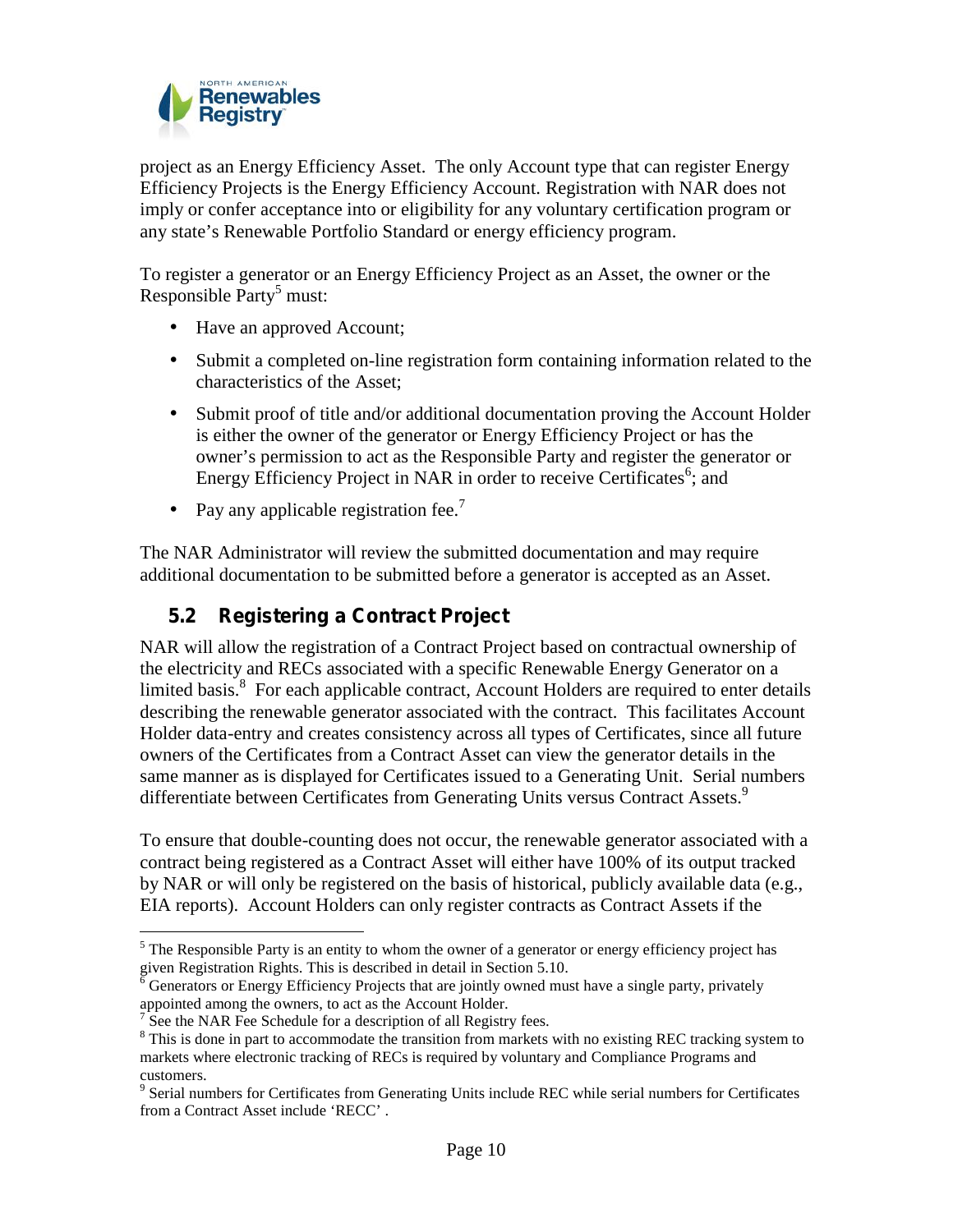

contract and its associated renewable generator are not already registered in NAR or any other REC tracking registry. If either was registered in another tracking system at one point, the NAR Administrator should be notified of this during the registration process and the Account Holder should be prepared to provide documentation to prove the contract and its associated generator has been removed from the previous tracking system.

An owner of a contract who wants NAR to create Certificates in respect of the generation purchased there under must first establish an Account within the NAR system as described above and then register the contract as a Contract Project. The only Account type that can register a Contract Project is a General Account. Registration with NAR does not imply or confer acceptance into or eligibility for any voluntary certification program or state's Renewable Portfolio Standard program.

To register a contract as a Contract Project, the owner must:

- Have an approved General Account in NAR;
- Submit a completed on-line registration form containing information related to the characteristics of the contract and its related generator;
- Submit contractual documents that document the ownership of the renewable and environmental attributes produced by the associated generator as well as the associated energy; and
- Pay any applicable registration fee.<sup>10</sup>

The NAR Administrator will review the submitted documentation and may require additional documentation to be submitted before a contract is accepted as a Contract Project.

When and if a renewable generator associated with Contract Project registers in NAR as a Generating Project, all Contract Project registrations associated with the newly registered Renewable Energy Project must be terminated. The Account Holder of the Contract Project will no longer be directly issued Certificates.

### **5.3 Multi-fuel Generators**

A "Multi-fuel Generator" is one that is capable of producing energy using more than one Fuel Type, excluding fuels used for start-up (which in any case cannot exceed 1% of the fuel used annually on a total heat input basis). Such facilities must register with NAR as a Multi-fuel Generator. If the relative quantities of electricity production from each fuel cannot be measured or calculated, and verified, the generator is not eligible to register in NAR.

<sup>&</sup>lt;sup>10</sup> See the NAR Fee Schedule available at  $\frac{http://www.nares.com}{http://www.nares.com}$  for a description of all Registry fees.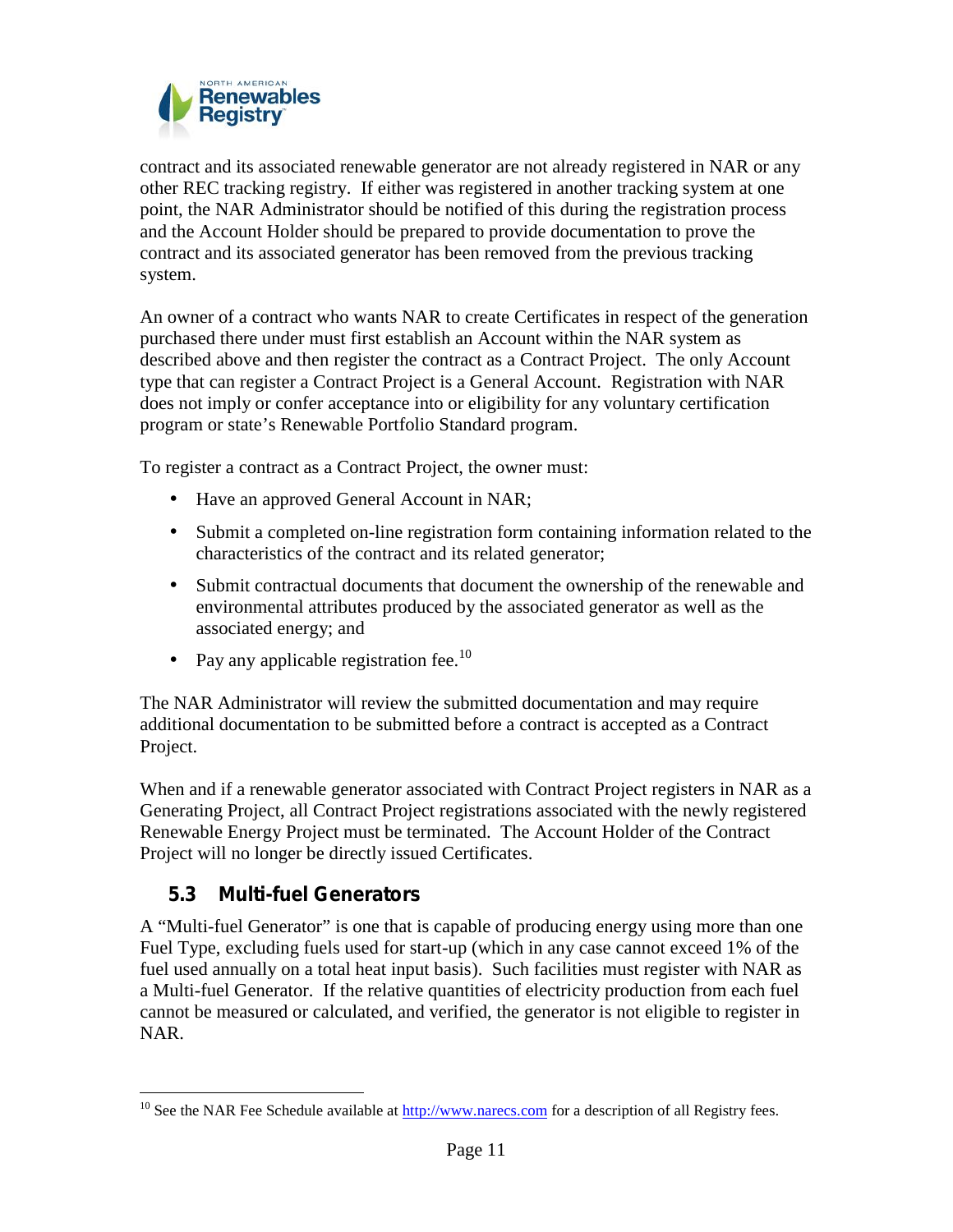

For Multi-fuel Generators, the owner or Responsible Party is required to indicate the percentage of electricity output coming from each type of fuel for each period of generation reported. The NAR system will use total electricity output and this percentage to issue fuel-specific Certificates for the electricity output associated with renewable generation. Account Holders with Multi-fuel Generators may be asked by the NAR Administrator to produce documentation supporting the indicated electricity output by fuel source. Supporting documentation could include third-party verification reports.

## **5.4 Small Generator Reporting & Aggregation**

A group of small Generating Units that are not metered together and do not share the same location but that are located within the same state and otherwise share the same Essential Generating Characteristics can be registered as an Aggregated Project in NAR under the following conditions:

The nameplate capacity of each Generating Unit is less than 150 kW;

The Generating Units being aggregated are located in the same state;<br>The Generating Units being aggregated utilize the same technology/fi

The Generating Units being aggregated utilize the same technology/fuel type; and

The aggregated Nameplate Capacity has to be less than 1 MW.

If the Generating Units being aggregated became operational in different years, the Aggregated Project will be assigned the oldest operational year.

When registering several Generating Units into one Asset (Aggregated Project flag set to "yes"), the NAR Administrator will:

- (a) Collect project level information that is shared across all Generating Units;
- (b) Collect generating unit-level registration information for each generating unit aggregated in the Aggregated Project; and
- (c) Verify that the total aggregated Nameplate Capacity does not exceed 1MW.

FOR MISSOURI LOCATED SMALL GENERATORS ONLY: If the Generating Units being aggregated are less than 10 kW and the generation is based on estimates rather than metering records, they can be registered without providing the project-level detail for each unique project provided that the following conditions are met:

- (a) The estimation methodology has been approved by the Missouri Department of Natural Resources; and
- (b) The Account Holder registering the Asset keeps records of all individual generating units and estimates and makes them available upon request from the NAR Administrator.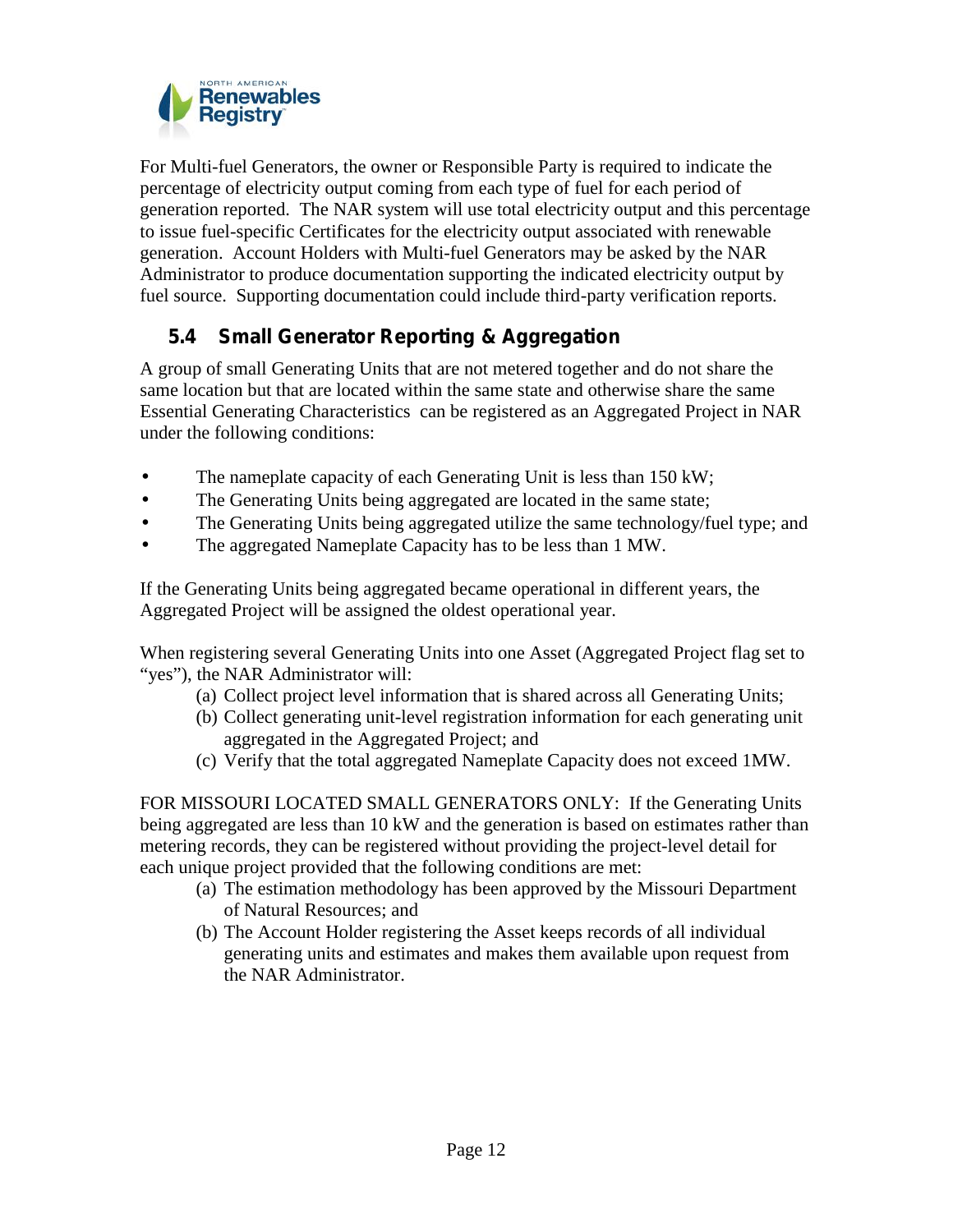

### **5.5 Verification of Static Data Submitted During Asset Registration**

Upon completion of the Asset registration process, the NAR Administrator will review attestations, EIA reports and other data sources to verify the information provided to NAR by the Account Holder.

In the event data submitted is found to be false or if there is a discrepancy between the information submitted during the on-line registration process and the materials provided to verify the information, the NAR Administrator will notify the registrant that the information could not be positively verified. A process of either correcting the registration form, or withdrawing the registration form, or providing proof that the information on the registration form is correct will ensue between the NAR Administrator and the registrant until the NAR Administrator is satisfied that the information provided meets NAR standards for accuracy.

In some cases, the NAR Administrator may require the Account Holder to contract with a third-party verifier to perform a site visit to further verify information as needed. The cost of verification will be born by the Account Holder registering the Asset.

### **5.6 Updating Static Data**

After the initial Asset registration in NAR, Account Holders can continually notify NAR of the following that have the effect of changing Static Data tracked by the system:

- (a) A change in Fuel Type for a generator, and the date on which the change occurred, within thirty (30) calendar days from when the change is implemented.
- (b) A change in Asset ownership, and the date on which the change occurred, within thirty (30) calendar days after the change occurs. A change in ownership must be confirmed by a letter signed by both the prior and new owners of the Asset, and provided to the NAR Administrator. Neither NAR nor the NAR Administrator will be liable for depositing Certificates into an Account that no longer represents an Asset if the incorrect deposit occurs as a result of a lack of notification by the prior and new owners of the Asset.
- (c) A change to Asset-eligibility for any programs or certification tracked by NAR. This must be communicated by the Account Holder before any Certificates affected by the change are issued or within thirty (30) calendar days after the change occurs.
- (d) A change to any of the "essential generating characteristics" of the Asset.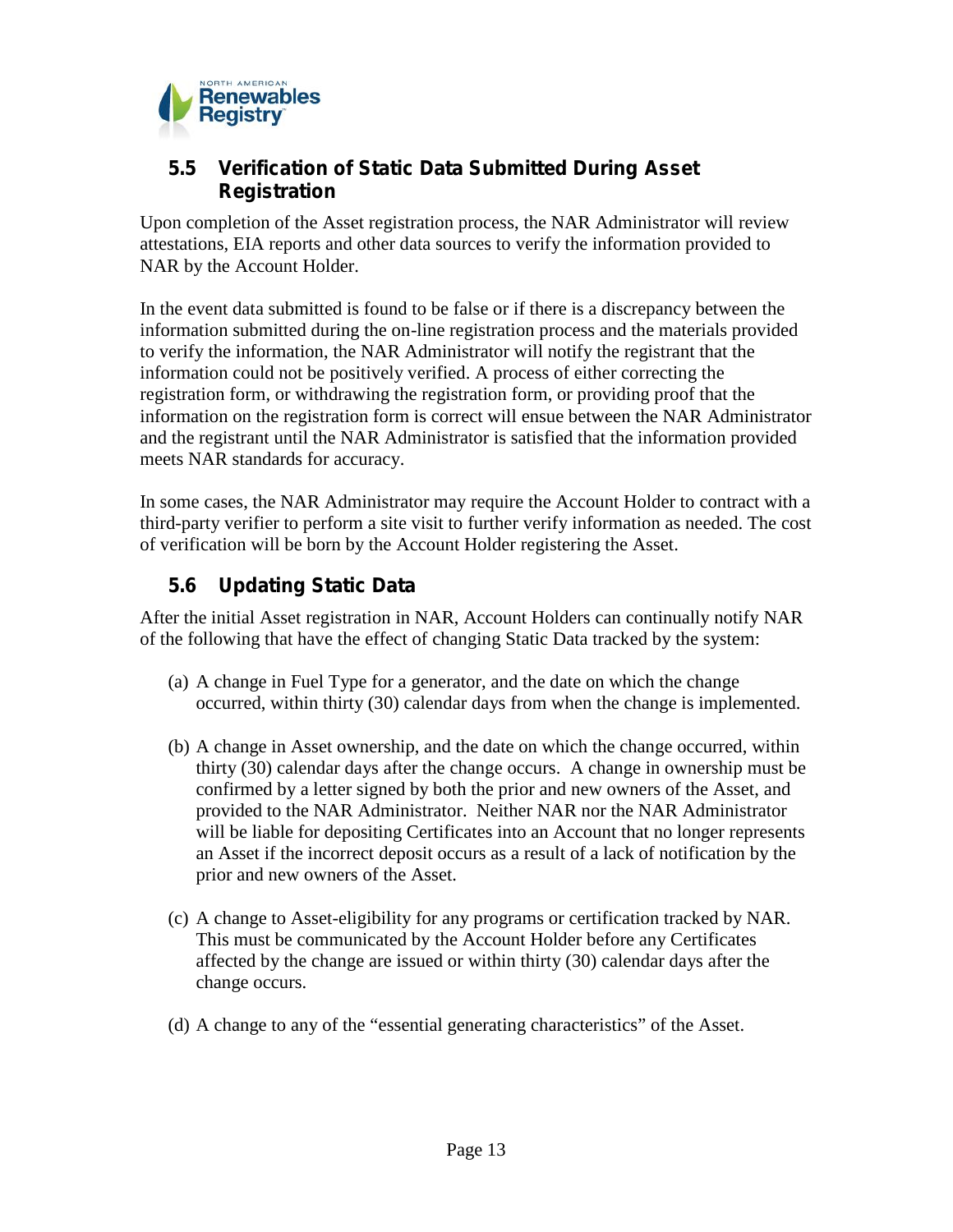

### **5.7 Misrepresentation of Static Information:**

Account Holders can be removed from NAR for cause, including willful misrepresentation of Static Data. NAR reserves the right to withhold issuing Certificates, to freeze an account associated with a particular Asset, or to withhold participation in NAR for Assets that have willfully misrepresented Static Data.

### **5.8 Terminating an Asset's Participation in NAR**

If an Asset's owner or Responsible Party wants to remove an Asset from the NAR system, they can do so by notifying the NAR Administrator and specifying the following:

- (a) The date the Asset should be/will be removed from the NAR tracking system<sup>11</sup>,
- (b) The name of the Asset's reporting QRE, if applicable; and
- (c) The Sub-account to which Certificates have been deposited (if the usual Account for deposit is being closed as well).

NAR will issue Certificates for an Asset up to the date of Asset termination as instructed by the Asset's owner or Responsible Party. No Certificates will be issued for adjustments that occur after the termination date. If the Account to which the Asset is linked is also closed at the same time, the Asset's owner or Responsible Party must also specify the Account to which any remaining Certificates that have not yet been issued should be deposited. Failure to do so will result in loss of Certificates.

If the NAR Administrator has cause to suspend the Asset's participation in NAR, no Certificates will be created while the Asset is under suspension.

## **5.9 Changing the Account with Which an Asset is Associated**

If the Asset's owner or Responsible Party wants to change the Account with which an Asset is associated, they can do so by notifying the NAR Administrator and providing the information requested by the NAR Administrator, including, but not limited to:

- (a) The new Account number with which the Asset will be associated;
- (b) The date the change will be effective; and
- (c) Any documentation required for legal purposes or to meet certification requirements.

Certificates from the Asset that were created up to the day the Account change takes effect will remain in, or be deposited into, the Account that the Asset was associated with at the time the generation or savings occurred. For example, if an Asset's owner changes the Account with which the Asset is associated from Account A to Account B, and the change is effective on March 1, then the Certificates relating to generation or savings that occurred prior to March 1, will be deposited into Account A (even though the date of

 $11$  This is the same as the final date of generation for which Certificates are to be issued.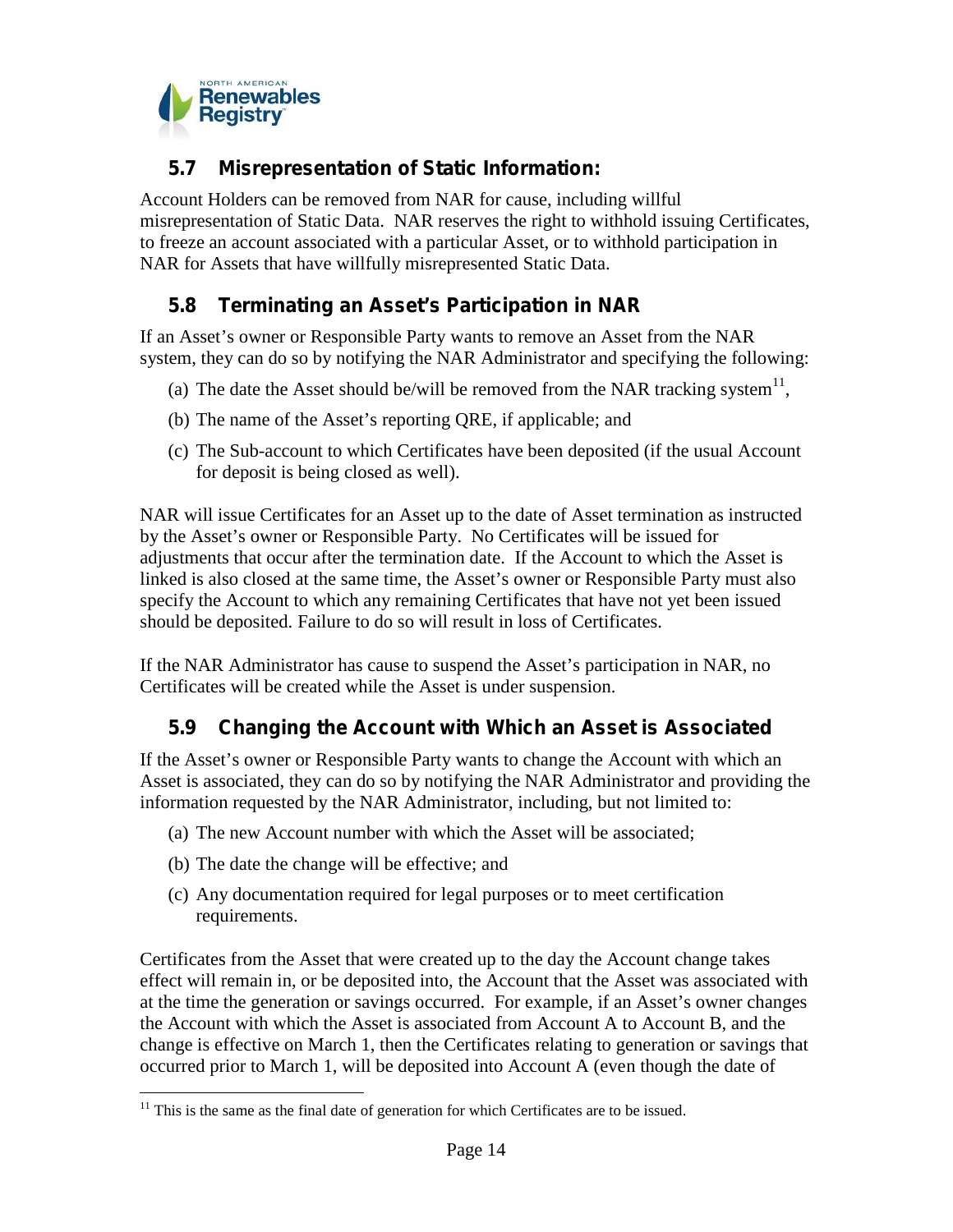

deposit will likely be after March 1, given the expected time delay between actual generation or savings and Certificate issuance).

When changing the Account with which an Asset is associated, there cannot be any time where the Asset is not associated with an Account. If there is such a lapse, this will be treated as a deregistration/re-registration of the Asset instead of a change of Account, and the relevant fees will be assessed.

## **5.10 Assignment of Registration Rights**

An Asset's owner or Responsible Party may assign an Asset's Registration Rights to an Account Holder for the purposes of allowing that party the ability to control and manage the disposition of any Certificates resulting from the operation of the Asset. This assignment of Registration Rights will give the designated Account Holder *full and sole* management and authority over the transactions and activities related to the Asset within NAR. For the purposes of NAR, this Account Holder will be considered the Responsible Party for that Asset.

NAR will require both parties to confirm an assignment of Registration Rights, the date the assignment will be effective and the date the assignment will be terminated, if there is one.

#### **5.10.1 Termination of Registration Rights**

Registration Rights may be terminated by either the Asset's owner or Responsible Party. Termination of Registration Rights has the effect of deregistering the Asset from NAR. If the Registration Rights assignment has been terminated, no new Certificates will be issued from that Asset until it is registered again.

## **6 Dynamic Data in NAR – Generation Data/Energy Savings**

## **6.1 Generation Data Requirements for Generating Units**

Certificates are issued for any renewable energy production that otherwise would have been served by a non-renewable resource if not for the generator. NAR will not create Certificates for generation supplying station service. Data used to issue Certificates for renewable generation must be derived from a Revenue-Quality Meter and communicated to the NAR Administrator by a Qualified Reporting Entity unless the Nameplate Capacity is less than 1 MW, in which case it can be self-reported.

#### **6.1.1 Revenue Metering Standards**

All generators participating in NAR must use a Revenue-Quality Meter. For generators that are interconnected to a utility or Control Area Operator, a "Revenue-Quality Meter" is any meter used by the reporting Control Area Operator for settlements. The data must be electronically collected by a meter data acquisition system, such as an MV-90 system,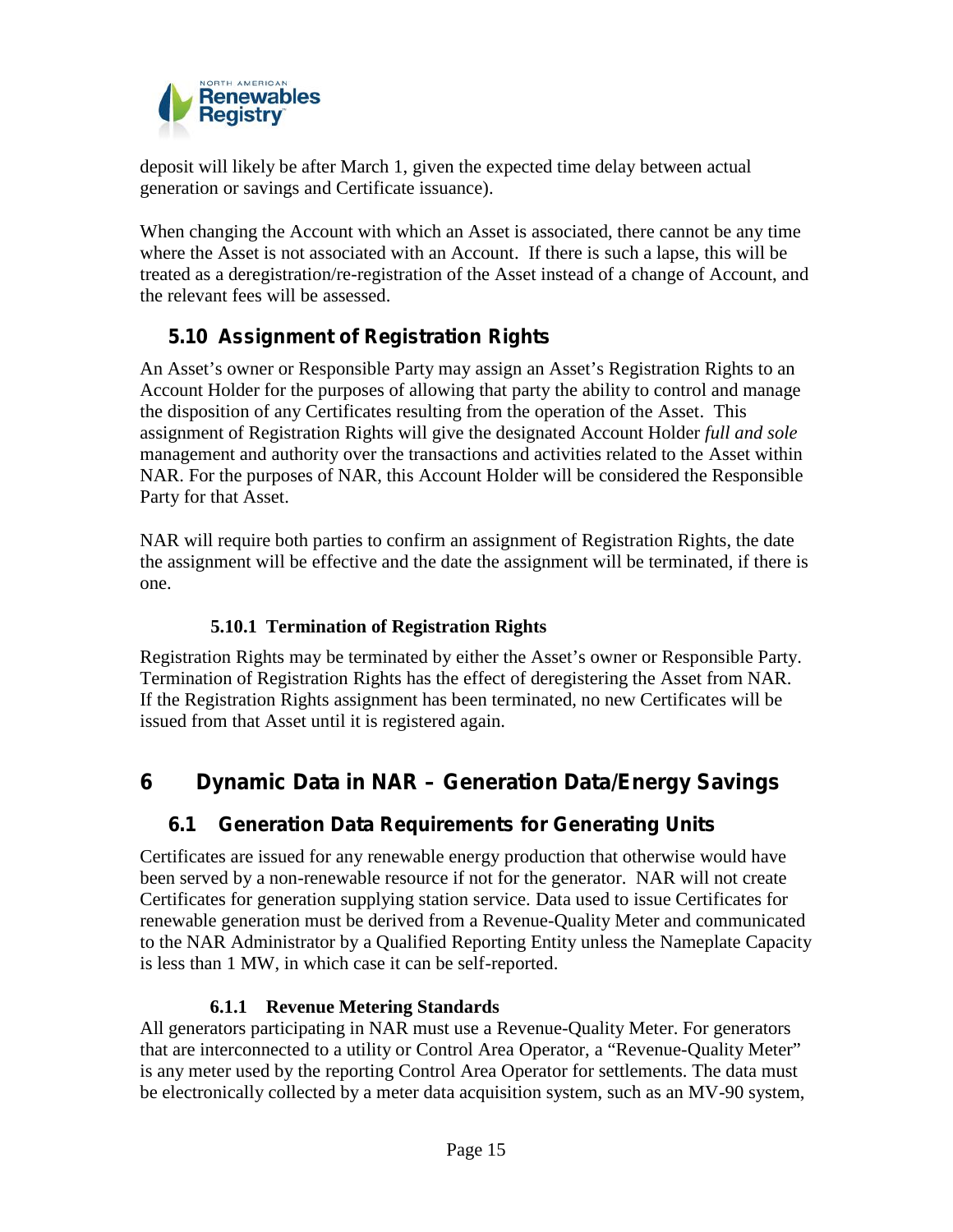

or pulse accumulator readings collected by the Control Area's energy management system, and verified through a Control Area checkout/energy accounting or settlements process which occurs monthly. The preferred source for the data is a meter data acquisition system. If the Control Area does not have an electronic source for collecting revenue meter data, then manual meter reads will be accepted. Manual meter reads must be performed by a QRE.

For generators that do not go through a Control Area settlements process and that are not Customer-Sited Distributed Generation, the data must be from a Revenue-Quality Meter adjusted to reflect the energy delivered into the transmission grid at the high side of the transformer and communicated to the NAR Administrator by a QRE if the Nameplate Capacity is 1 MW or more. For Customer-Sited Distributed Generation, the original data source for reporting total energy production must be from Revenue-Quality Metering at the AC output of an inverter, adjusted to reflect the energy delivered into either the transmission or distribution grid at the high side of the transformer. In the absence of a meter measuring production as described above (i.e., if there is no meter at the inverter), the original data source for reporting total energy production must be from Revenue- Quality Metering placed to measure only the hourly positive generation flowing to the distribution system, adjusted to reflect the energy delivered into either the transmission or distribution grid at the high side of the transformer. If the Customer-Sited Distributed Generation uses all of the energy produced on site, then no adjustment for transformer losses is needed.

#### **6.1.2 Measurement of Generation and Adjustments**

The output from each Asset registered in NAR will be measured at the point of interconnection to the transmission or distribution company's facility, or adjusted to reflect the energy delivered into either the transmission or distribution grid at the high side of the transformer. Losses occurring on the bulk transmission or distribution systems after the metering point are not reflected in the Certificates created. NAR will not create Certificates for that portion of the generation that is used to supply station service, and therefore, generation data should also be netted of station service supplied from the generator's side of the point of interconnection. For wholesale generators also serving onsite loads, NAR will create Certificates for the on-site load distinct from station service, if the generator's owner or Responsible Party can provide evidence that the metering used is capable of distinguishing between on-site load and station service. Otherwise, the NAR Administrator will assume a conservative default fraction of total generation will be deemed to be from station service unless it can be proved otherwise. If adjustments are needed, due to metering, reporting, error or any other reason, the reporting entity must report the adjustment as soon as possible to the NAR Administrator. If Certificates have not yet been created for the original generation amount to which the adjustment applies, the credit or debit will be posted to the Generation Activity Log, and will be reflected in the number of Certificates created that month. If Certificates have been created, the adjustment will be treated as a prior period adjustment described below in Section 6.1.3.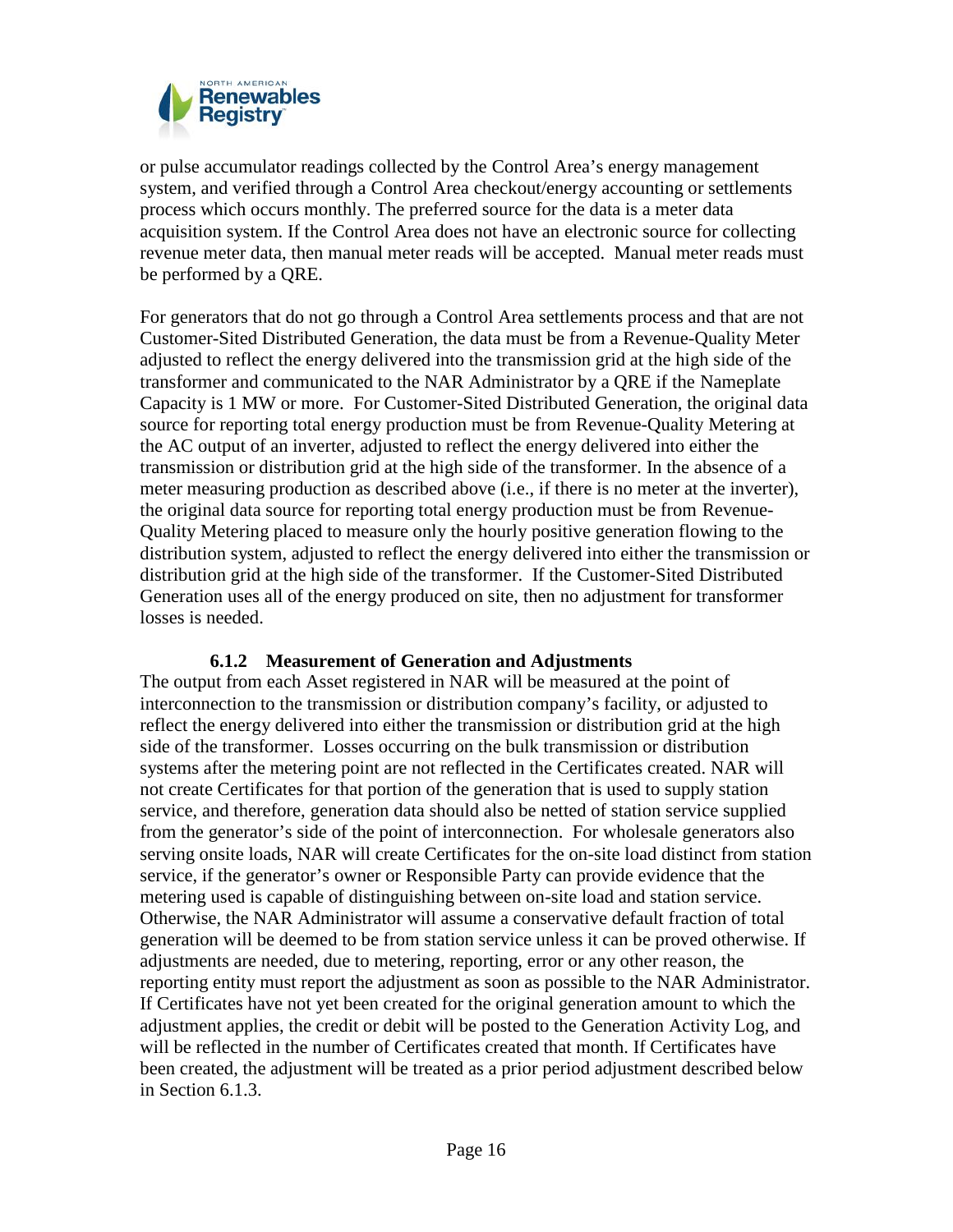

#### **6.1.3 Prior Period Adjustments**

Adjustments can be made by an Account Holder after the data is reported and used to issue Certificates in NAR. These adjustments are known as prior period adjustments. The Account Holder will access the Project Output Data Review screens to submit an adjustment to the NAR Administrator. If accepted by the NAR Administrator, the credit or debit to the generation volume reported in the current month will post to the Generation Activity Log. Consequently, the adjustment will be realized when Certificates are next issued. If new Certificates are created, the vintage of the Certificates shall reflect the actual generation period. The NAR Administrator will not accept adjustments for generation reported more than two years prior.

#### **6.1.4 Notification of Adjustments**

The Account Holder will be informed of all credit or debit adjustments as soon as the adjustment has been posted to the Generation Activity Log. Once NAR informs the Account Holder of a need for adjustment, the Account Holder then has ninety (90) calendar days to dispute or accept the adjustment. If after ninety (90) days the Account Holder has failed to respond, the NAR Administrator will automatically accept the adjustment.

#### **6.1.5 Data Transmittal**

Data files are to be electronically transmitted to NAR using a secured protocol and a standard format specified by the NAR Administrator. The data shall reflect, at a minimum, the month and year of the generation, monthly accumulated MWhs for each meter ID and the associated meter ID(s) for each resource. The owner of the Generating Unit, as the owner of the metered data, or the Responsible Party, has the responsibility to direct the Control Area Operator to release generation data to NAR.

The data must be transmitted by a single entity, which must be either  $(1)$  a QRE or  $(2)$  a Self-Reporting Generator (for Customer-Sited Distributed Generation installations less than 1 MW Nameplate Capacity that have opted to be so treated).

#### **6.1.6 Requirements of Data Reporting Entities**

NAR will accept generation data from QREs and Self-Reporting Generators. The *NAR Requirements for Qualified Reporting Entities* document describes the terms and conditions under which the QRE agrees to exchange information and conduct business with NAR. This document identifies the protocols for collection of information such as meter IDs, data format, communication protocols and timing, and security requirements for data collection. The document also outlines the necessary requirement to qualify as a QRE.

#### **6.1.7 Special Requirements for Self-Reporting Generators Only**

A Self-Reporting Generator must enter actual cumulative meter readings measured in kWh or MWh and the date of the meter reading via the Self-Reporting Interface. Actual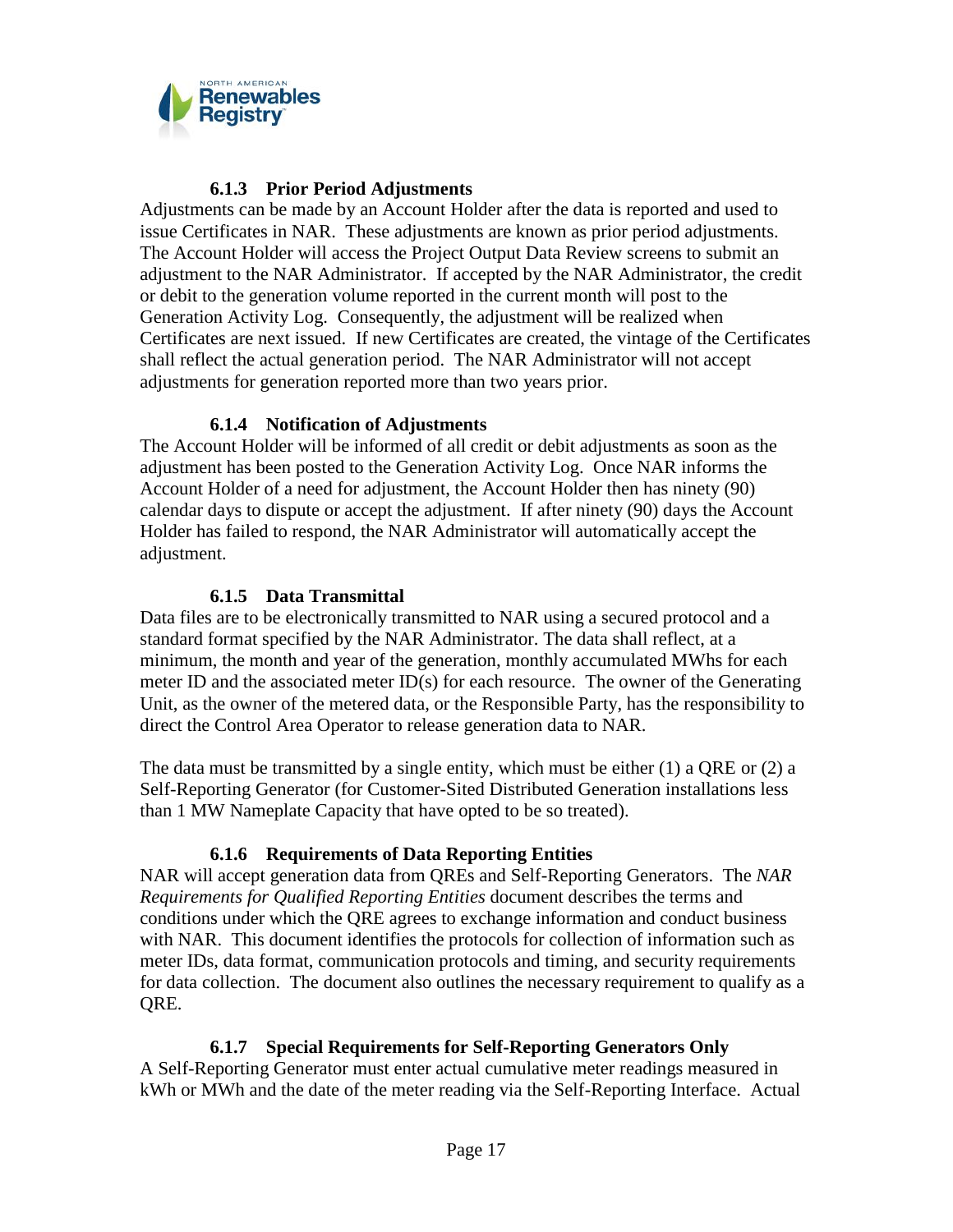

cumulative meter readings must be entered no less frequently than annually. Self- Reporting Generators that do not enter meter readings via the Self-Reporting Interface as required will receive a reminder notice from the NAR Administrator. Any such generator not entering a cumulative meter reading within thirty (30) days of receipt of such a notice may be deemed inactive by the NAR Administrator and have its Generating Activity Log suspended. If and when a Self- Reporting Generator's Generation Activity Log is reactivated, the next meter read shall be the new baseline for accumulated generation data. A Self-Reporting Generator must submit metering records to substantiate generation reporting.

#### **6.1.8 Multi-fuel Generators**

For Multi-fuel Generators, Certificates will be created for the renewable Fuel Type(s) only.<sup>12</sup> Each Certificate issued for a Multi-fuel Generator will reflect only one fuel source, with the total number of Certificates issued for a Fuel Type being proportional to the overall output for that reporting period.

The generator or its associated Account Holder must submit supporting documentation related to the derivation of the proportion of electric output per Fuel Type for each period for which the generator or Account Holder is issued Certificates. The NAR Administrator will require copies of such calculations, and supporting documentation may be subject to audit by the NAR Administrator, state regulators, QREs, certification organizations or their agents.

For purposes of creating Certificates reflecting the fuel source mix of Multi-fuel Generators, the proportion of Certificates attributable to each Fuel Type shall be determined consistent with the following rules:

- (a) For biomass co-fired with fossil fuels or using fossil fuels for startup or supplemental firing: In each month, the Certificates for each Fuel Type in such Multi-fuel Generator will be created in proportion to the ratio of the net heat content of each fuel consumed to the net heat content of all fuel consumed in that month, adjusted to reflect differential heat rates for different fuels, if applicable.
- (b) Other: Multi-fuel Generators not fitting the descriptions provided by certification organizations (e.g., Green-e Energy) should request from the certification organization a decision on allocating output for each Fuel Type for their situation. Such a decision will set a precedent for similarly situated generators. Any new methodology must be approved by the certification organization and presented to the NAR Administrator prior to Certificates being issued for that generator.

 $12$  For example, a coal-fired generator that uses less than 1% of biomass co-firing can be considered a Multi-fuel Generator and have biomass Certificates issued in respect of that biomass-fired generation.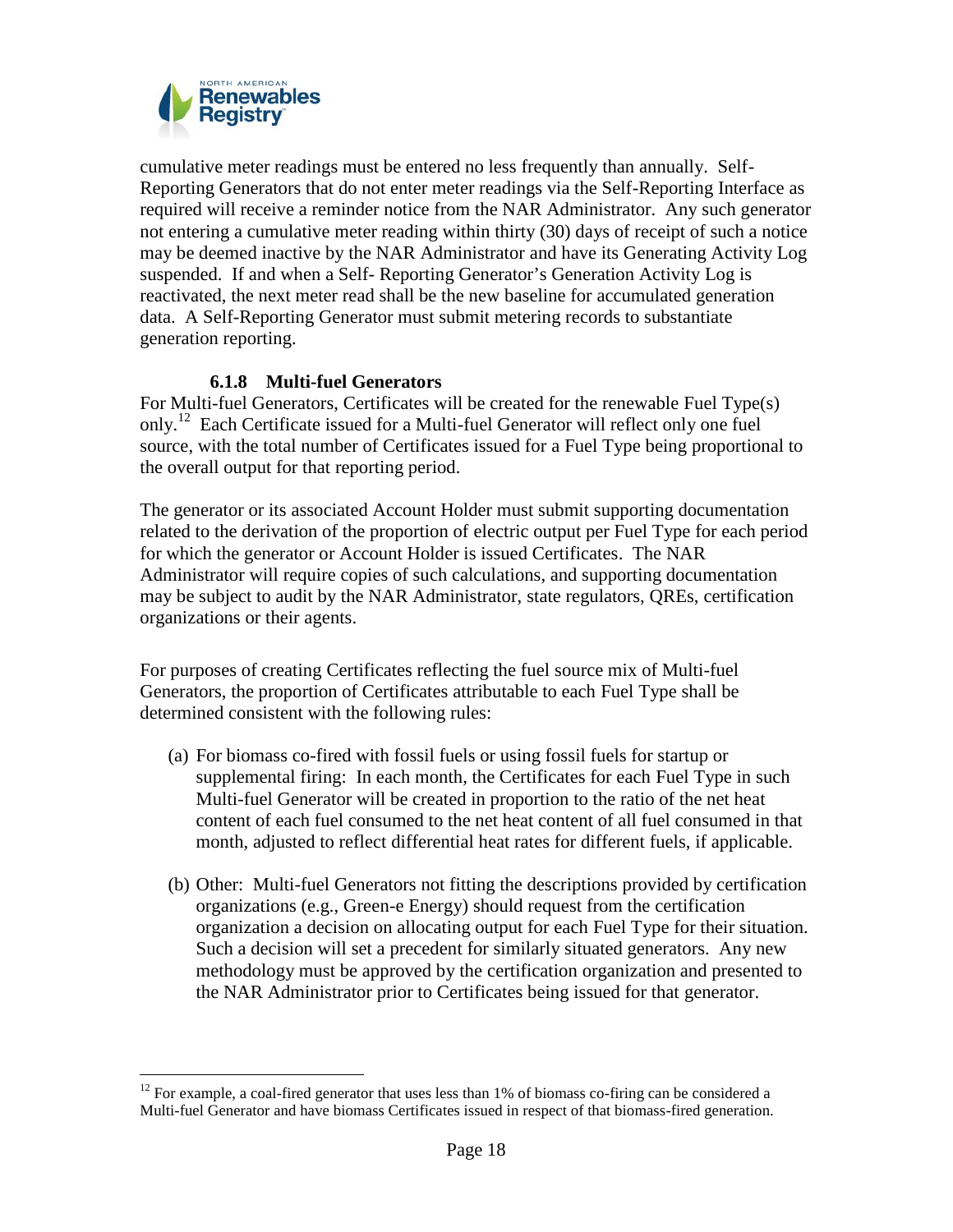

In addition, upon registration, all Multi-fuel Generators must submit to the NAR Administrator a report prepared by an independent professional engineer containing documentation for measuring and verifying the quantities of each Fuel Type, the net heat content of each fuel source, and the heat rate, if applicable. More details on this requirement are found in Appendix D.

### **6.2 Generation Data Requirements for Energy Efficiency Projects**

Certificates are issued for energy savings resulting from a specific Energy Efficiency Project. Data used to issue Certificates for energy savings must be a result of a specific measurement and verification process that includes independent certification of the energy savings. The energy savings are reported by a Qualified Reporting Entity and cannot be self-reported.

#### **6.2.1 Data Transmittal**

Data files are to be electronically transmitted to NAR using a secured protocol and a standard format specified by the NAR Administrator. The data shall reflect, at a minimum, the month and year of the energy savings, monthly accumulated savings for each project. The data must be transmitted by a Qualified Reporting Entity.

### **6.3 Generation Activity Log**

Each Project, General, Energy Efficiency and Retail Purchaser Account registered in NAR will have a Generation Activity Log associated with it. The Generation Activity Log is an electronic ledger where generation and energy savings is posted prior to Certificate creation. Each time data is received by NAR for a particular Asset, the date and quantity of MWhs is posted to the Generation Activity Log. Similarly, adjustments received will be posted likewise. The status of each entry in the Generation Activity Log will be noted, where the possible values are:

 **NAR Accepted**: This label is used for all data that has been reported to NAR, has passed the NAR feasibility test and has been logged to the Generation Activity Log, but has not been accepted (or disputed) by the Account Holder.

 **NAR Pending**: The NAR Administrator is waiting for the resolution of a situation before the Certificates can be issued. For example, if the NAR Administrator is waiting to receive a 'fuel type' allocation from a Multi-fuel Generator or other update from an Account Holder.

 **Account Holder Accepted**: The Account Holder has accepted the posted generation, but the Certificates have not yet been issued.

 **NAR Admin Accepted**: The NAR Administrator has accepted the posted generation, but the Certificates have not yet been issued.

 **Account Holder Disputed**: The Account Holder has disputed the posted amount of generation.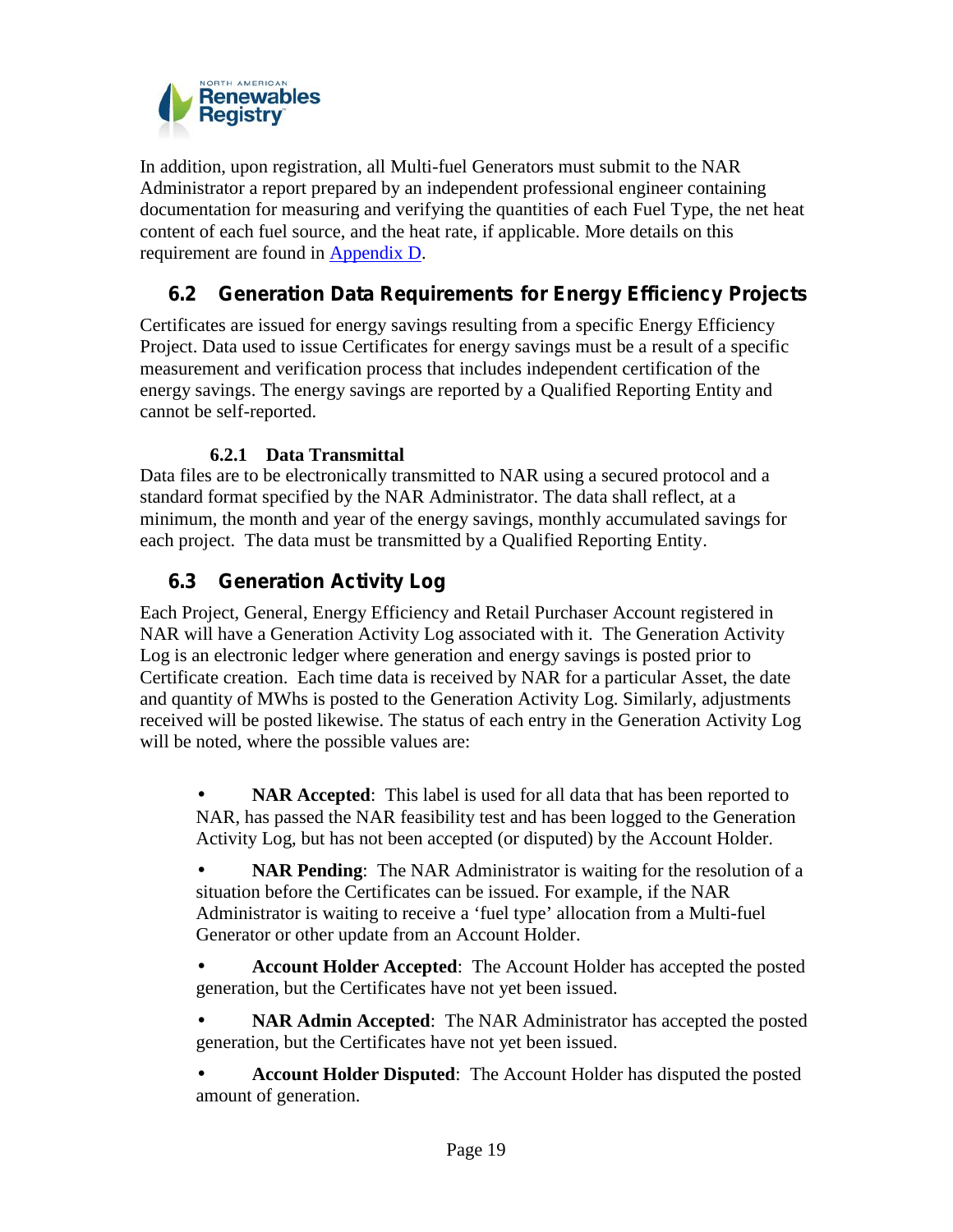

 **NAR Admin Disputed**: The NAR Administrator has disputed the posted amount of generation.

**Certificates Created**: Certificates have been created.

The status of each entry in the Generation Activity Log will be changed consistent with the information received by the NAR Administrator. Certificates will be issued based on the total whole number of MWhs on the Generation Activity Log that are marked "Account Holder Accepted" or "NAR Accepted." Only Certificates that are marked as such will contribute to Certificate creation. Any fractional MWh will be rolled forward until sufficient generation is accumulated for the creation of a Certificate. Each time an item is posted to the Generation Activity Log, the Account Holder will be notified electronically.

The Generation Activity Log will include the following entries:

- (a) Account Holder's Name
- (b) Activity Date
- (c) NAR Asset ID for associated data posted
- (d) Activity Description identifying Data Submitted, Fractional Data Remaining, Certificates Created, etc.
- (e) Reporting Period Start
- (f) Reporting Period End
- (g) MWh of generation or energy savings reported to NAR during the current month
- (h) Fuel Type
- (i) Status
- (j) Note (displaying serial numbers or data upload file names)

## **7 Creation of Certificates**

Certificates are issued in whole numbers only. A Certificate created and tracked within NAR will represent all of the attributes from one MWh of renewable generation or energy savings. Certificates are "Whole Certificates," meaning that none of the Environmental Attributes may be split off from the Certificate while it is in circulation in the NAR system. Once a Certificate is created, no changes can be made to that Certificate.

## **7.1 Certificate Creation**

NAR will issue one Certificate for each MWh of renewable energy that is generated and each MWh of energy that is saved by an Asset. Certificates are issued based on the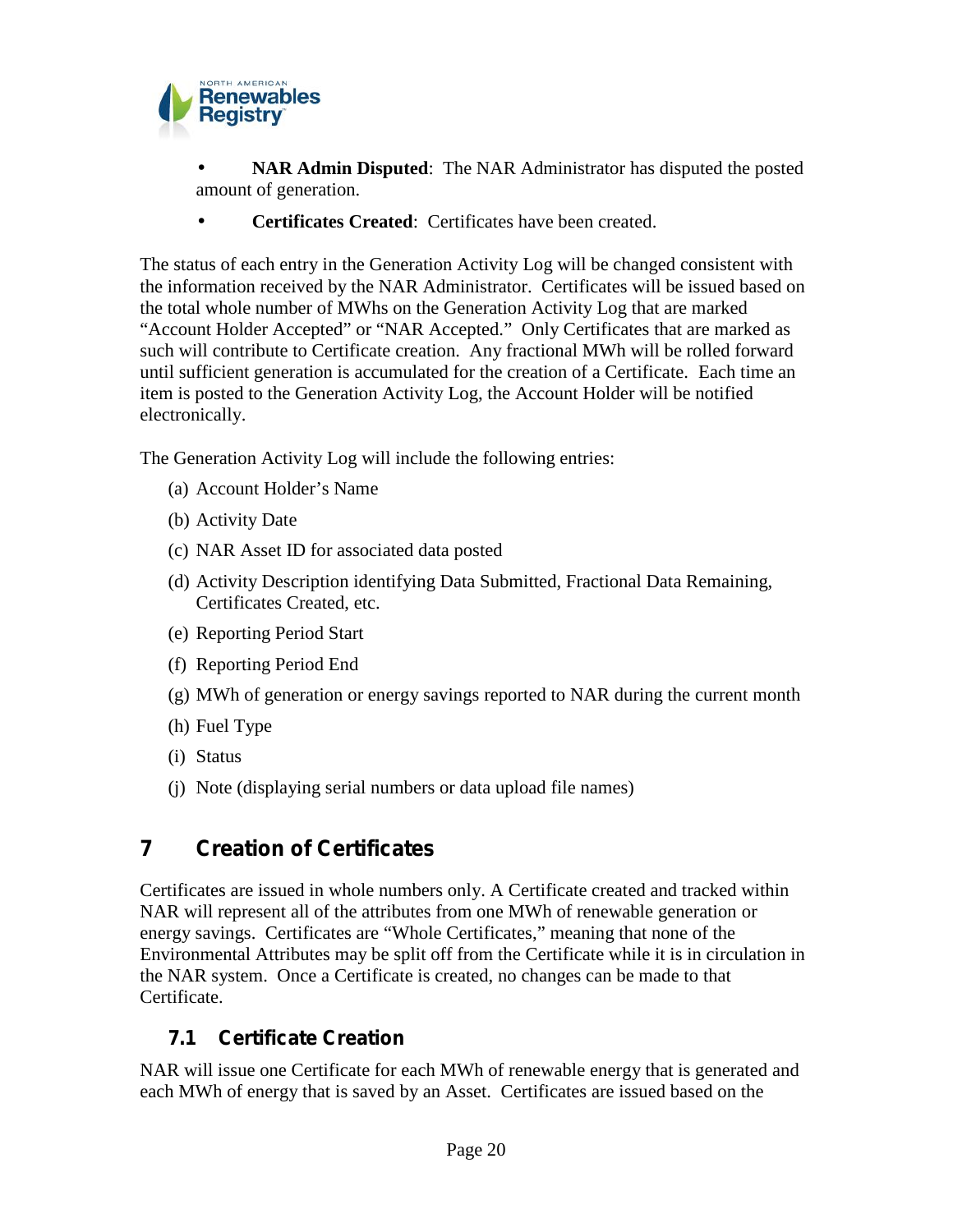

number of whole MWhs listed in the Generation Activity Log for a given reporting period. Each Certificate shall have a unique serial number. Certificate serial numbers shall contain codes embedded in the number. The table below identifies the serial number format used in NAR.

| <b>Identifier</b>            | <b>Display</b><br>Order | <b>Data</b><br><b>Type</b> | Length         | <b>Range of Codes</b>                                                                                                                                                                                                                                                                                                                      | <b>Comments</b>                                                                                                                     |
|------------------------------|-------------------------|----------------------------|----------------|--------------------------------------------------------------------------------------------------------------------------------------------------------------------------------------------------------------------------------------------------------------------------------------------------------------------------------------------|-------------------------------------------------------------------------------------------------------------------------------------|
| Originating<br>Registry      | 1                       | Alpha-<br>numeric          | $\overline{3}$ | NAR, MRETS, NCRETS, WREGIS,<br><b>MIRECS</b>                                                                                                                                                                                                                                                                                               | Used to identify<br>originating registry.                                                                                           |
| Unit type                    | $\overline{2}$          | Alpha-<br>numeric          | $\overline{4}$ | REC = Renewable Energy Credit issued<br>for a Generating Unit.<br>$RECC =$ Renewable Energy Credit issued<br>for Environmental Attributes obtained<br>pursuant to a contract with a renewable<br>energy facility not registered as a<br>Generating Unit<br>EEC = Energy Efficiency Certificate<br>issued for an Energy Efficiency Project. | Used to identify if the<br>issuance is based on a<br>facility registration<br>with NAR                                              |
| Asset ID                     | 3                       | Numeric                    | 6              | 1-999999                                                                                                                                                                                                                                                                                                                                   | Unique ID assigned<br>to each Asset record<br>in NAR.                                                                               |
| <b>State</b>                 | $\overline{4}$          | Alpha-<br>numeric          | $\overline{2}$ |                                                                                                                                                                                                                                                                                                                                            | <b>State Abbreviation</b><br>identifying the State<br>in which the<br>renewable energy<br>generation or energy<br>savings occurred. |
| Vintage<br>Month             | 5                       | Numeric                    | $\overline{2}$ | $01 - 12$                                                                                                                                                                                                                                                                                                                                  | The month in which<br>the renewable energy<br>generation or energy<br>savings occurred.                                             |
| Vintage<br>Year              | $\overline{6}$          | Numeric                    | $\overline{4}$ | 07-99                                                                                                                                                                                                                                                                                                                                      | The year in which the<br>renewable energy<br>generation or energy<br>savings occurred.                                              |
| <b>Batch</b><br>Number       | $\overline{7}$          | Numeric                    | 5              | Numeric value assigned to the each batch<br>of credits created $1 - 99,999$ unique per<br>originating generator or project per<br>vintage.                                                                                                                                                                                                 |                                                                                                                                     |
| Serial Block<br><b>Start</b> | 8                       | Numeric                    | 9              | Numeric values assigned by registry from<br>1 - 999,999,999.                                                                                                                                                                                                                                                                               | A number to identify<br>the first certificate in<br>a block of<br>certificates.                                                     |
| Serial Block<br>End          | 9                       | Numeric                    | 9              | Numeric values assigned by registry from<br>1 - 999,999,999.                                                                                                                                                                                                                                                                               | A number to identify<br>the last certificate in<br>a block of<br>certificates.                                                      |

Table 1: NAR Serial Number Identifiers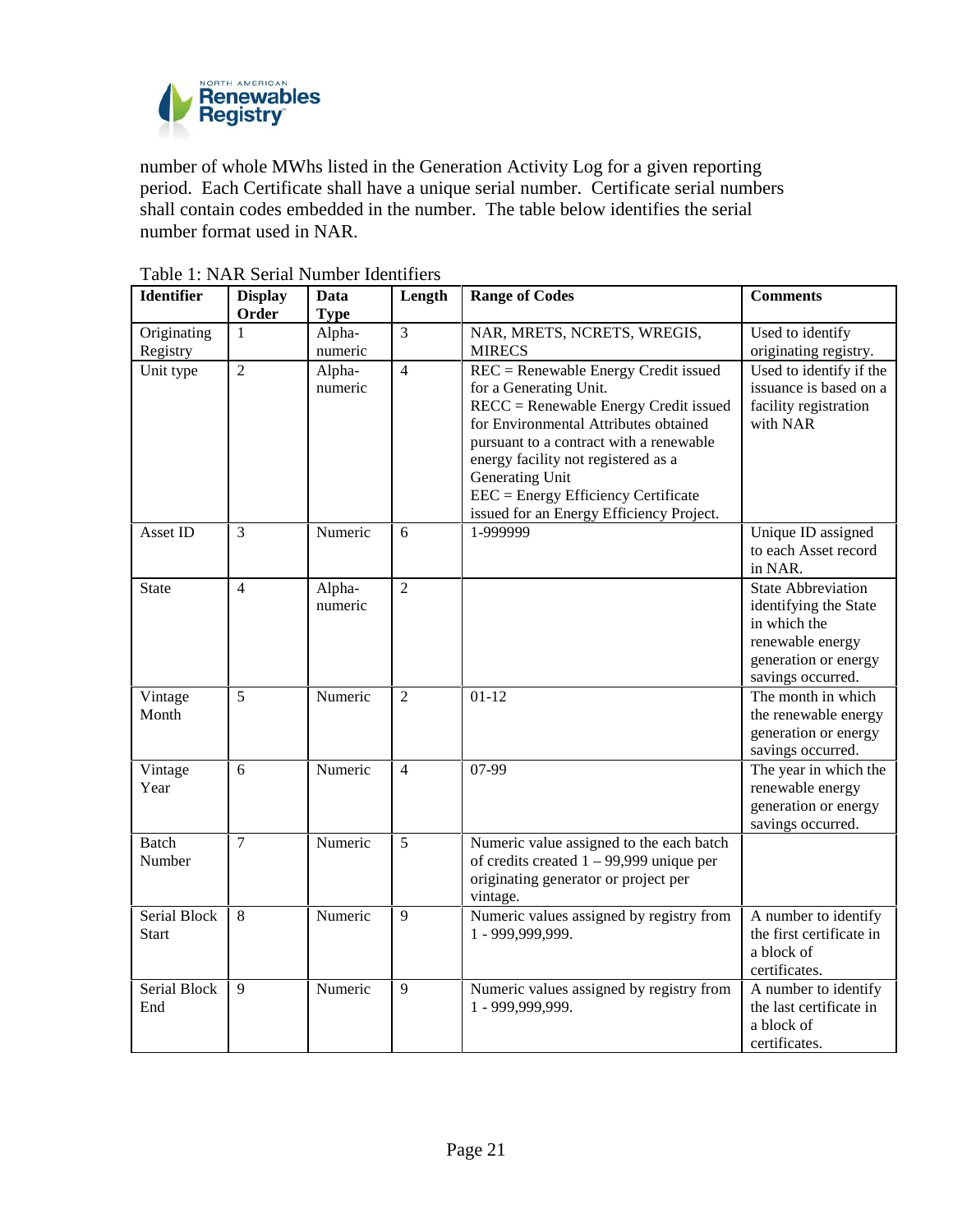

### **7.2 Process and Timeline for Certificate Creation**

Historical generation and energy savings data can be submitted for Assets for vintages up to two years prior to when the Asset was first registered in NAR. Reporting of such historical data has to take place within 3 months of registering the Asset in NAR. Reporting of generation and energy savings data for vintages after the date when the Asset was registered in NAR has to be completed within one year of when the generation took place.

Once generation data is received by the NAR Administrator and a data validty check is performed by the Registry, it will post in the Account Holder's Generation Activity Log and the Registry will notify the Account Holder via email. The posting will be marked "NAR Accepted" on the Generation Activity Log. Once the data is accepted by the Account Holder, the generation posting will be marked "Certificate Created" and RECs will be issued immediately. If the Account Holder takes no action, data in 'NAR Accepted' status will result in Certificate issuance 14 days after the data was reported. The exception to this schedule is if the generation data is a 'Pending' status due to it failing feasibility (see Section 8) or if multi-fuel allocations are required (see below).

The Account Holder must notify the NAR Administrator if it believes the generation or energy savings data recorded on the Generation Activity Log is inaccurate for any reason. The Account Holder may register a dispute any time after the generation is posted and will have 14 calendar days to do so. While the generation posting dispute is being resolved, the generation posting will be marked "Account Holder Disputed." If the Account Holder does not register a dispute with the NAR Administrator, the Certificates will be created in 14 days.

For Multi-fuel Generators, RECs will not issue until the Account Holder both accepts the generation data and supplies supporting fuel allocation data. The Account Holder must submit to NAR the proportion of energy output to be allocated to each Fuel Type. The Account Holder provides the Fuel Type allocation via the Generation Data Review screen located in the Account Holder's Asset Management Module. The fuel allocation information will remain available in NAR for audit purposes. Account Holders must retain for audit the work papers demonstrating how they determined the fuel allocation for each reporting period.

For Self-Reporting Generators, there are two ways to load data for REC issuance. Data can be manually submitted to the Registry using the portal and as long as it passes validations checks, the data will be in "Account Holder Accepted" status and RECs will be issued the next day. If the data is batch-uploaded and passes validation checks, the data will be in "NAR Accepted" status. The Account Holder can accept the data and RECs would be issued the next day or taking no action would result in issuance in 14 days.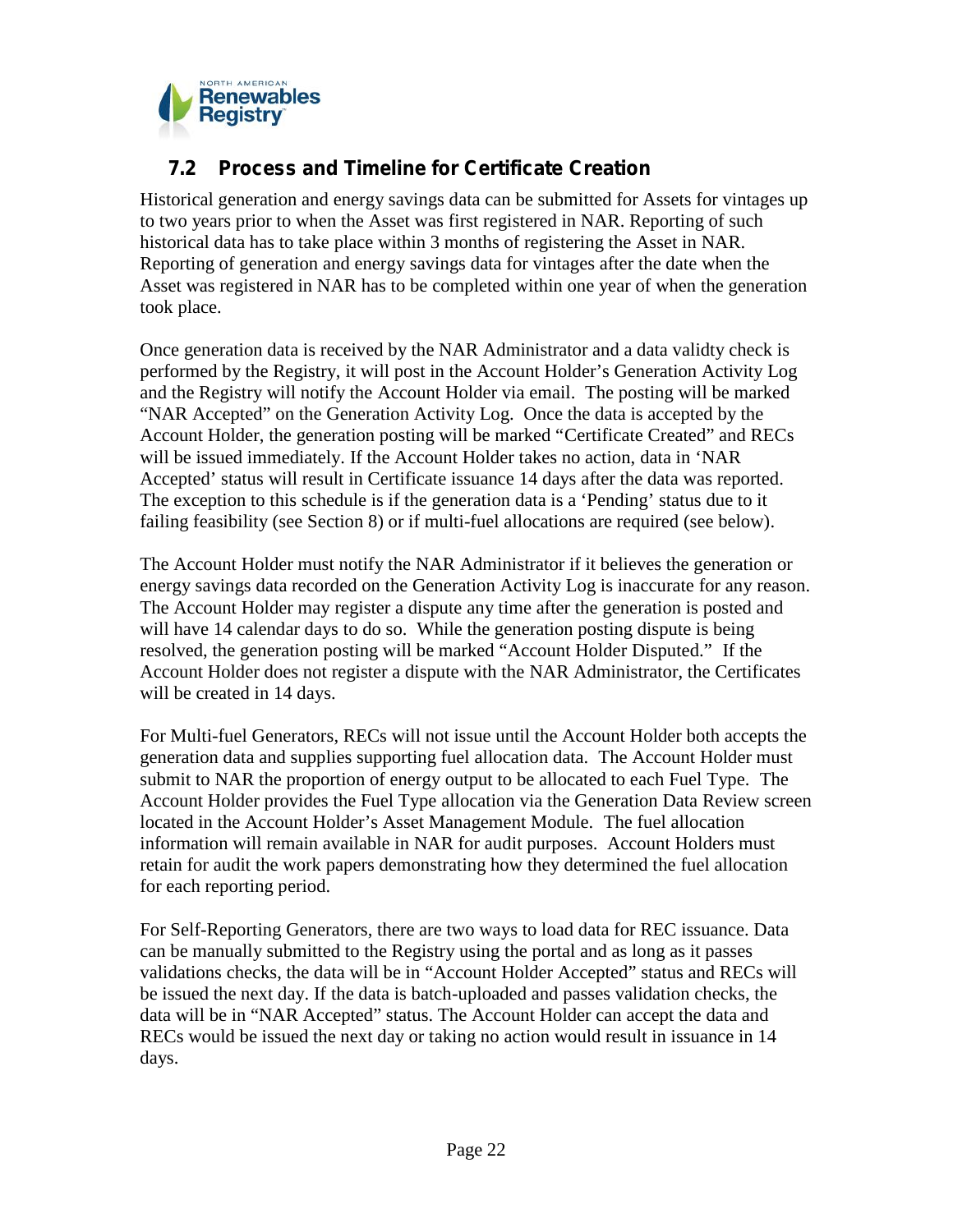

### **7.3 Certificate Creation for Accumulated Generation**

Generation data from generators that have a Nameplate Capacity under 25kW and that are not reported to NAR on a monthly basis may be accumulated over one or more months prior to submittal to NAR for Certificate issuance. The vintage on the issued Certificate will be the last month and year of generation contributing to an accumulated MWh. Certificate creation for accumulated generation will occur on the same schedule as all other generation in NAR.

## **7.4 Data Fields Carried on Each Certificate**

Each Certificate carries a list of data fields. These fields include those listed below and additional fields may be added in the future:

| <b>DATA FIELD</b>                                        | <b>COMMENTS</b>                                                                                 |
|----------------------------------------------------------|-------------------------------------------------------------------------------------------------|
| <b>CERTIFICATE DATA:</b>                                 |                                                                                                 |
| <b>NARID</b>                                             | Unique ID assigned to each Asset record in<br>NAR.                                              |
| Asset Type                                               | Used to identify if the issuance is based on a<br>Generating Unit or an Energy Efficiency Asset |
| <b>Asset Name</b>                                        | Name of Asset                                                                                   |
| Primary Facility Name                                    | Name of facility                                                                                |
| Certificate Vintage                                      | Vintage of Generation                                                                           |
| <b>Certificate Serial Numbers</b>                        | See details above                                                                               |
| <b>Quantity of Certificates</b>                          | <b>Total Certificates</b>                                                                       |
| Avoided Carbon, Green-e Climate Protocol                 | If eligible, calculated based on resource type and                                              |
| (Metric Tons CO2e)                                       | location.                                                                                       |
| Avoided Carbon, US EPA Climate Leaders                   | If eligible, calculated based on resource type and                                              |
| Protocol (Metric Tons CO2e)                              | location.                                                                                       |
| Meter Data From: NA                                      |                                                                                                 |
| Meter Data To: NA                                        |                                                                                                 |
| <b>Certificate Creation Date:</b>                        | Date certificates were issued in NAR                                                            |
| <b>Asset Documents/Attestations: View</b>                | Any associated documents (metering records                                                      |
|                                                          | $etc.$ )                                                                                        |
| <b>STATIC ASSET DATA:</b>                                |                                                                                                 |
| County                                                   | County facility is located in                                                                   |
| <b>State or Province</b>                                 | State or Province facility is located in                                                        |
| Country                                                  | Country facility is located in                                                                  |
| <b>NERC Region</b>                                       | NERC Region facility is located in                                                              |
| eGrid Sub-Region                                         | eGRID Sub-Region facility is located in                                                         |
| Qualified Facility (Y/N)                                 | Whether facility is a Qualifying Facility                                                       |
| <b>Commenced Operation Date</b>                          | Date the facility commenced operation                                                           |
| Fuel Type/Energy Source                                  | Fuel Type abbreviation                                                                          |
| Nameplate Capacity                                       | Nameplate Capacity of facility                                                                  |
| <b>Reporting Entity Type</b>                             | QRE or Self-reporting                                                                           |
| Reporting Entity Contact Company or<br>Organization name | Name of QRE, if applicable                                                                      |
| Utility to which Facility is interconnected              | <b>Utility Interconnect</b>                                                                     |
| Repowered Indicator (Y/N)                                | Denotes whether facility is Repowered                                                           |
| Repowered Amount: NA                                     | Denotes the portion, if applicable, of unit that is<br>repowered                                |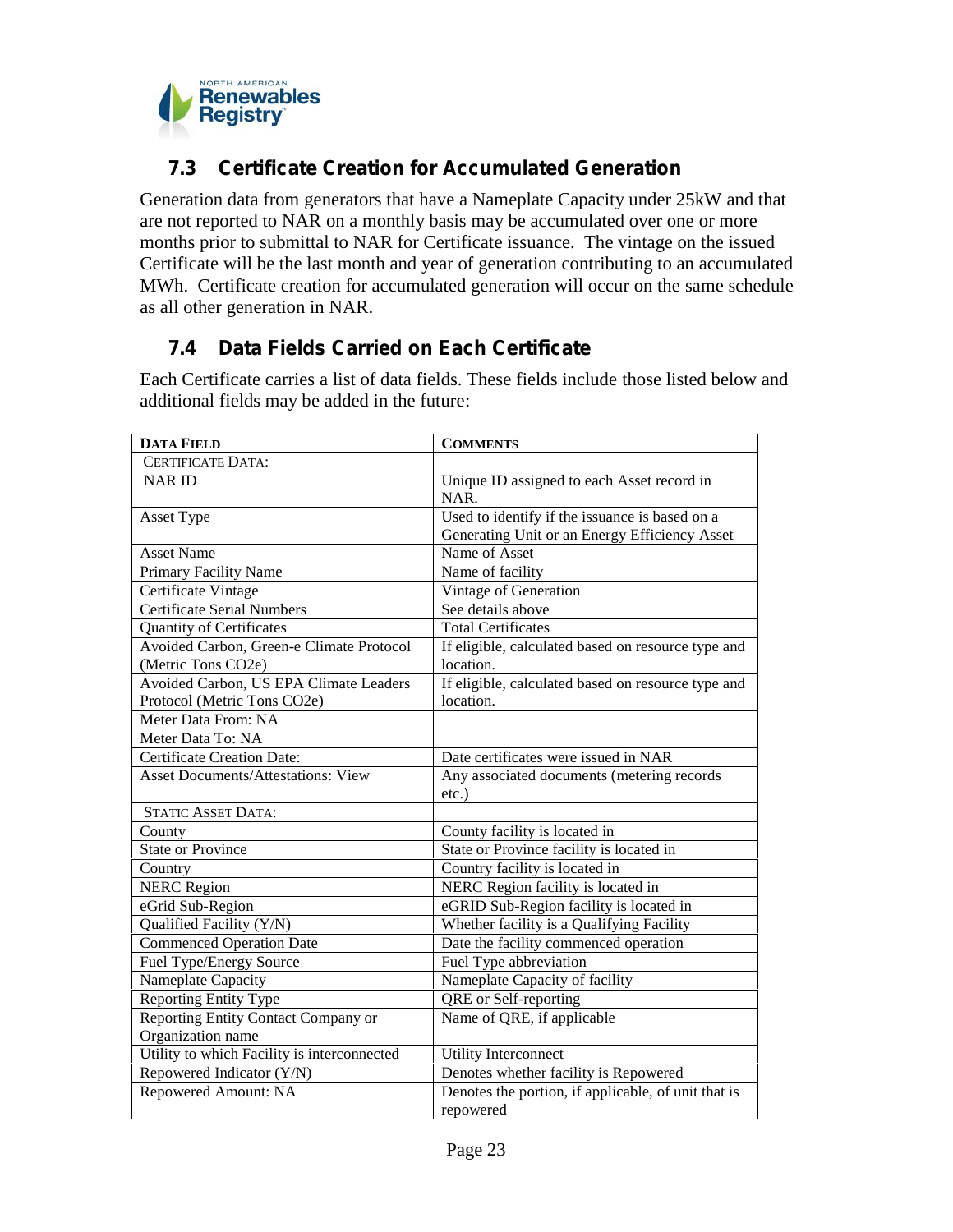

| Date of repowering                             |
|------------------------------------------------|
|                                                |
| (not currently applicable)                     |
|                                                |
|                                                |
| Denotes eligibility for the Kansas Renewable   |
| <b>Energy Standard</b>                         |
| Denotes eligibility for the Missouri Renewable |
| <b>Electricity Standard</b>                    |
| Denotes eligibility for the North Carolina     |
| Renewable Energy and Energy Efficiency         |
| Standard                                       |
| Denotes eligibility for the New York Renewable |
| Portfolio Standard                             |
|                                                |
| Denotes eligibility and, if applicable,        |
| certification number                           |
| Denotes eligibility and, if applicable,        |
| certification number                           |
| Denotes eligibility and, if applicable,        |
| certification number                           |
| Denotes eligibility and, if applicable,        |
| certification number                           |
|                                                |

## **8 Certificate Errors and Correction**

## **8.1 Generation Data Validity Check**

All generation data received by NAR will undergo an automatic data validity check to ensure that erroneous and technically infeasible data is not entered into NAR. The data validity check will compare reported electricity production to an engineering estimate of maximum potential production, calculated as a function of technology type, associated maximum capacity factor, Nameplate Capacity, fuel (if relevant) and time period since the previous cumulative meter reading entered. If data entered exceeds an estimate of technically feasible generation, the NAR Administrator will be notified and the generation will be posted to the "Certificate Data Loaded Log" report. The NAR Administrator will contact the Account Holder if the generation data entered is infeasible.

## **8.2 Certificate Errors Discovered After Certificate Issuance**

Once a Certificate is created, no changes can be made to that Certificate. In the event that an error is discovered after Certificates have been issued, the NAR Administrator will take measures to rectify the problem depending on the nature and the egregiousness of the error. If the error is related to the number of Certificates issued, the NAR administrator will first attempt to rectify this by making an adjustment to the Generation Activity Log associated with the generator. If the error is found in one of the fields on the Certificate, the NAR Administrator will handle each situation on a case by case basis.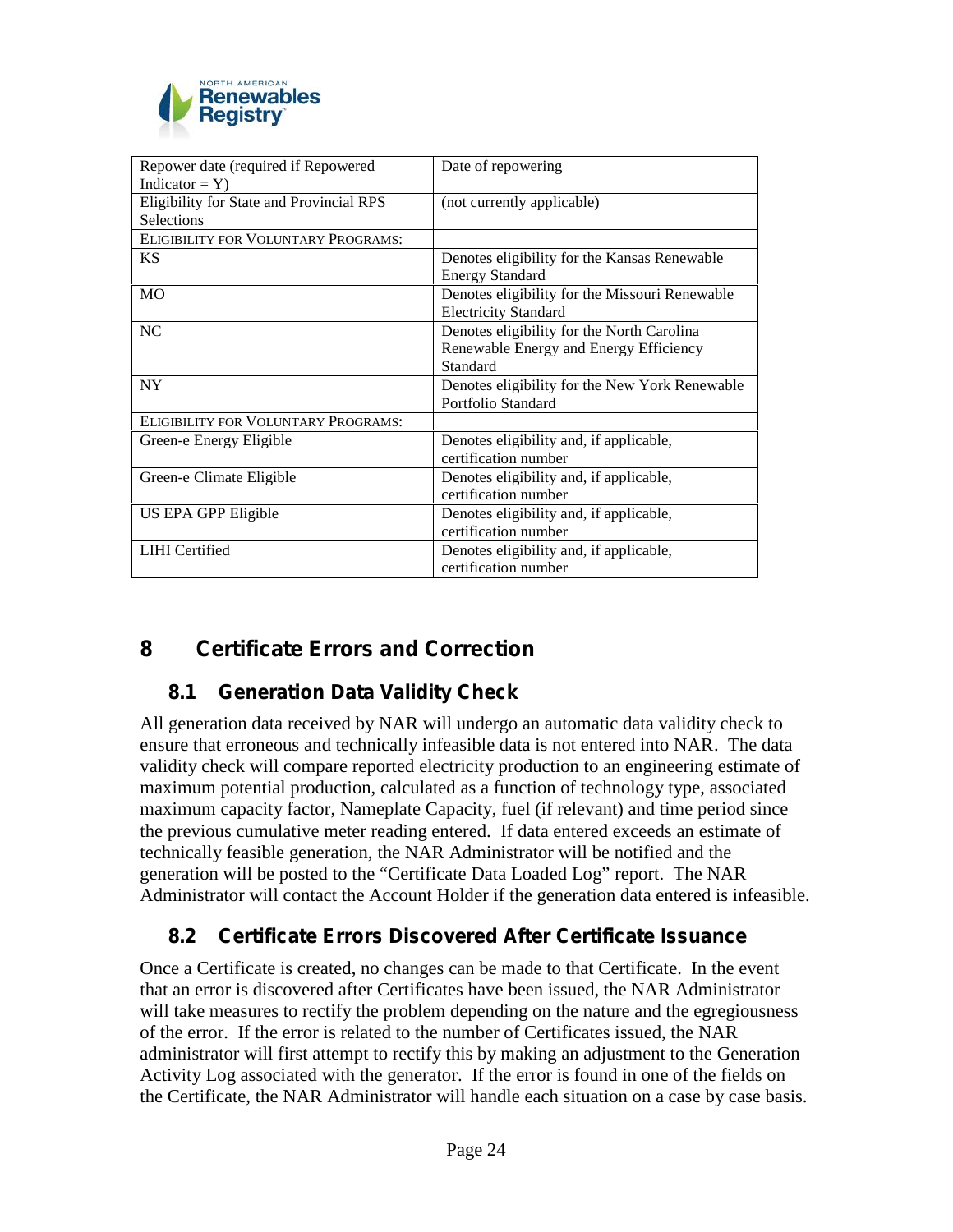

Examples of actions that could be taken include, but are not limited to, notifying purchasers of the erroneous Certificates, freezing the account of the offending party, levying an administrative fine or banning participation in NAR.

## **9 Bulletin Board**

The NAR Bulletin Board allows Account Holders to publicly post Certificates that they have available for sale. Any Account Holders, as well as the public, can view the available Certificates including the following details:

Company and Contact Name of Account Holder holding the Certificates Asset Name Fuel/Project Type Certificate Vintage Certificate Serial Numbers Certificate Quantity Certificate Eligibilities

In order to post Certificates on the Bulletin Board, the Account Holder must transfer them from an Active Sub-account to its Bulletin Board Sub-account. The Account Holder can transfer them back to an Active or Retirement Sub-account at any time, at which point they will no longer appear on the Bulletin Board.

## **10 NAR State Renewable Energy Requirements**

Kansas, Missouri, and Illinois Investor owned utilities can make transfers to their Retirement Sub-accounts to support their annual compliance or goals with the requirements of the Kansas Corporation Commission, Missouri Public Service Commission, or Illinois Commerce Commission, as the case may be. Certificates that are moved to Retirement Sub-accounts are retired and cannot be transferred out of that Sub account once submitted.

#### **Kansas Voluntary Goal:**

- 1) The Account Holder will create a Kansas Goal Sub-account for the data year using "Create New Sub-Account" link. The Account Holder selects the Sub- Account Type "Kansas Goal." Aggregators will need to list the specific Account Holders they are reporting for compliance.
- 2) Account Holders uses the Transfer Credit screen to initiate Certificate transfers from an Active Sub-Account into a Kansas Goal Sub-Account in NAR..
- 3) When the Account Holder is finished, they will click "Submit" to officially Retire the Certificates on behalf of their data year goal with the Kansas Corporation Commission.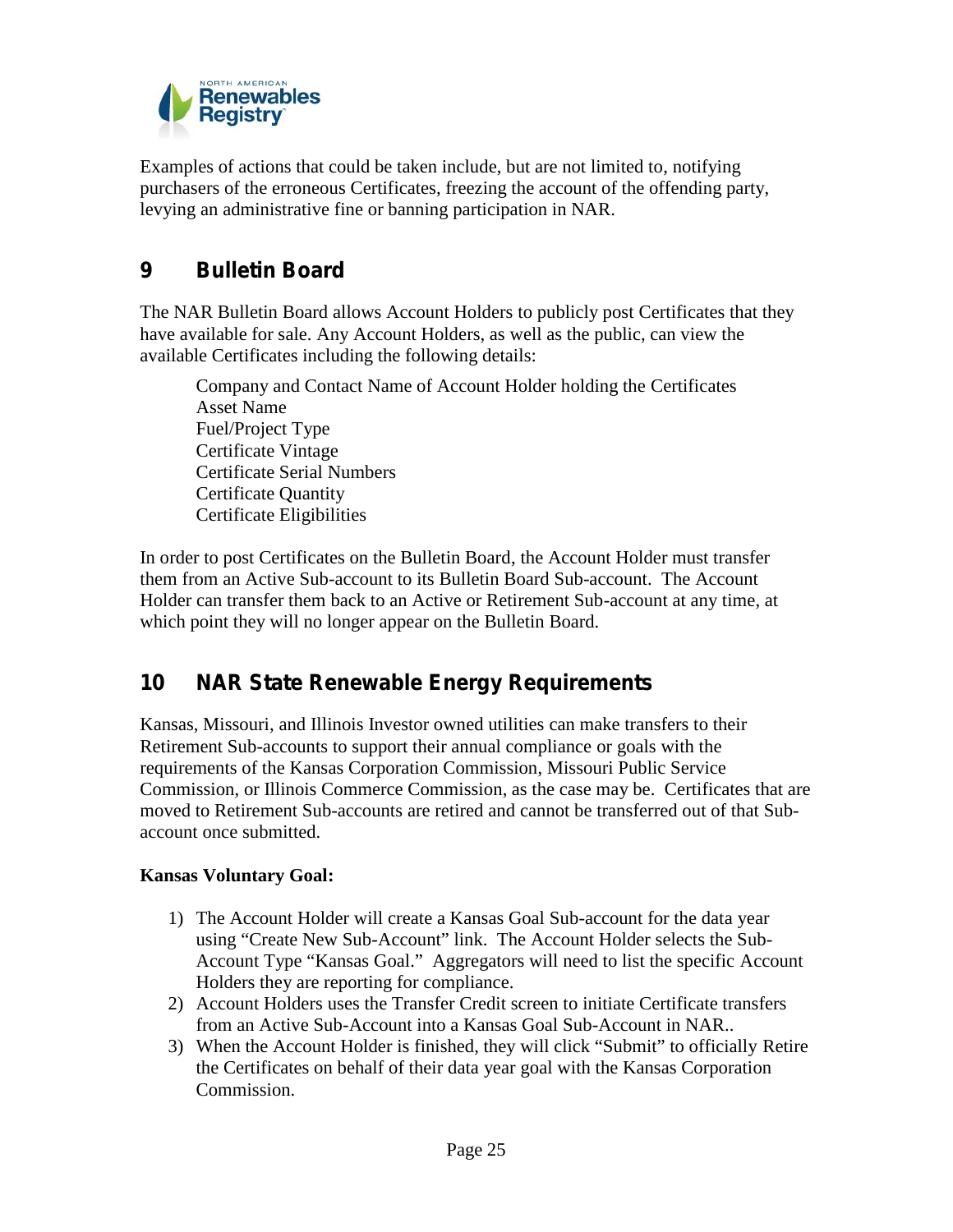

4) The last step is for the Account Holder to access the "Program Administrator Access Selection" located under their Account Holder Reports. In this selection page, the Account Holder will check the box next to "Kansas Corporation Commission". This will allow the Kansas Corporation Commission to review the Account Holders Certificates retired for compliance. The Kansas Corporation Commission will review the Account Holders Compliance Retirement Sub account by looking at their compliance report.

#### **Missouri Compliance Process:**

- 1) The Account Holder will create a Compliance Retirement Sub-account for the compliance year using "Create New Sub-Account" link. The Account Holder selects the Sub-Account Type "Retirement." Aggregators will need to list the specific Account Holders they are reporting for compliance.
- 2) Account Holders will access their Active Certificates in their other Sub-accounts, select the Certificates to transfer to the Compliance Sub-accounts. Once on the Transfer Certificates page, the Account Holder will select the Compliance Sub account from the drop down menu, check the box next to "Used by the Account Holder for a Renewable Portfolio Standard", click "Missouri" next to the State drop-down menu and click the year from the "RPS Compliance Period" drop down menu.
- 3) When the Account Holder is finished, they will click "Submit" to officially Retire the Certificates on behalf of their annual compliance obligation with the Missouri Public Service Commission.
- 4) The last step is for the Account Holder to access the "Program Administrator Access Selection" located under their Account Holder Reports. In this selection page, the Account Holder will check the box next to "Missouri Public Service Commission". This will allow the Missouri Public Service Commission to review the Account Holders Certificates retired for compliance. The Missouri Public Service Commission will review the Account Holders Compliance Retirement Sub-account by looking at their compliance report.

## **11 Public Reports**

There are six public reports provided by NAR:

- **Account Holders Report:** This report contains a listing of all Account Holders with some limited contact information.
- **Bulletin Board:** Forum to view available certificates for transfer.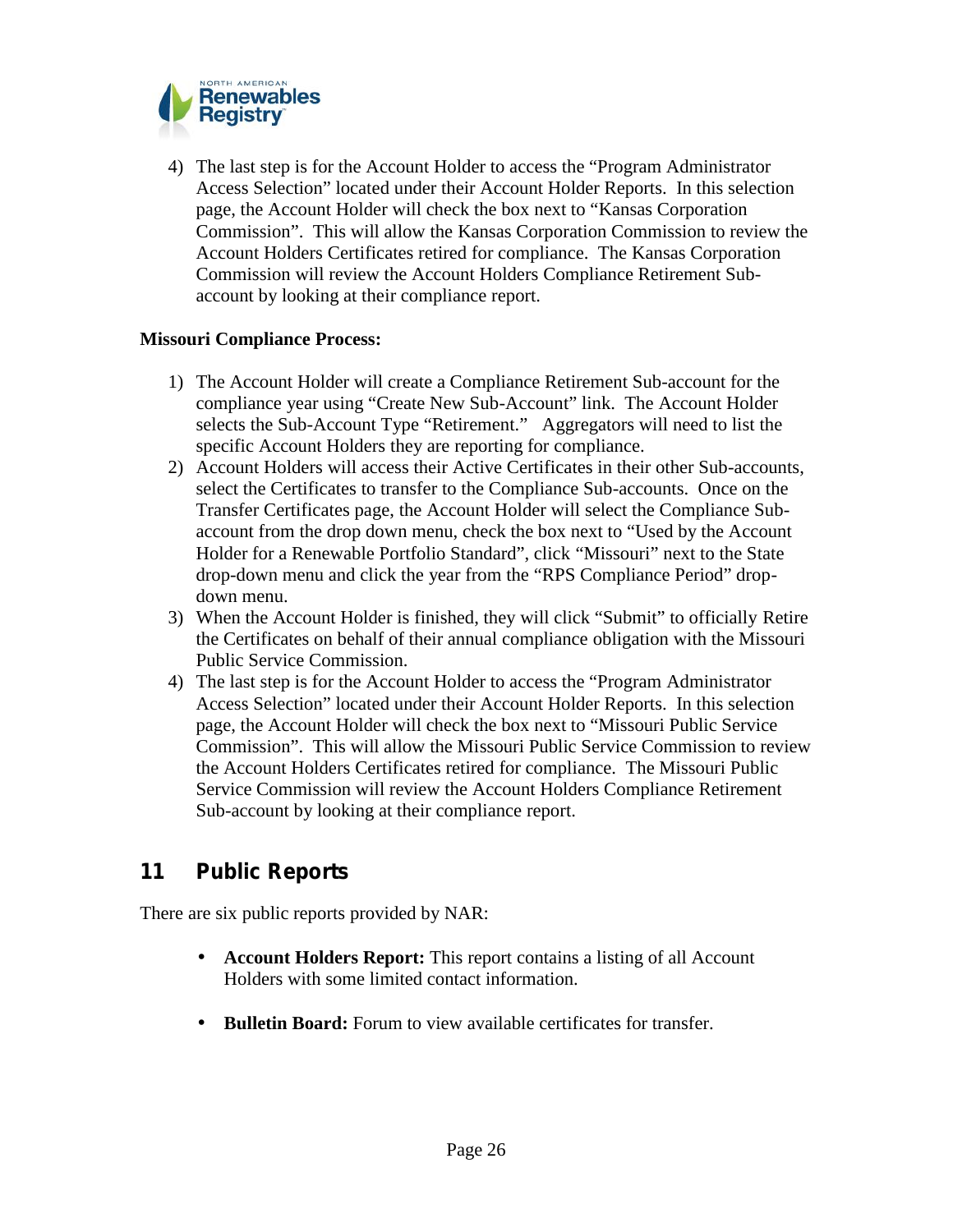

- **Certificates Disclosed to Public:** NAR Account Holders can choose to make Certificate details available to the public. Any Certificates that have been designated for such disclosure will show up on this report.
- **Imported Facilities:** This report lists projects from which Certificates have been imported into NAR from other tracking systems.
- **Issued Certificates:** This report list the aggregate number of Certificates issued in NAR by generation vintage.
- **NAR Projects Report:** This report contains a listing of all Assets in NAR with eligibility information.

Public reports are accessible to anyone via the Resources page on the NAR website. It is expected that additional public reports will be added to meet future needs of Account Holders and Program Administrators using the Registry. Public reports are carefully designed to ensure the confidentiality of Account Holder data per agreements in the Terms of Use. See the Terms of Use for more information regarding confidentiality.

### **11.1 Account Holder Reports**

Account Holder reports for a specific Account will only be accessible to the Account Holder, their designated Agents and the NAR Administrator. Account Holders can view up-to-date data in these reports at any time. Current reports include:

- **My Event Log**. This report lists all of the events that have taken place in the Account.
- **My Sub-Accounts**. This provides a list of Certificates held in the Account's Sub-accounts and allows the Account Holder to filter data by specific Active or Retirement Sub-accounts.
- **My Certificate Transfers**. This report provides a comprehensive list of Certificate transfers, between Sub-accounts and other Account Holders in NAR.
- **My Account Holder Registration History**. This report provides a list of all the changes to the Account Holder registration data.
- **My Asset Registration History**. This report provides a list of all the Assets that have been registered in NAR and includes the date of registration, the NAR ID and a link to the Asset registration screens.
- **Program Administrator Access Selection**. This report allows the Account Holder to assign account access to specific Program Administrators who may have to verify Certificate Retirement activity.
- **My Generation Activity Log**. This report provides a summary of all Certificate data loaded into NAR for all of Account Holder's Assets.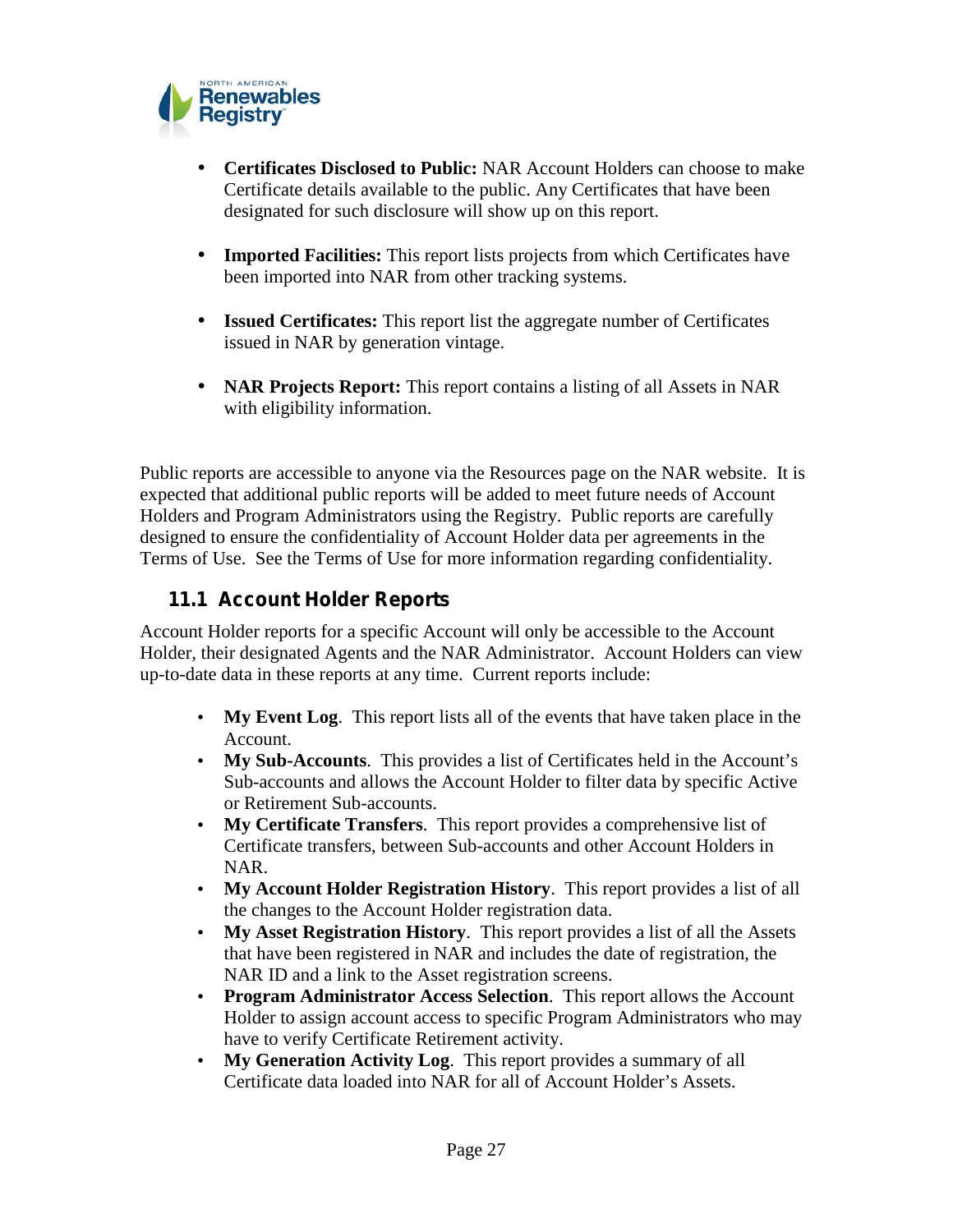

- **My Generation Report**. This report provides a summary of all Certificates created in NAR. It is filtered by vintage year.
- **Retirement Compliance Report**. The Retirement compliance report provides Account Holders the ability to view all Certificates Retired to each certification program and an effective date of Retirement. This report can be provided to third parties wanting to verify Retirement of Certificates.
- **My Recurring Transfers:** A transfer of Certificates arranged in advance to be effectuated on a specific future date.
- **Certificate Import Report:** This report provides a comprehensive list of all Inter-Registry Imports to the Account Holder's account in NAR.
- **My Invoices**: This report provides all issued invoices in the Account Holder's account.

## **12 Data Security**

The following are a minimum set of security practice requirements for NAR to ensure data integrity and confidentiality:

- (a) Secured web portal interface with password protection for Static Data collection, User access and reporting.
- (b) Restricted access privileges based on participant and User roles using digital certificates.
- (c) Well-defined system backup and recovery processes.
- (d) Secured file transfer and data upload processes using encrypted communications for all data interfaces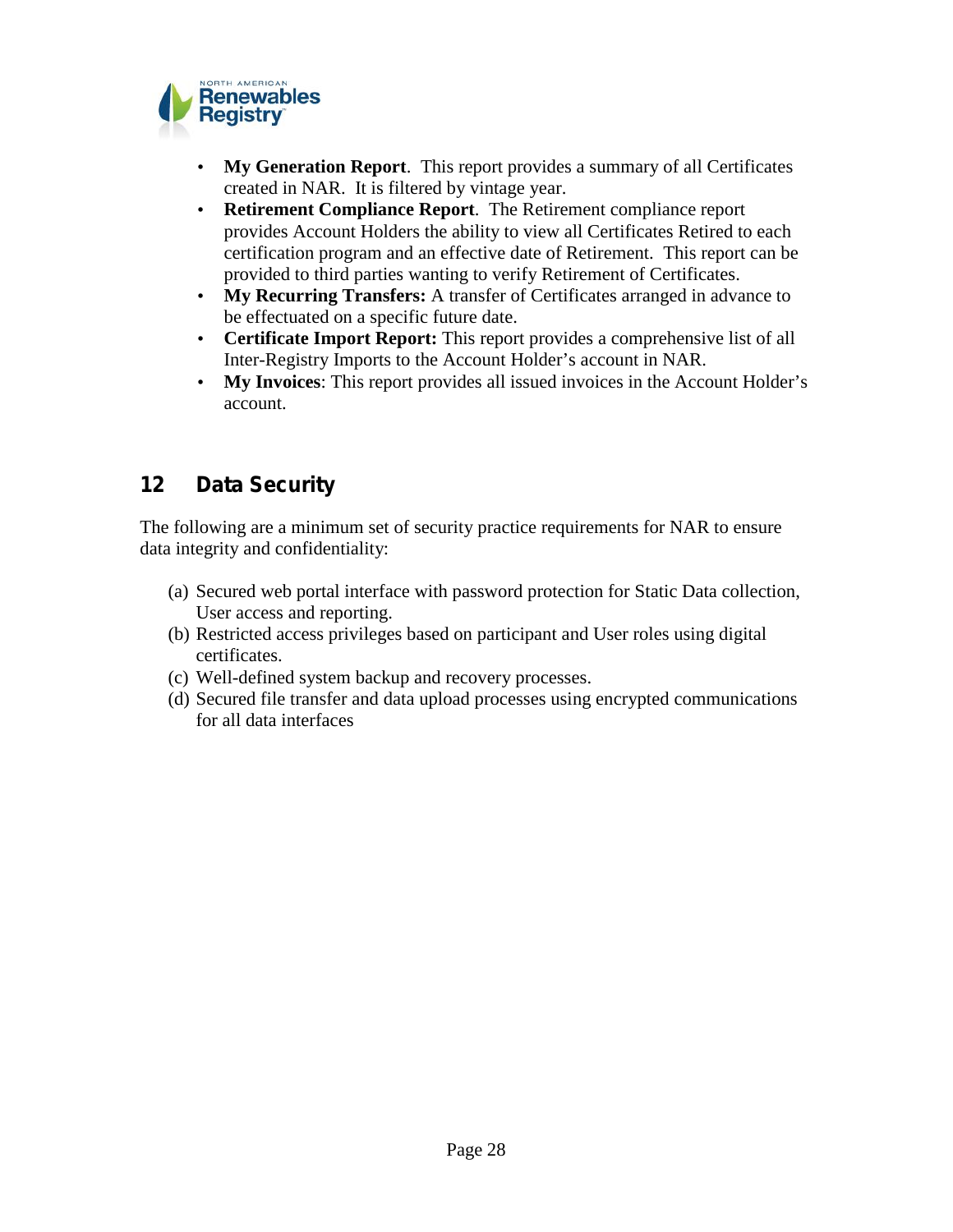## **Appendix A: Account Holder Registration Process**

The following information will guide you through the steps necessary to create a North American Renewables Registry Account. The NAR Administrator is available to assist you throughout the registration process. Please call +1 (408) 899-3342 or email NAR@apx.com.

STEP 1 – Review Registry Operating Documents

You should first review the following registry operating documents:

- Terms of Use
- Operating Procedures
- QRE Requirements

STEP 2 – Online registration.

- 1. Visit the application and select the "Register Here" link.
- 2. A pop-up window will appear with a checklist describing the steps required to register for an account.
- 3. Scroll down the page and select the appropriate "Account Type" and click the "**Continue Registration**" button. The "Accounts Types" are:

**General Account**: This type of Account can hold, transfer (outgoing and incoming), and Retire credits. A General Account can also register and maintain Assets and have Credits issued to it for its Assets. This is the only account type that can retire RECs for compliance with the Missouri Renewable Electricity Standard, The Illinois Renewable Portfolio Standard and the Puerto Rico Renewable Portfolio Standard.

**Project Account**: This type of Account can register Assets and have Credits issued to it for its Assets. A Project Account can hold, transfer (only outgoing transfers), withdraw and retire Credits. A Project Account cannot receive transfers from other parties.

**Retail Purchaser Account**: This type of Account is for retail purchasers of Credits. A Retail Purchaser Account can hold, accept incoming transfers, and retire Credits. They can also register and maintain Assets that are under 1MW in capacity and have Credits issued in their Account. A Retail Purchaser Account cannot make outgoing transfers.

**Energy Efficiency Account**: This type of Account can register energy efficiency projects as Assets and have EECs issued to it for its projects. An Energy Efficiency Account can hold, transfer (only outgoing transfers), withdraw and Retire EECs. An Energy Efficiency Account cannot receive transfers from other parties.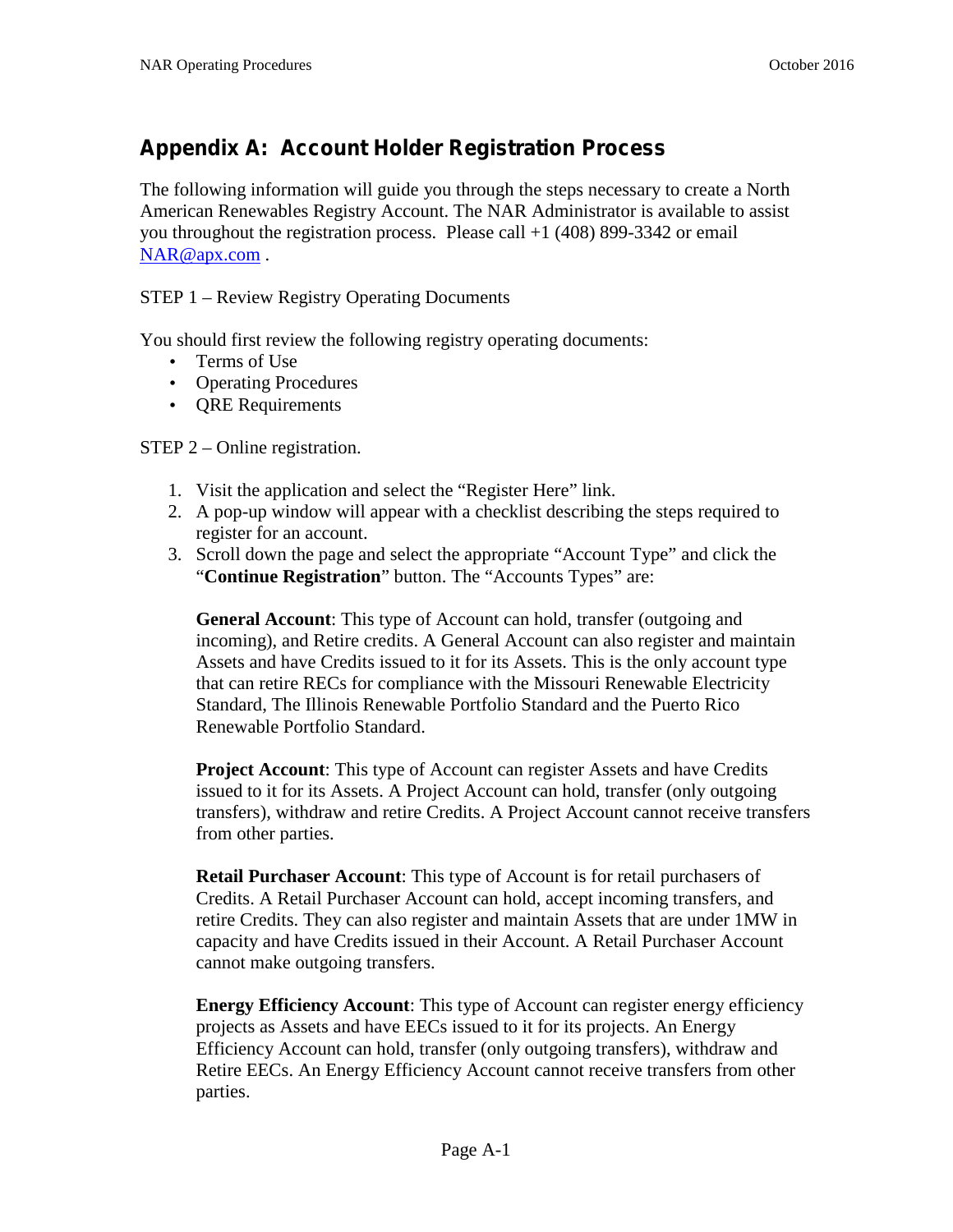

**Qualified Reporting Entity (QRE)/ Verifier Account**: An Account Holder with a QRE Account is assigned to an Asset and is responsible for verifying generation or storage information from that Asset. NAR tracks the specific types of Assets for which QRE's are approved to provide services, ensuring that they are suitably qualified and accredited. The QRE Account cannot hold Credits.

**Program Administrator Account**: This type of Account is provided to administrators of compliance and voluntary programs that utilize NAR and/or have eligibilities noted for certain Credits. It will allow Program Administrators to review eligibilities and compliance reports. Asset details will only be displayed in a Program Administrator Account if the Account Holder registering that Asset has listed it as eligible according to the specific program/certification. More details on the different account types can be found in the Operating Rules and Terms of Use.

STEP 3 – Accept the Terms of Use

Your next step after clicking "Continue Registration" is to read and agree to the Registry Terms of Use:

- 1. Review each section and indicate your acceptance of each section by checking "I Agree" to the left.
- 2. Click the "I Agree" button to accept the Terms of Use.

STEP 4 – Complete Account Application

Upon accepting the Terms of Use, the next screen shows the online New Account Application Form.

1. Complete all required fields which are noted by an asterisk (\*) and click "Submit".

Upon completion, you will receive an e-mail notification to activate the account. This activation must occur before the Registry Administrator is notified of your pending account.

STEP 5 – Account Review

The Registry Administrator will review the account application.

 If the **account application is complete and approved**, an email notification describing account approval will be sent to the designated Account Manager E mail address provided in the New Account Application form.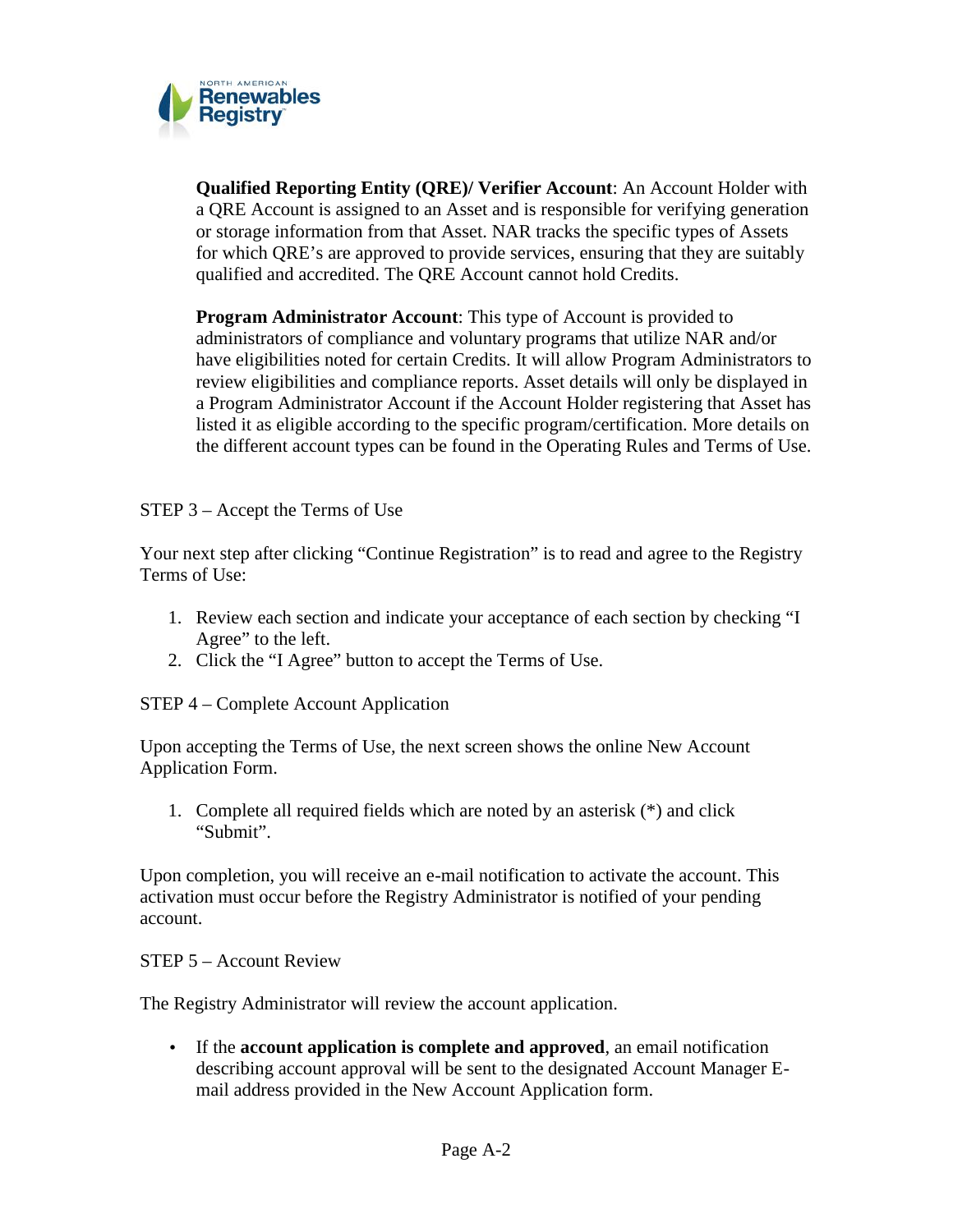

 If **materials are incomplete or additional information is required**, the Administrator will notify the Account Manager.

Approved accounts may begin using all functions of the system available to their User Type.

#### STEP 6 – Billing

- Applicable Account Subscription and Registration Fees will be billed when the account is approved.
- Once the invoice is created, the Administrator sends the Account Manager an Email notification with the invoice and payment details.
- The Invoice is also made available online via the "My Invoices" report within the Registry for downloading and printing.
- Invoices must be paid in 30 days. Failure to pay will result in account deactivation.

STEP 7 – Create Sub-account(s) & Additional Logins

All types of account holders must first create an account for their organization.

- After account approval, additional Sub-Accounts can be created, and Logins added to your account.
- Owners of generating units/facilities, in addition to creating an account, must also register each one of their generators and must designate a Qualifying Reporting Entity for each facility.
- Please refer to the Registry's online help for registration details.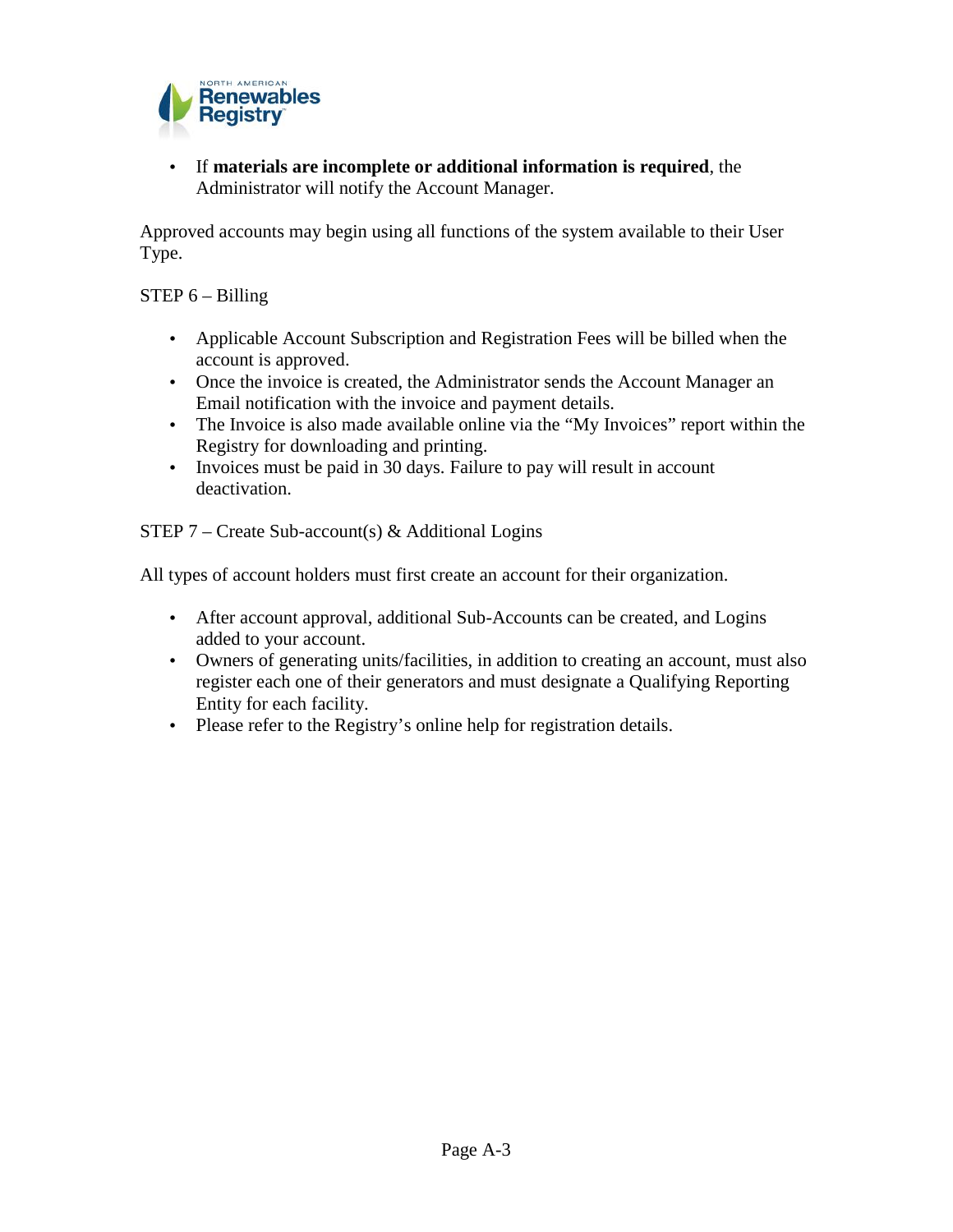## **Appendix B: Asset Registration Process**

The following information will guide you through the steps necessary to register an Asset in your North American Renewables Registry account. The Registry Administrator is available to assist you throughout the registration process. Please call +1 (408) 899-3342 or email NAR@apx.com.

STEP 1 – Review Registry Operating Documents

The Registry Operating Documents detail the requirements and definitions of different types of Generating Assets. The documents are available at http://narecs.com/

STEP 2 – Register Asset

- 1. Log in to your account and select the "Register New Asset" link.
- 2. Fill out the information on the New Asset Registration page and select "Next".
- 3. Continue to fill out the information on the second and third page of the Asset Registration screen and press "Submit".
- 4. The Registry Administrator will then be notified of the New Asset Registration.
- 5. At any time during this process you can save the form and return to complete it at a later time if you do not have all the required information.

#### STEP 3 – Asset Review

The Registry Administrator will review the Asset registration. If the Asset application is complete and approved, an email notification describing account approval will be sent to the Account Holder. At this time an invoice will be issued for any applicable registration and subscription fees. If materials are incomplete or additional information is required, the Administrator will notify the Account Manager.

#### STEP 4 – Certificate Issuance

Certificates can be issued as often as once a month if the metering data has been communicated to the Registry. Metering data must come from a Qualified Reporting Entity unless the Generating Asset is less than 1 MW in capacity, in which case it can be a Self-Reporting Generator. An invoice will be issued for each month where Certificates are issued.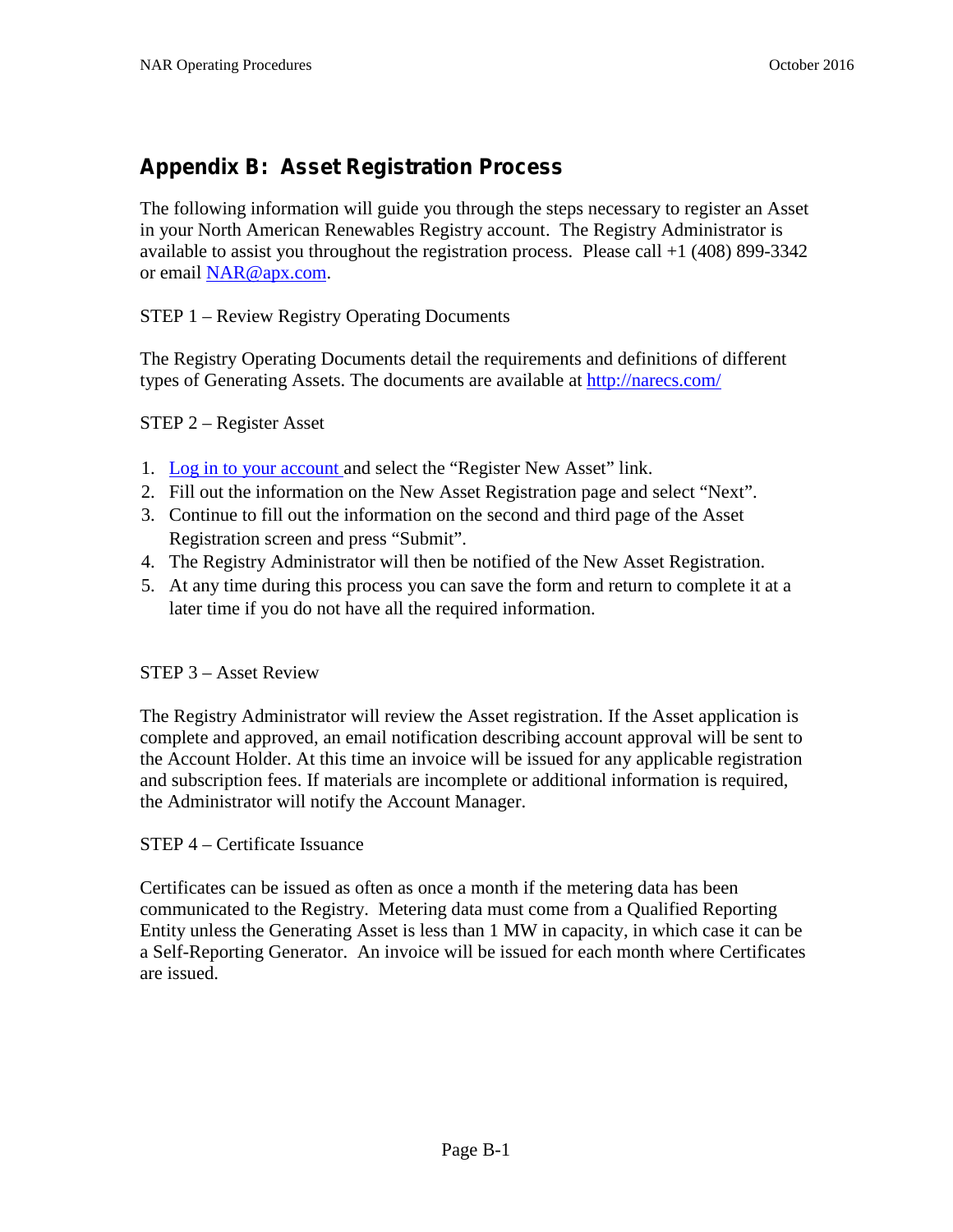## **Appendix C: Essential Generation Characteristics for Aggregate Metering**

Aggregate metering is a term used here to describe what occurs when more than one generating unit is registered as one Generating Unit. In order to do this, the generating units must be associated with a single revenue meter and they are only allowed to register as an aggregate facility in NAR if all of the generating units associated with the single meter have the same "essential generation characteristics."

As a principle, the "essential generation characteristics" for the purposes of aggregate metering should be any characteristics that affects the Certificate's eligibility for any state program, certification program or in general determines value in the marketplace. The following list defines the essential characteristics that must be the same across generating units that are registered as one Generating Unit.

#### **Essential Characteristics for Purposes of Aggregate Metering Organized by Fuel Type**

**WIND:** Fuel Type, Date when generating unit first commenced operation, Repowered indicator, Repowered date

**HYDRO:** Fuel Type, Generation technology, Date when generating unit first commenced operation, Repowered indicator, Repowered date, Nameplate Capacity, LIHI certification

**SOLAR:** Fuel Type, Generation technology (Solar PV or Concentrated Solar Power), Date when generating unit first commenced operation, Repowered indicator, Repowered date

**BIOGAS:** Fuel Type, Date when Generating Unit first commenced operation, Repowered indicator, Repowered date, Generation technology, Multi-fuel indicator

**BIOMASS**: Fuel Type, Date when Generating Unit first commenced operation, Repowered indicator, Repowered date, Generation technology, Multi-fuel indicator

**BIODIESEL:** Fuel Type, Date when Generating Unit first commenced operation, Repowered indicator, Repowered date, Generation technology, Multi-fuel indicator

**GEOTHERMAL:** Fuel Type, Date when Generating Unit first commenced operation, Repowered indicator, Repowered date, Capacity

**HYDROGEN:** Fuel Type, Date when Generating Unit first commenced operation, Repowered indicator, Repowered date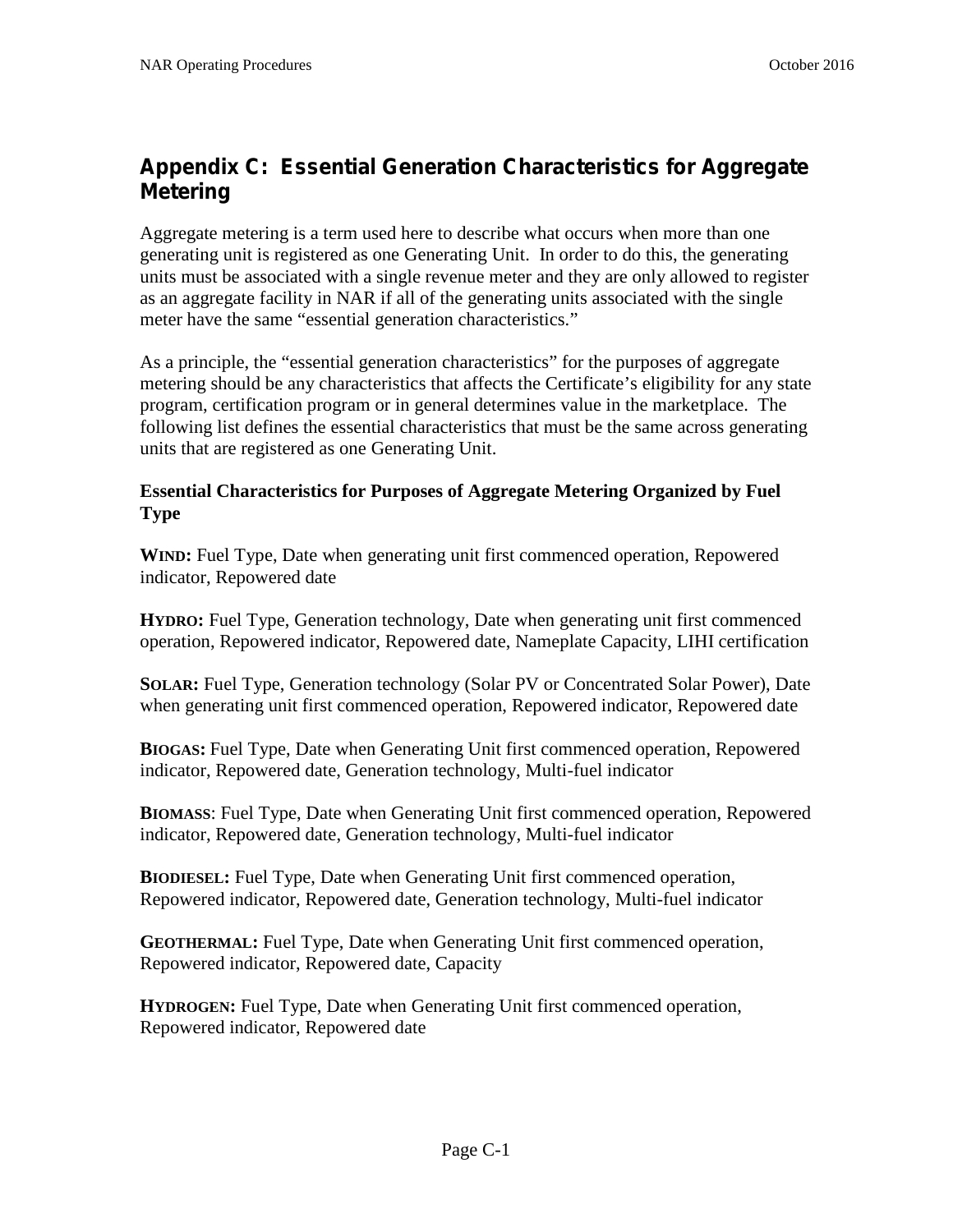## **Appendix D: Documentation Requirements for Multi-fuel Generators**

Upon registration with NAR as a Multi-fuel Generator, each such Multi-fuel Generator's Account Holder must submit to the NAR Administrator a report prepared by an independent professional engineer containing documentation of a methodology for calculating the electricity production associated with each fuel used during a month. Following the NAR Administrator's review and acceptance of such a report's methodology, the Multi-fuel Generator's Account Holder may seek creation of Certificates. This requirement will be waived for Generating Units that provide fuel-split information to a state, provincial or other regulatory authority.

Documentation of the following information used to calculate the proportion of electric output per Fuel Type generated by the Generating Unit during a calendar month must be maintained by Multi-fuel Renewable Energy Generators seeking Certificates, using the best available sources of information. If the Multi-fuel Generator already provides documentation to regulatory entities addressing each of the items below or otherwise provides substantiation of the percentage of generation from each Fuel Type to regulatory entities, this documentation may substitute, upon approval of the NAR Administrator, for the requirements listed below.

- 1. Quantities of each Fuel Type (if applicable) must be measurable and verified by documentation provided to Control Area Operators, Environmental Protection Agency or state air regulators, if available. If such documentation is not available, verifiable documentation of fuel quantities consumed during the month may be considered, such as metered liquid or gaseous fuel input where the meter is read by an independent third party so long as such entity has an agreement with the NAR Administrator, or financial records of fuel supply deliveries coupled with plant reports documenting mass of each fuel consumed in each calendar month.
- 2. Documentation of net heat content for each fuel source (if applicable) must be supported by documentation of heat content measurement by an independent laboratory.
- 3. If specification of a heat rate is required, the heat rate must be determined according to testing certified by an independent professional engineer consistent with the protocol accepted for plant heat rate testing in the plant's Control Area. If different heat rates apply for different fuels, the determination for each applicable heat rate must meet the requirements of this paragraph.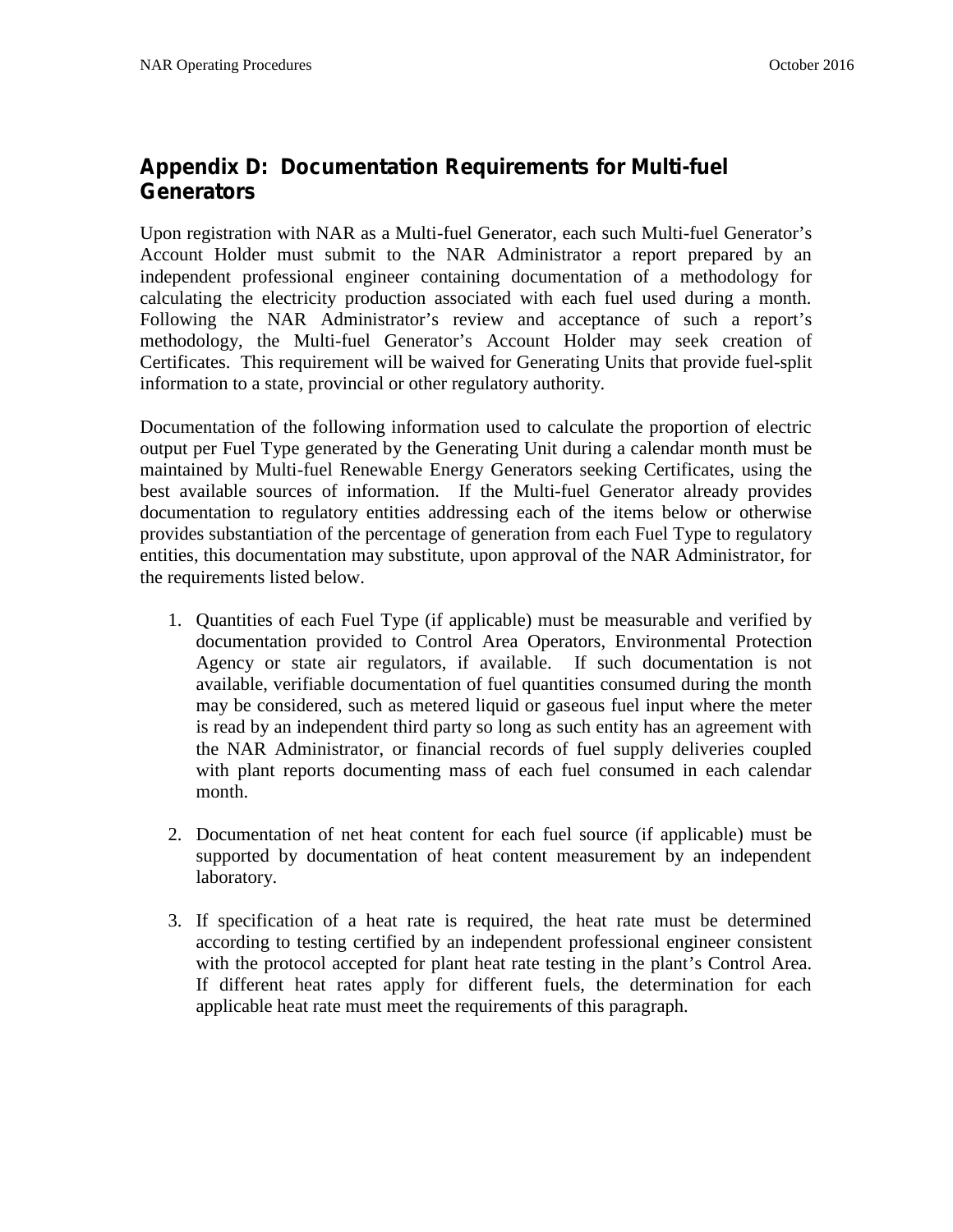| <b>ABBREVIATION</b> | <b>FUEL TYPE/GENERATION TECHNOLOGY</b>                                                                                 |
|---------------------|------------------------------------------------------------------------------------------------------------------------|
| <b>BAM</b>          | Biogas - Agricultural Methane                                                                                          |
| <b>BAP</b>          | <b>Biomass Combustion - Agricultural Products</b>                                                                      |
| <b>BAW</b>          | <b>Biomass Combustion - Agricultural Waste</b>                                                                         |
| <b>BCA</b>          | <b>Biomass Combustion - Animal Waste</b>                                                                               |
| <b>BGA</b>          | Biogas - Animal Waste                                                                                                  |
| <b>BGW</b>          | Biogas - Wastewater Methane                                                                                            |
| <b>BLB</b>          | Biogas - Liquid Biofuels                                                                                               |
| <b>BLF</b>          | Biogas - Landfill Methane                                                                                              |
| <b>BML</b>          | <b>Biomass Combustion - Liquid Biofuels</b>                                                                            |
| BA1                 | Biomass - Animal Waste - Swine Waste, Solid or Gas                                                                     |
| BA <sub>2</sub>     | Biomass - Animal Waste - Poultry Waste, Solid or Gas                                                                   |
| <b>BWP</b>          | <b>Biomass Combustion - Wood Products</b>                                                                              |
| <b>BWW</b>          | <b>Biomass Combustion - Wood Waste</b>                                                                                 |
| CO1                 | Coal (used for Multi-fuel Generators; will not create Certificates)                                                    |
| DI1                 | Diesel (used for Multi-fuel Generators; will not create Certificates)                                                  |
| FC1                 | Fuel Cells using Hydrogen derived from fossil fuels (used for Multi-<br>fuel Generators; will not create Certificates) |
| <b>FHP</b>          | Federal Hydroelectric                                                                                                  |
| GE1                 | Geothermal Energy                                                                                                      |
| H2O                 | Hydroelectric Water - Dam/Impoundment                                                                                  |
| <b>HRR</b>          | Hydroelectric - Run-of-River                                                                                           |
| HTI                 | Hydroelectric - Tidal                                                                                                  |
| <b>HWA</b>          | Hydroelectric - Wave power                                                                                             |
| <b>HYD</b>          | Fuel cells using hydrogen derived from renewables                                                                      |
| <b>JET</b>          | Jet Fuel (used for Multi-fuel Generators; will not create Certificates)                                                |
| MS1                 | Municipal solid waste                                                                                                  |
| NG1                 | Natural Gas (used for Multi-fuel Generators; will not create                                                           |
|                     | Certificates)                                                                                                          |
| OIL                 | Oil (used for Multi-fuel Generators; will not create Certificates)                                                     |
| <b>SCP</b>          | <b>Concentrated Solar Power</b>                                                                                        |
| SO <sub>1</sub>     | <b>Solar Photovoltaics</b>                                                                                             |
| <b>WND</b>          | Wind                                                                                                                   |

# **Appendix E: NAR Fuel Types<sup>13</sup>**

 $^{13}$  Additional Fuel Types may be added in the future.